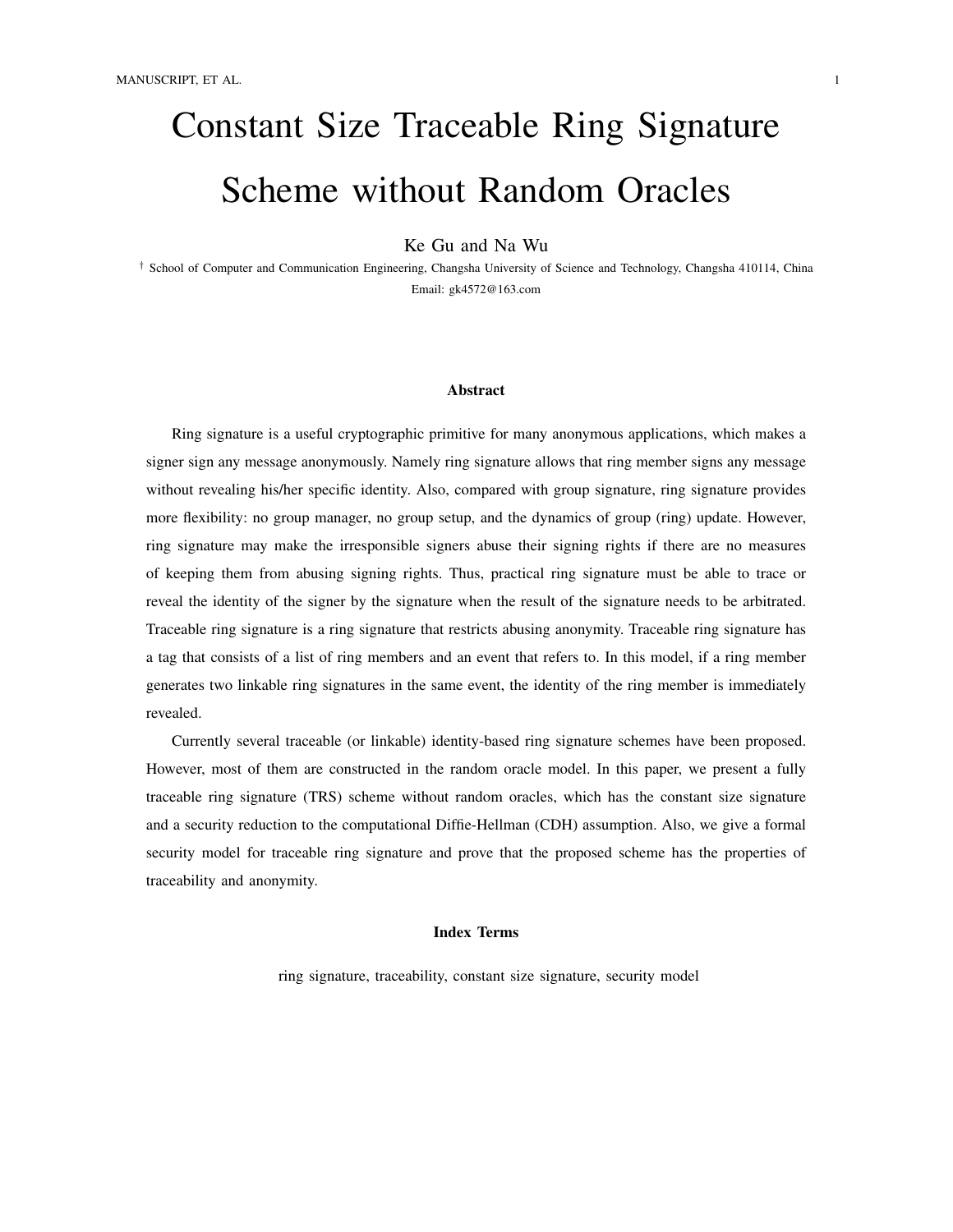## I. INTRODUCTION

## *A. Background*

Ring signature [1,2,3,4,5,6,7] allows ring member to hide his identifying information to a ring when ring member signs any message, thus ring signature only reveals the fact that a message was signed by possible one of ring members (a list of possible signers). Ring signature is also called as a special group signature [8]. However, compared with group signature, ring signature has more advantages: the group (ring) must not be constructed by a group manager, who can revoke the anonymity of any signer or identify the real group signer; additionally, because a list of possible signers must be constructed to form a group, some intricate problems need to be solved in a group signature scheme, such as joining the new members and the revocation of group members. Although ring signature can provide more flexibility and full anonymity, it is vulnerable to keep the signers from abusing their signing rights. Namely, it is infeasible for the verifier to determine whether the signatures are generated by the same signer on the same event. Thus, in a practical ring signature scheme, the third trusted authority or the verifier must be able to know who signs the messages on the same event many times and the verifier can not accept the signatures generated by the same signer on the same event [9,10,11,12,13,14].

Traceable ring signature<sup>1</sup> [18] is a ring signature that restricts abusing anonymity. Unlike group signature has too strong a traceability characteristic and ring signature has too strong an anonymity characteristic, traceable ring signature has the balance characteristic of anonymity and traceability. Namely, traceable ring signature provides restricted anonymity and traceability. In a traceable ring signature scheme, traceable ring signature can provide full anonymity for the responsible or honest signer when the singer signs any message, and provide traceability for the verifier (or the third trusted authority) to determine whether the signatures are generated by the same signer on the same event when the irresponsible signer abuses anonymity in some applications. In order to achieve this requirement of traceable ring signature, we need to consider the two notions "one-more unforgeability" and "doublespending traceability" [18,19,20] in the context of ring signature, which originate from blind signature. First, any user can not generate a "one-more" new signature after he obtained a signature from the original signer. Second, if an irresponsible user signs any message twice on the same event, the signatures generated by the user can be traced to reveal the identity of the signer [21,22]. In the second notion, a responsible user can be anonymously protected. Obviously, traceable ring signature can provide more practicality because of its restricted anonymity in many no full anonymous applications.

<sup>&</sup>lt;sup>1</sup>This notion is closely related to linkable ring signature in [12,15,16,17].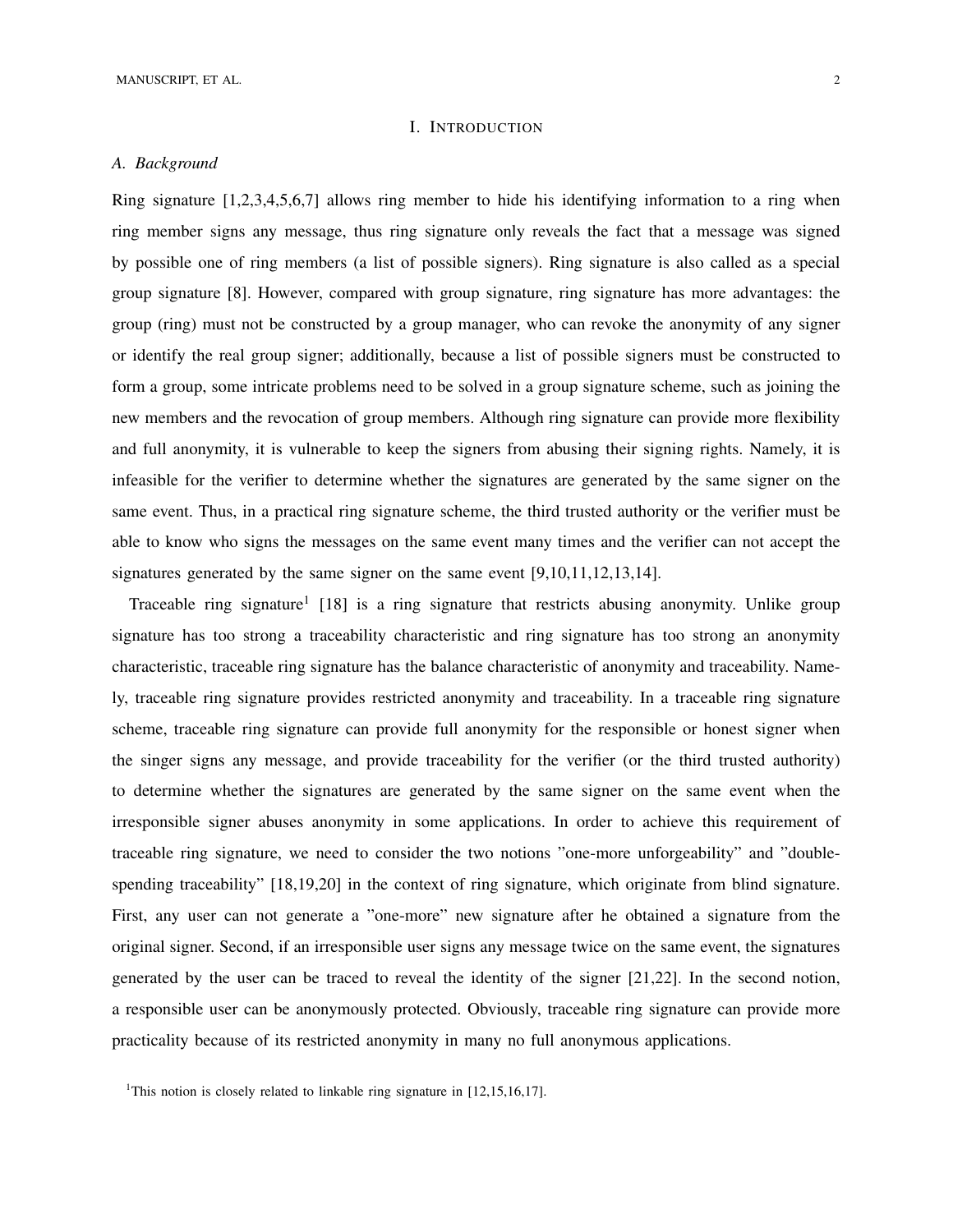Currently ring signatures are used in many different applications, such as whistle blowing [1], anonymous authentication for ad-hoc network [12], e-voting [23] and e-cash [24], non-interactive deniable authentication [25] and multi designated verifiers signature [26], etc. Because ring signature is not linkable, no one can determine whether two ring signatures are generated by the same signer. Thus, it exists high risk that ring signatures are used in e-voting and e-cash. For example, if a user signs a message twice for double votes in anonymous e-voting, no one can find the two signatures are linkable so as to detect the irregularity. Obviously, traceable ring signature is suitable for the kind of applications, because it can find the two signatures are linkable. There also are other applications for traceable ring signature. In the "off-line" anonymous e-cash systems, a user is permitted to anonymously signs a message once during one cash transaction, thus traceable ring signature is a natural choice for this application [18]. Damgard et al. [27] proposed an unclonable group identification without the group manager, traceable ring signature is also suitable for this application because of not employing the group manager and its balance of anonymity and traceability.

## *B. Our Contributions*

In this paper, we present a traceable ring signature scheme without random oracles. Also, we give the formal security model for traceable ring signature. Under our security model, the proposed scheme is proved to have the properties of anonymity and traceability with enough security. In this paper, our contributions are as follows:

- We present a fully traceable ring signature scheme without random oracles, which has the constant size signature. No poly-time adversary can produce a valid TRS signature on any messages when the adversary may adaptively be permitted to choose messages after executing signature oracle.
- We present a framework for TRS and show a detailed security model for TRS. Compared with the security models of TRS [15,18], we integrate the Fujisaki et al.'s frame and the Au et al.'s frame to our security model. In our security model, we consider four situations for the security of TRS and further strengthen our security model on public key cryptography, where we still consider the trusted authority is fully trusted<sup>2</sup>. Under our security model, the proposed TRS scheme is proved to be secure without random oracles, and has a security reduction to the simple standard assumption (computational Diffie-Hellman assumption).

 $2$ In the Au et al.'s frame [15], they consider the PKG system is partially trusted.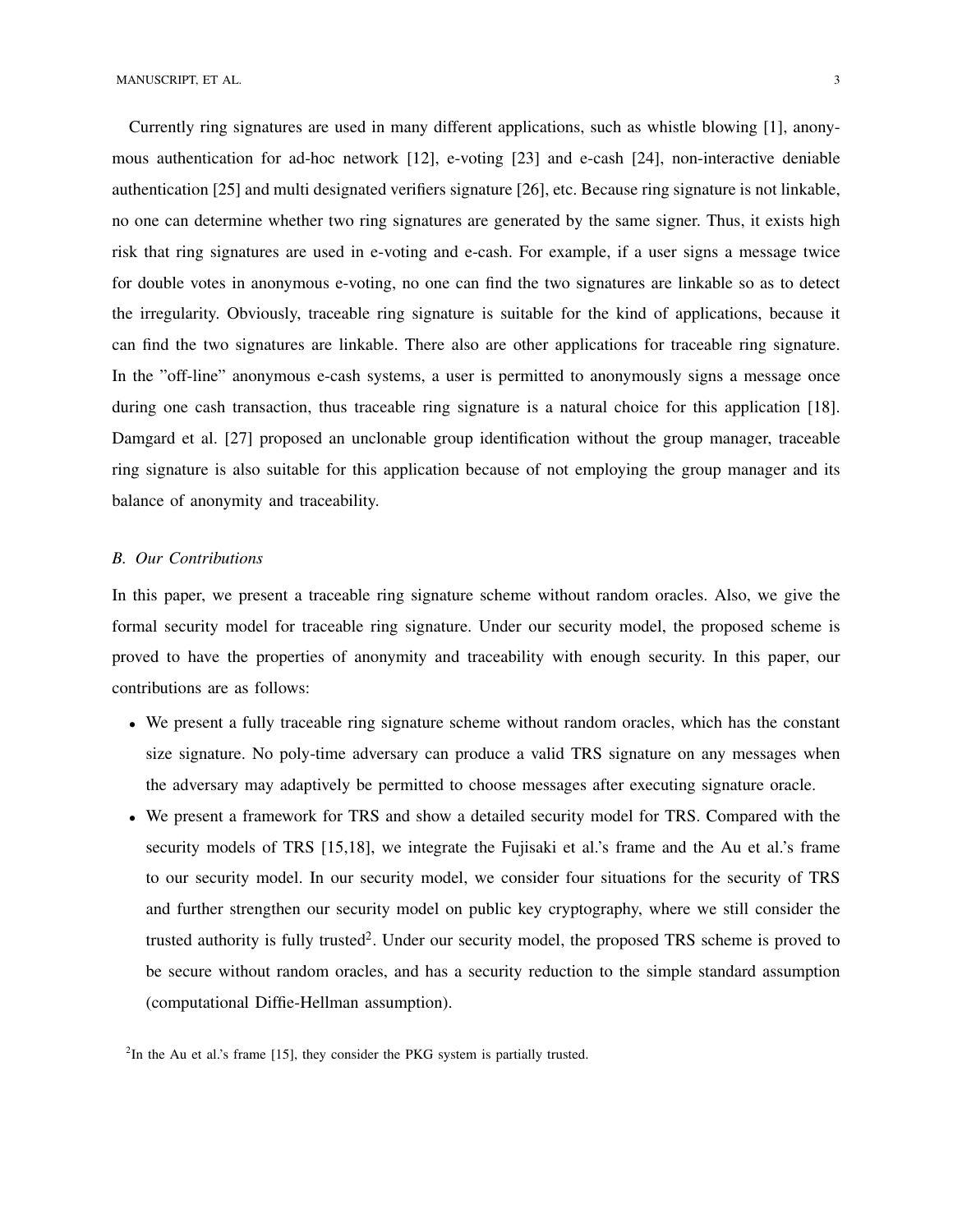• Compared with other traceable (or linkable) ring signature schemes proposed by [15,16,18, 28,29], the proposed TRS scheme has some advantages (the comparisons of the schemes are given in Appendix A).

# *C. Outline*

The rest of this paper is organized as follows. In Section 2, we discuss the related work about TRS. In Section 3, we review the bilinear pairings and complexity assumptions on which we build. In Section 4, we show a framework for TRS. In Section 5, we set up the security model for TRS. In Section 6, we propose a traceable ring signature scheme without random oracles under our framework for TRS. In Section 7, we analyze the correctness, efficiency and security of the proposed scheme. Finally, we draw our conclusions in Section 8.

## II. RELATED WORK

Liu et al. [12] first proposed the notion of linkable ring signature. In their scheme, if an irresponsible user anonymously signs any message twice on the same event, the two signatures generated by the user can be linked. Base on this notion, some similar schemes were proposed in [12,16,17,24,30,31]. In [12,16], the proposed schemes cannot resist the attack that an irresponsible signer forges the signature of a honest signer so as to make the honest signer accused of "double-signing". In [30,31], the proposed schemes overcome this weakness, but the security conditions are more complicated. In [24], Tsang et al. proposed a short linkable ring signature scheme, which is based on the group identification scheme from [32]. Their scheme provides weak traceability, namely it can only detect the linkable ring signatures. In [30], Tsang et al. proposed a separable linkable threshold ring signature scheme, where the threshold setting is to restrict abusing signing. However, their scheme is complicated. In [33], Liu et al. proposed a revocable ring signature scheme, which supports that any ring member may revoke the anonymity of the real signer when the ring signature is proved to be argumentative. Their scheme provides that all the ring members can reveal the identity of the real signer of any ring signature generated on behalf of their ring.

In 2007 and 2011, Fujisaki et al. [18,29] proposed two traceable ring signature schemes based on public key cryptography, and a security model of traceable ring signature was formally proposed. In their scheme, if two signatures are linked, the identity of this signer will be revealed. In other words, the anonymity of the signer will be revoked if and only if the signer generates two ring signatures on the same event. Compared with revocable ring signature [33], traceable ring signature needs the condition of revoking anonymity that the same signer generates two ring signatures on the same event. Although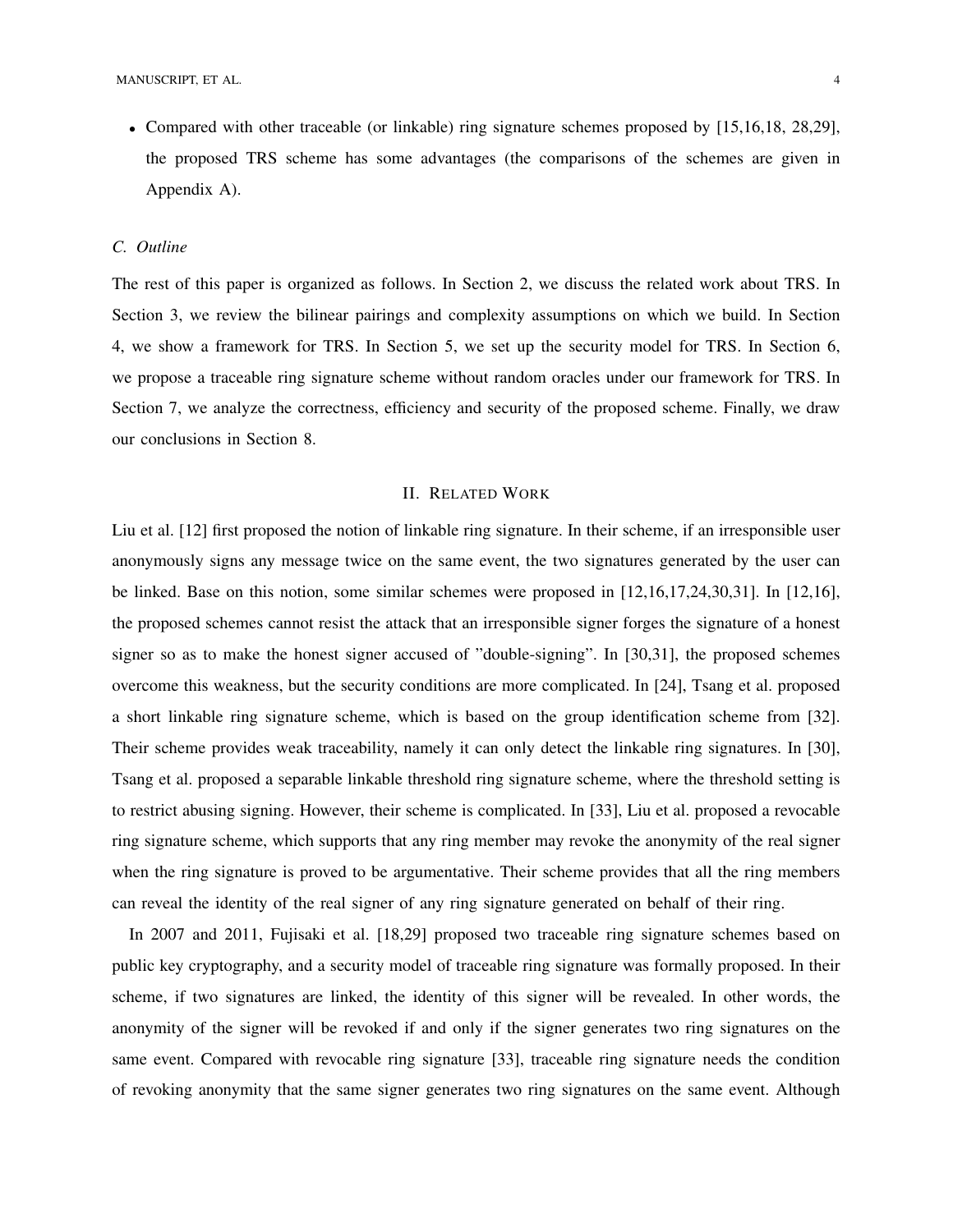the scheme proposed by [29] is constructed without random oracles, the signature size of the scheme is sub-linear with  $O(\sqrt{n})$ , where n is the number of users in the ring. In 2013, Yuen et al. [50] proposed an efficient linkable and/or threshold ring signature scheme without random oracles. However, the signature size of their scheme is still sub-linear with  $O(d \cdot \sqrt{n})$  $\overline{n}$ ), where d is the threshold value and n is the number of users in the ring. In 2014, Liu et al. [51] proposed a linkable ring signature scheme with unconditional anonymity. However, their scheme is still constructed in the random oracle model.

With the rapid development of identity-based cryptography [34,35,36,37], many researchers proposed many identity-based signature (IBS) schemes in the random oracle model or standard model [36,38,39,40]. Also, with these identity-based signature schemes, a lot of variants, such as the identity-based proxy signature schemes [41,42,43], the identity-based ring signature schemes [15,43,44,46], the identity-based group signature schemes [47,48], etc, have also been proposed. In 2006, Au et al. [46] proposed a constant size identity-based linkable and revocable-iff-linked ring signature. However, their scheme was later proved to be insecure [49]. In 2012, Au et al. [15] proposed a new identity-based event-oriented linkable ring signature scheme with an option as revocable-iff-linked. With this option, if a user generates two linkable ring signatures in the same event, everyone can compute his identity from these two signatures. However, their scheme is constructed in the random oracle model.

### III. PRELIMINARIES

## *A. Bilinear Maps*

Let  $\mathbb{G}_1$  and  $\mathbb{G}_2$  be groups of prime order q and g be a generator of  $\mathbb{G}_1$ . We say  $\mathbb{G}_2$  has an admissible bilinear map,  $e : \mathbb{G}_1 \times \mathbb{G}_1 \to \mathbb{G}_2$  if the following two conditions hold. The map is bilinear; for all a, b, we have  $e(g^a, g^b) = e(g, g)^{a \cdot b}$ . The map is non-degenerate; we must have that  $e(g, g) \neq 1$ .

## *B. Computational Diffie-Hellman Assumption*

**Definition 3.1** Computational Diffie-Hellman (CDH) Problem: Let  $\mathbb{G}_1$  be a group of prime order q and g be a generator of  $\mathbb{G}_1$ ; for all  $(g, g^a, g^b) \in \mathbb{G}_1$ , with  $a, b \in \mathbb{Z}_q$ , the CDH problem is to compute  $g^{a \cdot b}$ . **Definition 3.2** *The*  $(\hbar, \varepsilon)$ -CDH assumption holds if no  $\hbar$ -time algorithm can solve the CDH problem with *probability at least* ε.

## IV. A FRAMEWORK FOR TRS

Definition 4.1 Traceable Ring Signature Scheme: *Let* TRS*=(System-Setup, Generate-Key, Sign, Verify, Trace-User) be a traceable ring signature scheme. In* TRS*, all algorithms are described as follows:*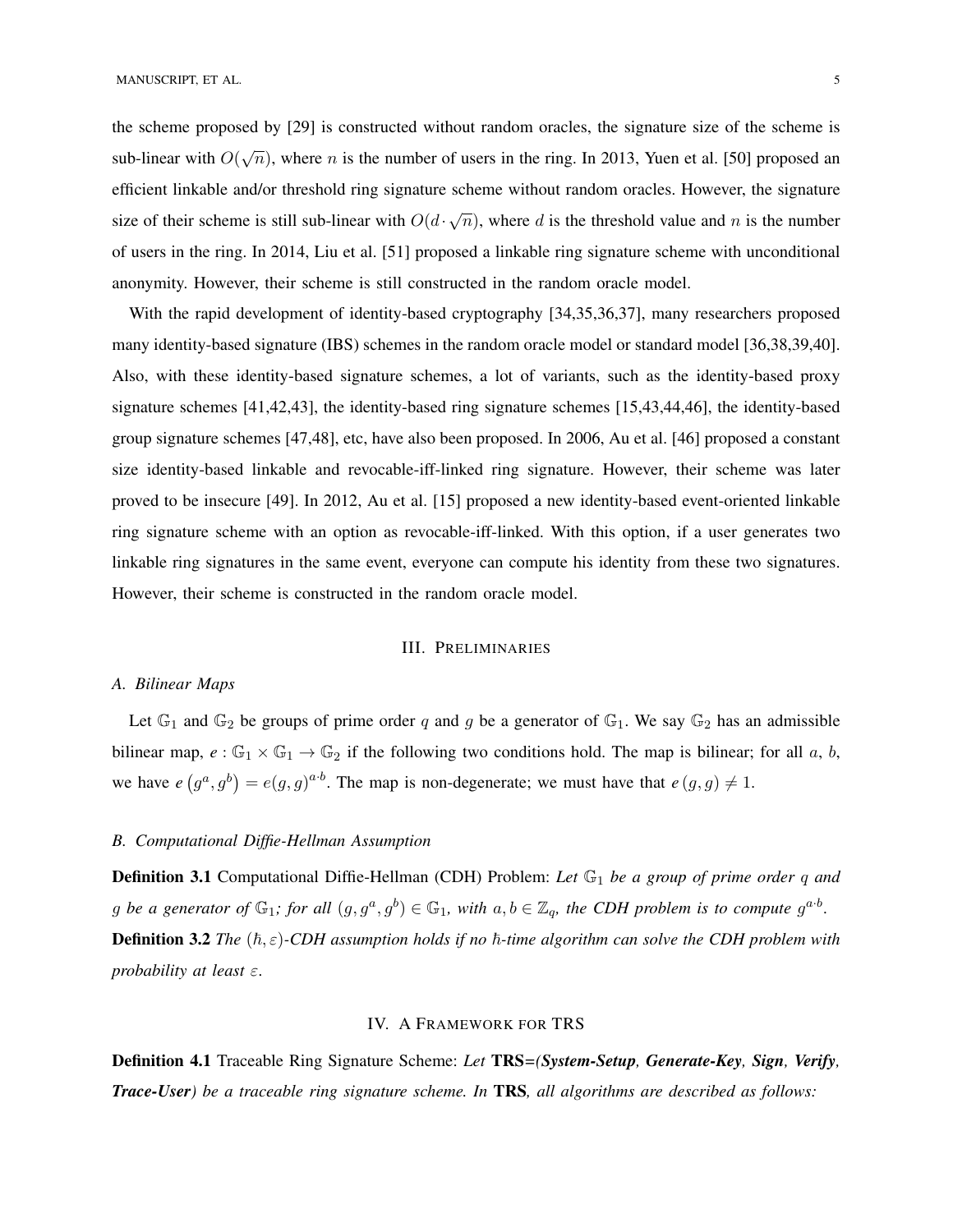- 1) *System-Setup: The randomized algorithm run by the trusted authority inputs a security parameter*  $1^k$ , and then outputs all system parameters  $TRK$  and a ring key spk on the security *parameter* 1 k .
- 2) **Generate-Key**: The randomized algorithm run by a ring member inputs TRK, and then the *following steps are finished:*
	- The algorithm run by the trusted authority outputs a user's partial private key psk<sub>i</sub> to the *ring member according to the ring key spk, where*  $i \in \{1, 2, ..., n\}$  *(n is the number of the ring members in the ring).*
	- The algorithm run by the ring member outputs the corresponding signing (private) key  $sk_i$ *according to* psk<sup>i</sup> *.*
	- *The algorithm run by the ring member outputs and publishes the corresponding public key* pk<sup>i</sup> *.*
- 3) *Sign: The randomized algorithm is a standard traceable ring signature algorithm. A ring member needs to sign a message*  $\mathfrak{M} \in \{0,1\}^*$  *on an event identifier*  $\mathfrak{E} \in \{0,1\}^*$ *. The algorithm run by the ring member inputs* (TRK,  $sk_i$ ,  $RL\_PK$ ,  $\mathfrak{M}, \mathfrak{E}$ ), and then outputs a signature  $\sigma$ , *where* RL PK *is a public key list including all public keys of the ring members belong to this ring,*  $\sigma \in \{0,1\}^* \cup \{\perp\}$ , sk<sub>i</sub> is the private key of the ring member with  $i \in \{1,2,...,n\}$ .
- 4) *Verify: The signature verifiers verify a standard traceable ring signature* σ*. The deterministic algorithm run by a signature verifier inputs (TRK, RL\_PK,*  $\mathfrak{M}, \mathfrak{E}, \sigma$ *), and then outputs the boolean value,* accept *or* reject.
- 5) *Trace-User: The trusted authority traces a real ring member (signer) by two traceable ring signatures*  $\sigma_1$  *on*  $\mathfrak{M}_1$  *and*  $\sigma_2$  *on*  $\mathfrak{M}_2$ *. The deterministic algorithm run by the trusted authority inputs (TRK, RL\_PK, {* $\mathfrak{M}_1$ *,*  $\sigma_1$ *}, {* $\mathfrak{M}_2$ *,*  $\sigma_2$ *},*  $\mathfrak{E}$ *<i>), and then outputs one of the following results: "the public key pk of the real signer", or "Independent" or "Linked", where*  $pk \in RL\_PK$ *.*

The *correctness* of **TRS** requires that for any  $(TRK, sph) \leftarrow$ **System-Setup** $(1^k)$ ,  $(sk_i, pk_i) \leftarrow$  **Generate***key*(*TRK*) for all *i* with  $i \in \{1, 2, ..., n\}$ ,  $\mathfrak{M} \in \{0, 1\}^*$  and  $\mathfrak{E} \in \{0, 1\}^*$ , then:

 $Pr[Verify(TRK, RL\_PK, \mathfrak{M}, \mathfrak{E}, Sign(TRK, sk_i, RL\_PK, \mathfrak{M}, \mathfrak{E})]=1] = 1.$ 

The *traceability* of **TRS** requires that for any  $(TRK, sph) \leftarrow System-Setup(1^k)$ ,  $(sk_i, pk_i) \leftarrow Generate$ *key*(*TRK*) for all *i* with  $i \in \{1, 2, ..., n\}$ ,  $\mathfrak{M}_1, \mathfrak{M}_2 \in \{0, 1\}^*$  and  $\mathfrak{E} \in \{0, 1\}^*$ , if  $\sigma_1 \leftarrow$ **Sign**(*TRK*,  $sk_i$ ,  $RL\_PK$ ,  $\mathfrak{M}_1$ ,  $\mathfrak{E}$ ) with  $i \in \{1, 2, ..., n\}$  and  $\sigma_2 \leftarrow$ **Sign**(*TRK*,  $sk_j$ ,  $RL\_PK$ ,  $\mathfrak{M}_2$ ,  $\mathfrak{E}$ ) with  $j \in \{1, 2, ..., n\}$ ,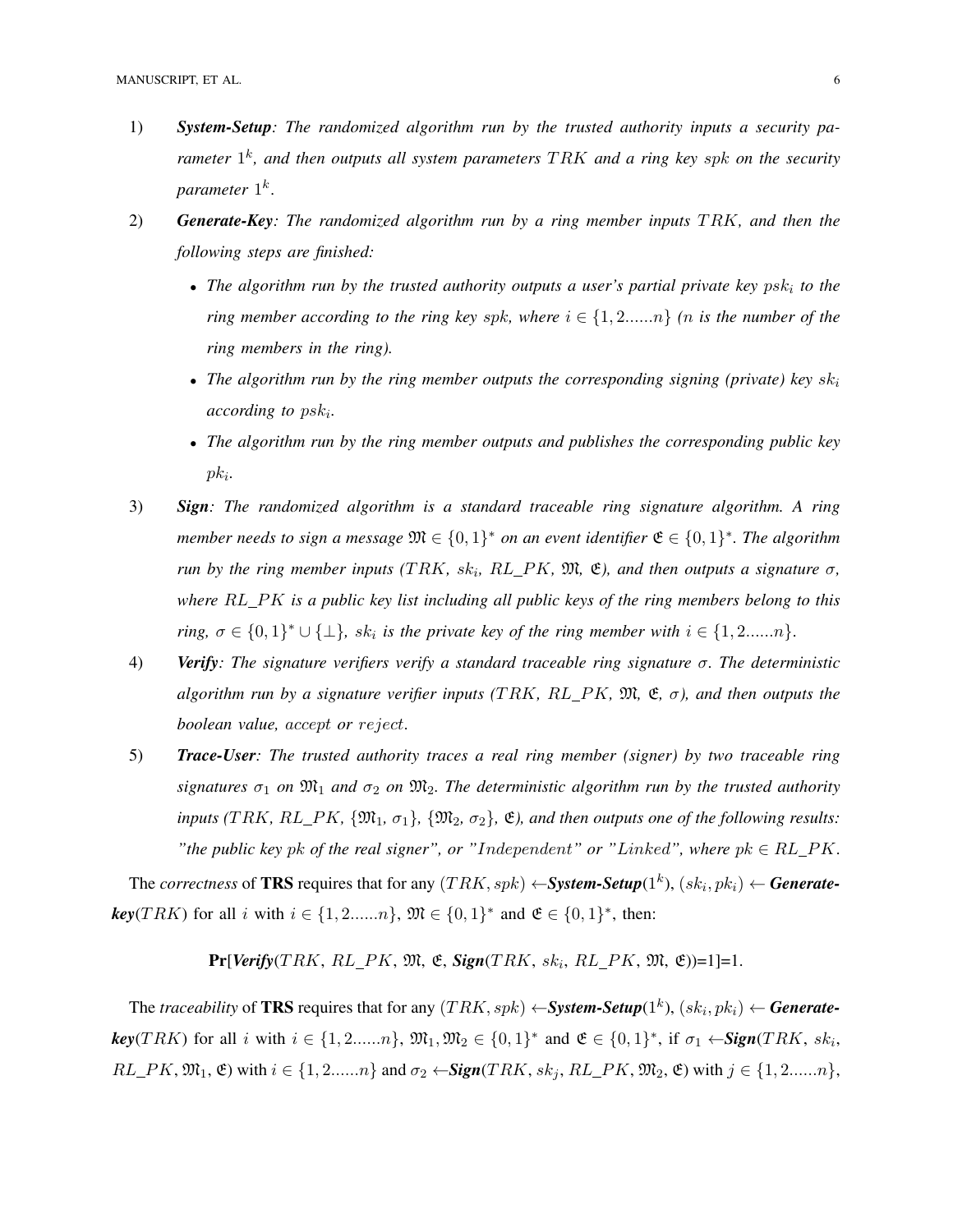then:

|                                                                                                                        | "Independent": if $i \neq j$                         |  |  |
|------------------------------------------------------------------------------------------------------------------------|------------------------------------------------------|--|--|
| <b>Trace-User</b> (TRK, RL_PK, { $\mathfrak{M}_1$ , $\sigma_1$ }, { $\mathfrak{M}_2$ , $\sigma_2$ }, $\mathfrak{E}$ )= | "Linked": else if $\mathfrak{M}_1 = \mathfrak{M}_2$  |  |  |
|                                                                                                                        | "the public key $pk$ of the real signer"; otherwise. |  |  |

## V. SECURITY MODEL

In a secure TRS scheme, we need to consider the two notions "one-more unforgeability" and "doublespending traceability". First, any user cannot forge a new signature. Second, the anonymity of the signer will be revoked if and only if the signer generates two ring signatures on the same event. Thus, we consider that a fully secure TRS scheme must meet the following security requirements according to [15,18]:

- 1) Unforgeability: A valid TRS signature must be signed by a valid ring member (signer). Therefore, no poly-time adversary can produce a valid TRS signature on any messages when the adversary may adaptively be permitted to choose messages after executing signature oracle. Then we split the requirement to the following two small security notions<sup>3</sup>:
	- a) the first one is called security against *linkability attacks*<sup>4</sup>, which requires that every two signatures generated by the same signer with respect to the same tag of event are linked − namely the total number of signatures with respect to the same tag cannot exceed the total number of ring members in the tag if every any two signatures are not linked.
	- b) the second one is called security against *exculpability attacks*, which requires that an honest ring member cannot be accused of signing twice with respect to the same tag − namely an adversary cannot produce a traceable ring signature such that, along with one signature generated by the target member (the attacked member), it can designate the target member in the presence of the public traceable method. This should be infeasible even after the adversary has corrupted all ring members but the target member.

<sup>&</sup>lt;sup>3</sup>The two security notions should be more detailedly expanded from the correctness of unforgeability.

<sup>&</sup>lt;sup>4</sup>In this paper, we also call the notion Traceability: anyone who creates two signatures for different messages with respect to the same tag of event can be traced, where the trace can be done only with pairs of message/signature pairs and tag.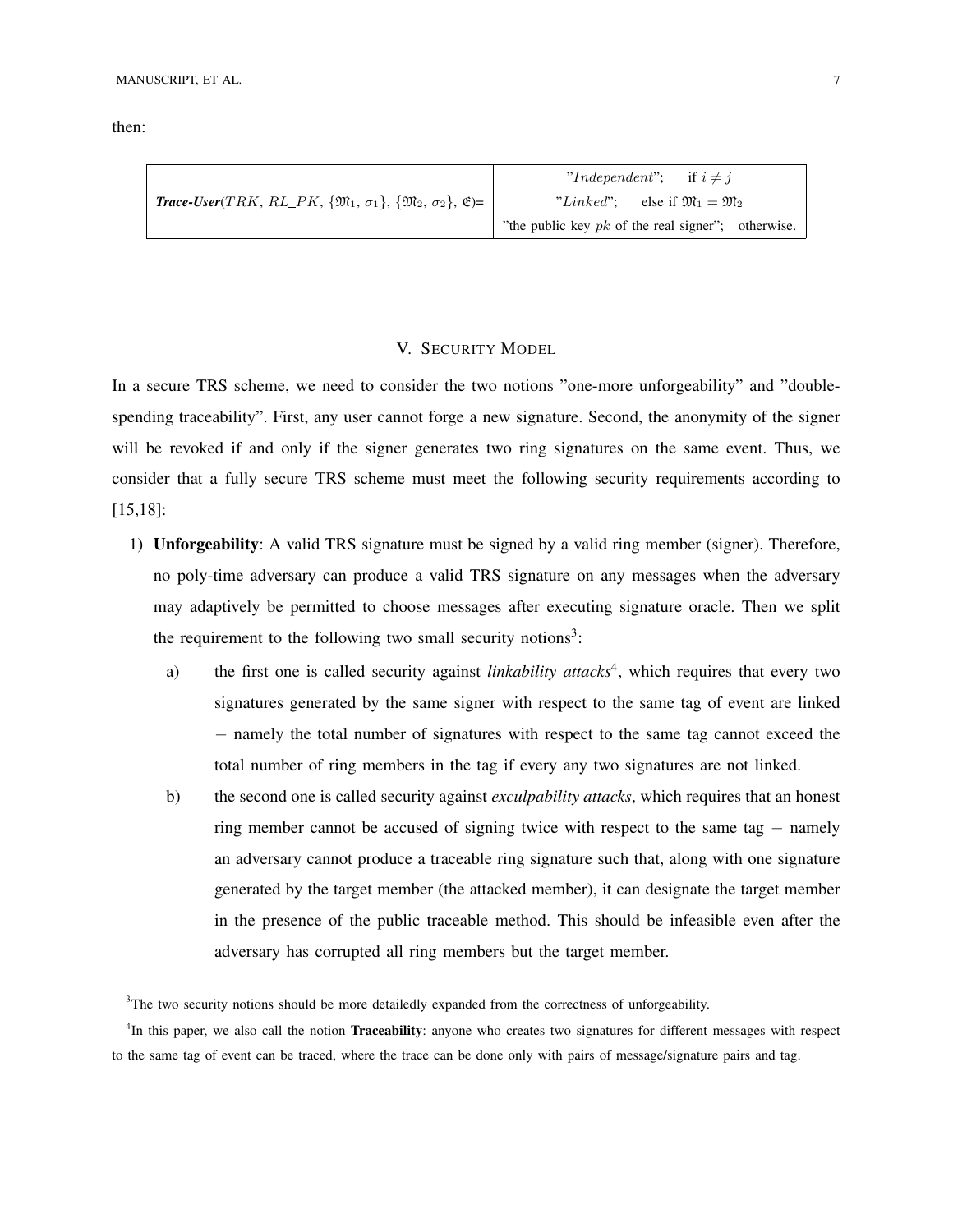2) Anonymity: As long as a signer does not sign two different messages with respect to the same tag, the identity of the signer is indistinguishable from any of the possible ring members. In addition, any two signatures generated with respect to two distinct tags are always unlinkable, namely it is infeasible for anyone to determine whether they are generated by the same signer.

Then, based on the above situations, we propose a complete security model for traceable ring signature. To make our security model easier to understand, we construct several algorithms interacting with adversary, which may make attack experiments to the traceable ring signature schemes in the above situations. In our security model, we maximize adversary's advantage, and assume that all attacking conditions needed by adversary hold and adversary may forge signatures after limitedly querying oracles.

In our security model, we assume there are  $n + 1$  users in a traceable ring signature scheme ( $n \in \mathbb{N}$  is a maximal number of ring members in a ring), and at least one user  $u^*$  of  $n + 1$  users is not corrupted by adversary.

Definition 5.1 Unforgeability of A Traceable Ring Signature Scheme: *Let* TRS*=( System-Setup, Generate-Key, Sign, Verify, Trace-User) be a traceable ring signature scheme. Additionally, we set that* k *is a secure parameter, and*  $Pr(B_U_{TRS}(k, A)=1)$  is the probability that the algorithm  $B_U_{TRS}$  *returns 1. Then the advantage that the adversary* A *breaks* TRS *is defined as follows:*

$$
\mathbf{Adv}_{TRS}^{u\_trs-uf}(k,q_g,q_s,\hbar)=\mathbf{Pr}(\mathcal{B}_{U\_TRS}(k,\mathcal{A})=1),
$$

*where*  $q_g$  *is the maximal number of "Generate-Public Key" oracle queries,*  $q_s$  *<i>is the maximal number of*  $"Sign"$  oracle queries and  $\hbar$  is the running time of  $\mathcal{B}$ . If the advantage that the adversary breaks **TRS** *is negligible, then the scheme* TRS *is secure.*

According to the Definition 5.1, the algorithm  $B_U$  TRS is described as follows:

1. Setup: Running *System-Setup*,  $(TRK, spk) \leftarrow System-Setup(1^k)$ , and then TRK is passed to A.

2. Queries: A makes queries to the following oracles for polynomially many times:

- *Generate-Public Key*(): Given the public parameters  $TRK$ , the oracle outputs the public key pk with respect to the corresponding private key.
- **Sign**(): Given the public parameters  $TRK$ , the public key list  $RL\_PK$ , the message  $\mathfrak{M}$  and the event identifier  $\mathfrak{E}$ , the oracle returns a signature  $\sigma$  to A, where  $\sigma \in \{0,1\}^* \cup \{\perp\}.$

3. Forgery: A outputs its forgery,  $(\mathfrak{M}^*, \mathfrak{E}^*, \sigma^*)$  for  $RL\_PK^*$ , where  $RL\_PK^*$  is a public key list including all public keys of the ring members belong to this ring. It succeeds if

(a)  $1 \leftarrow \text{Verify}(TRK, RL\_PK^*, \mathfrak{M}^*, \mathfrak{E}^*, \sigma^*)$ ;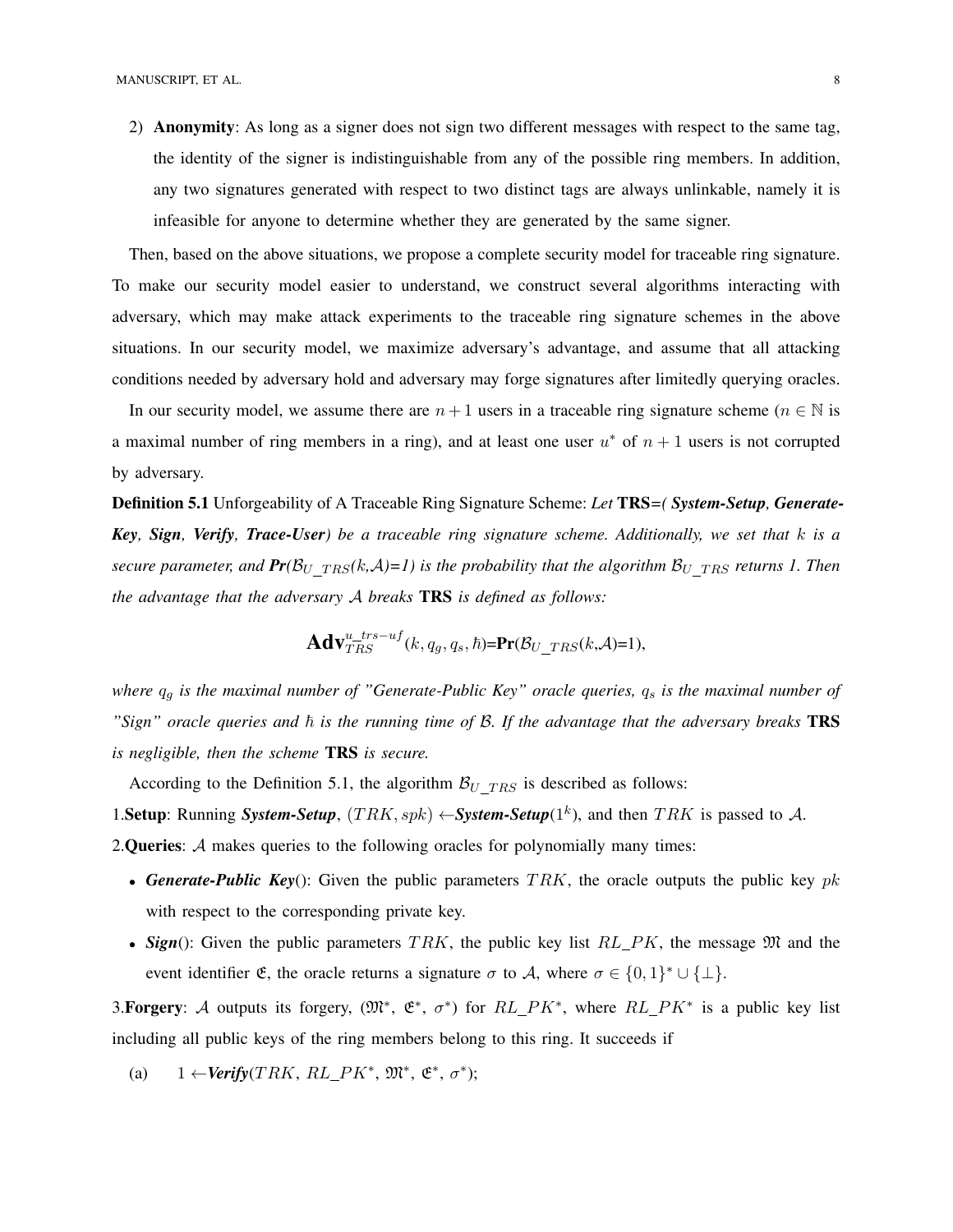(b) A did not query **Sign** on inputs  $RL\_PK^*$ ,  $\mathfrak{M}^*$  and  $\mathfrak{E}^*$ .

*The following two definitions are expanded from unforgeability (see [15,18] for more details)*.

An adversary cannot generate two signatures in the same event without being linked. We generalize the notion that an adversary with t user (ring member) private keys cannot create  $t + 1$  signatures in the same event without being linked.

Definition 5.2 Linkability (or Traceability) of A Traceable Ring Signature Scheme: *Let* TRS*= (System-Setup, Generate-Key, Sign, Verify, Trace-User) be a traceable ring signature scheme. Additionally, we set that k is a secure parameter, and*  $Pr(B_L_{TRS}(k, A)=1)$  *is the probability that the algorithm*  $B_L_{TRS}$ *returns 1. Then the advantage that the adversary* A *breaks* TRS *is defined as follows:*

$$
\mathbf{Adv}_{TRS}^{l\_trs-uf}(k,q_g,q_s,t,\hbar)=\mathbf{Pr}(\mathcal{B}_{L\_TRS}(k,\mathcal{A})=1),
$$

*where*  $q_g$  *is the maximal number of "Generate-Public Key" oracle queries,*  $q_s$  *is the maximal number of* "Sign" oracle queries, *t* is the number of user (ring member) private keys possessed by A and  $\hbar$  is the *running time of* B*. If the advantage that the adversary breaks* TRS *is negligible, then the scheme* TRS *is secure.*

According to the Definition 5.2, the algorithm  $B_L$  TRS is described as follows:

1. Setup: Running *System-Setup*,  $(TRK, spk) \leftarrow System-Setup(1^k)$ , and then TRK is passed to A. 2. Queries: A makes queries to the following oracles for polynomially many times:

- **Generate-Public Key**(): Given the public parameters  $TRK$ , the oracle outputs the public key pk with respect to the corresponding private key.
- **Sign**(): Given the public parameters TRK, the public key list  $RL\_PK$ , the message  $\mathfrak{M}$  and the event identifier  $\mathfrak{E}$ , the oracle returns a signature  $\sigma$  to A, where  $\sigma \in \{0,1\}^* \cup \{\perp\}.$

3. Forgery: A outputs its forgery, a set of tuples  $(\mathfrak{M}_i^*, \mathfrak{E}^*, \sigma_i^*, RL\_PK_i^*)$  with  $i \in \{1, ..., t+1\}$ . It succeeds if

- (a)  $1 \leftarrow \text{Verify}(TRK, RL\_PK_i^*, \mathfrak{M}_i^*, \mathfrak{E}^*, \sigma_i^*)$  for all  $i \in \{1, \ldots, t+1\};$
- (b) A did not query **Sign** on inputs  $RL\_PK_i^*$ ,  $\mathfrak{M}_i^*$  and  $\mathfrak{E}^*$  for all  $i \in \{1, \dots, t+1\}$ ;
- (c) "Independent"  $\leftarrow$ **Trace-User**(TRK, RL\_PK<sup>\*</sup><sub>i</sub>  $\cup$  RL\_PK<sup>\*</sup><sub>j</sub>, { $\mathfrak{M}_i^*, \sigma_i^*$ }, { $\mathfrak{M}_j^*, \sigma_j^*$ },  $\mathfrak{E}^*$ ) for all  $i, j \in \{1, \ldots, t+1\}$  with  $i \neq j$ ;
- (d)  $\mathcal A$  has no more than t user private keys, where the public keys of the t users are included in  $RL\_PK_1^* \cup RL\_PK_2^* \dots \dots \cup RL\_PK_{t+1}^*.$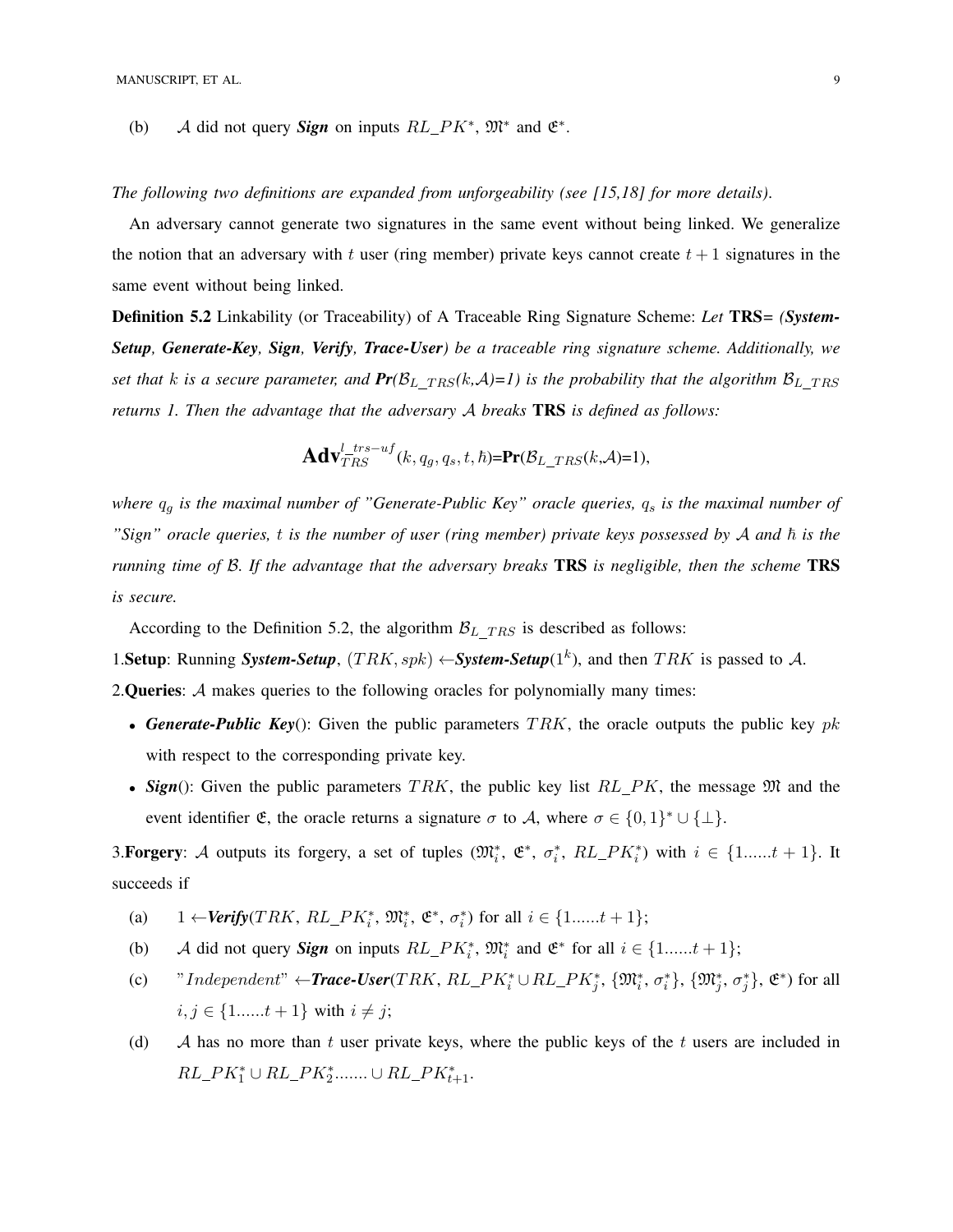Definition 5.3 Exculpability of A Traceable Ring Signature Scheme: *Let* TRS*=(System-Setup, Generate-Key, Sign, Verify, Trace-User) be a traceable ring signature scheme. Additionally, we set that* k *is a secure parameter, and*  $Pr(B_{E \, TRS}(k, \mathcal{A})=1)$  is the probability that the algorithm  $B_{E \, TRS}$  *returns 1. Then the advantage that the adversary* A *breaks* TRS *is defined as follows:*

$$
\mathbf{Adv}_{TRS}^{e\_trs-uf}(k,q_g,q_s,\hbar)=\mathbf{Pr}(\mathcal{B}_{E\_TRS}(k,\mathcal{A})=1),
$$

*where*  $q_g$  *is the maximal number of "Generate-Public Key" oracle queries,*  $q_s$  *is the maximal number of*  $"Sign"$  oracle queries and  $\hbar$  is the running time of B. If the advantage that the adversary breaks **TRS** *is negligible, then the scheme* TRS *is secure.*

According to the Definition 5.3, the algorithm  $B_E$   $_{TRS}$  is described as follows:

1. Setup: Running *System-Setup*,  $(TRK, spk) \leftarrow System-Setup(1^k)$ , and then TRK is passed to A.

2. Queries: A makes queries to the following oracles for polynomially many times:

- **Generate-Public Key**(): Given the public parameters  $TRK$ , the oracle outputs the public key pk with respect to the corresponding private key.
- **Sign**(): Given the public parameters TRK, the public key list  $RL\_PK$ , the message  $\mathfrak{M}$  and the event identifier  $\mathfrak{E}$ , the oracle returns a signature  $\sigma$  to A, where  $\sigma \in \{0,1\}^* \cup \{\perp\}.$

3. Forgery: A outputs its forgery,  $(\mathfrak{M}^*, \mathfrak{E}^*, \sigma^*)$  for  $RL\_PK^*$ . It succeeds if

- (a)  $1 \leftarrow \text{Verify}(TRK, RL\_PK^*, \mathfrak{M}^*, \mathfrak{E}^*, \sigma^*)$ ;
- (b) A did not query **Sign** on inputs  $RL\_PK^*$ ,  $\mathfrak{M}^*$  and  $\mathfrak{E}^*$ ;
- (c) "Linked"  $\leftarrow$ **Trace-User**(TRK, RL\_PK<sup>\*</sup>, { $\mathfrak{M}^*, \sigma^*$ }, { $\mathfrak{M}', \sigma'$ },  $\mathfrak{E}^*$ ), where  $\sigma'$  is any signature outputted from *Sign* on inputs  $RL\_PK^*$ ,  $\mathfrak{M}'$  and  $\mathfrak{E}^*$ .

Definition 5.4 Anonymity of A Traceable Ring Signature Scheme: *Let* TRS*=(System-Setup, Generate-Key, Sign, Verify, Trace-User) be a traceable ring signature scheme. Additionally, we set that* k *is a secure parameter, and*  $Pr(B_{A_TRS}(k, A)=1)$  *is the probability that the algorithm*  $B_{A_TRS}$  *returns 1. Then the advantage that the adversary* A *breaks* TRS *is defined as follows:*

$$
\mathbf{Adv}_{TRS}^{a\_trs-uf}(k,q_g,q_s,\hbar)=\mathbf{Pr}(\mathcal{B}_{A\_TRS}(k,\mathcal{A})=1),
$$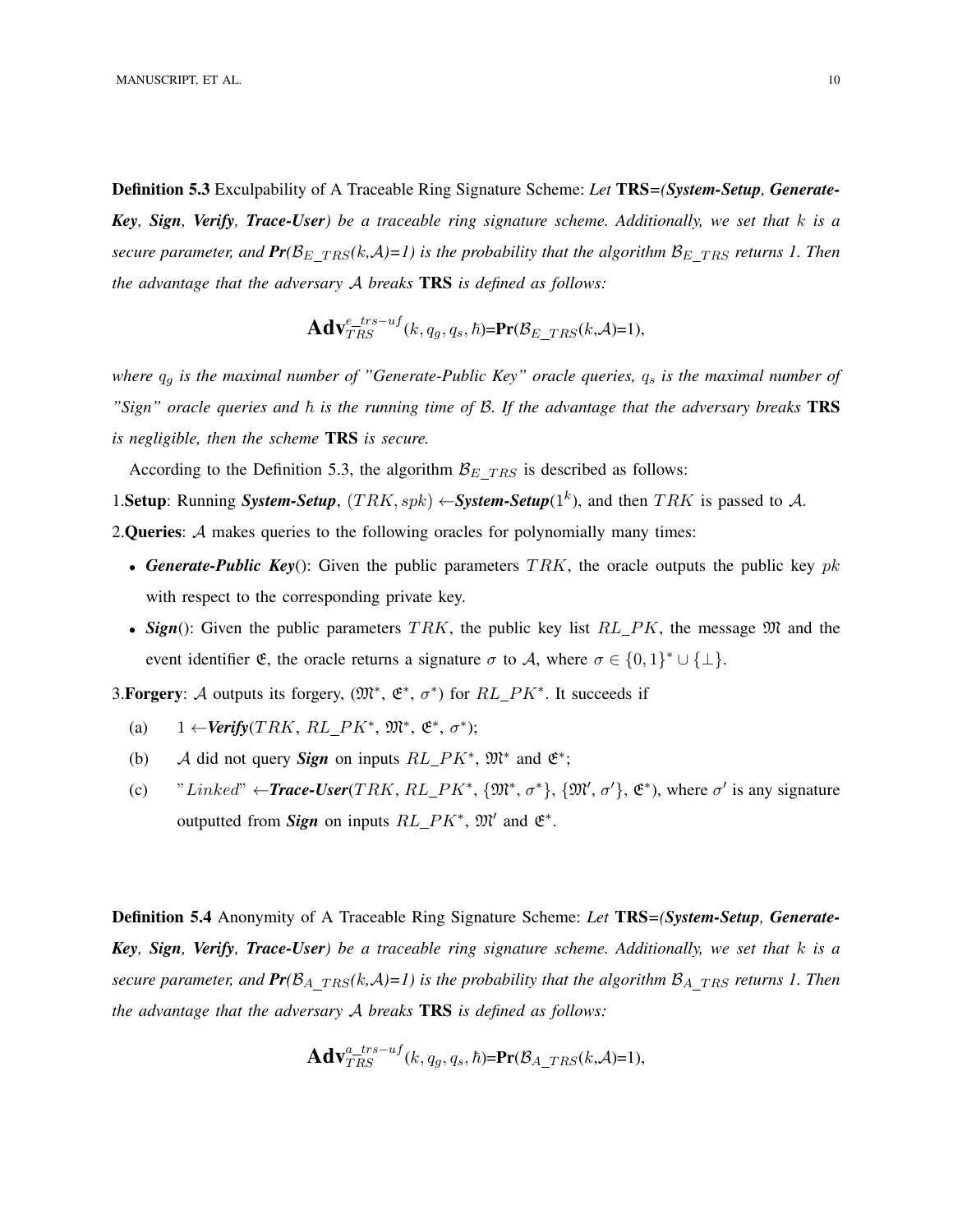*where*  $q_g$  *is the maximal number of "Generate-Public Key" oracle queries,*  $q_s$  *is the maximal number of*  $"Sign"$  oracle queries and  $\hbar$  is the running time of  $\mathcal{B}$ . If the advantage that the adversary breaks **TRS** *is negligible, then the scheme* TRS *is secure.*

According to the Definition 5.4, the algorithm  $\mathcal{B}_{A}$  TRS is described as follows:

1. Setup: Running *System-Setup*,  $(TRK, spk) \leftarrow System-Setup(1^k)$ , and then TRK is passed to A.

2. Queries Phase 1:  $A$  makes queries to the following oracles for polynomially many times:

- **Generate-Public Key**(): Given the public parameters  $TRK$ , the oracle outputs the public key pk with respect to the corresponding private key.
- **Sign**(): Given the public parameters TRK, the public key list  $RL\_PK$ , the message  $\mathfrak{M}$  and the event identifier  $\mathfrak{E}$ , the oracle returns a signature  $\sigma$  to A, where  $\sigma \in \{0,1\}^* \cup \{\perp\}.$

3. Challenge: A sends to the challenger its forgeries, the public keys  $pk_0^*$  and  $pk_1^*$  of the two ring members and the tuple  $(\mathfrak{M}^*, \mathfrak{E}^*, RL\_PK^* \cup \{pk_0^*\} \cup \{pk_1^*\})$ . The forgeries satisfy the condition that A did not query *Sign* on input  $pk_0^*$  (and  $pk_1^*$ ).

The challenger picks a random bit  $x \in \{0, 1\}$ , and then runs and outputs  $\sigma^* \leftarrow \text{Sign}(TRK, *, \text{length})$  $RL\_PK^* \cup \{pk_0^*\} \cup \{pk_1^*\}, \, \mathfrak{M}^*, \, \mathfrak{E}^*$  to A.

4. Queries Phase 2:  $A$  makes queries to the following oracles for polynomially many times:

- **Generate-Public Key**(): Given the public parameters  $TRK$ , the oracle outputs the public key pk with respect to the corresponding private key.
- $Sign()$ : Given the public parameters TRK, the public key list RL PK, the message  $\mathfrak{M}$  and the event identifier  $\mathfrak{E}$ , the oracle returns a signature  $\sigma$  to A, where  $\sigma \in \{0,1\}^* \cup \{\perp\}$ , and A did not query *Sign* on inputs  $pk_0^*$  and  $\mathfrak{E}^*$  (and  $pk_1^*$  and  $\mathfrak{E}^*$ ).

5. Guess: A outputs a bit  $x' \in \{0, 1\}$  and succeeds if  $x' = x$ .

## VI. TRACEABLE RING SIGNATURE SCHEME

In the section, we show a traceable ring signature scheme without random oracles under our framework for TRS. Let TRS=(*System-Setup*, *Generate-Key*, *Sign*, *Verify*, *Trace-User*) be a traceable ring signature scheme. In TRS, all algorithms are described as follows:

1) **TRS.** System-Setup: The algorithm run by the trusted authority inputs a security parameter  $1^k$ . Additionally, let  $\mathbb{G}_1$  and  $\mathbb{G}_2$  be groups of prime order q and g be a generator of  $\mathbb{G}_1$ , and let  $e : \mathbb{G}_1 \times \mathbb{G}_1 \to \mathbb{G}_2$  denote the bilinear map. The size of the group is determined by the security parameter, and we set  $A \subseteq \mathbb{Z}_q$  as the universe of identities. And one hash function,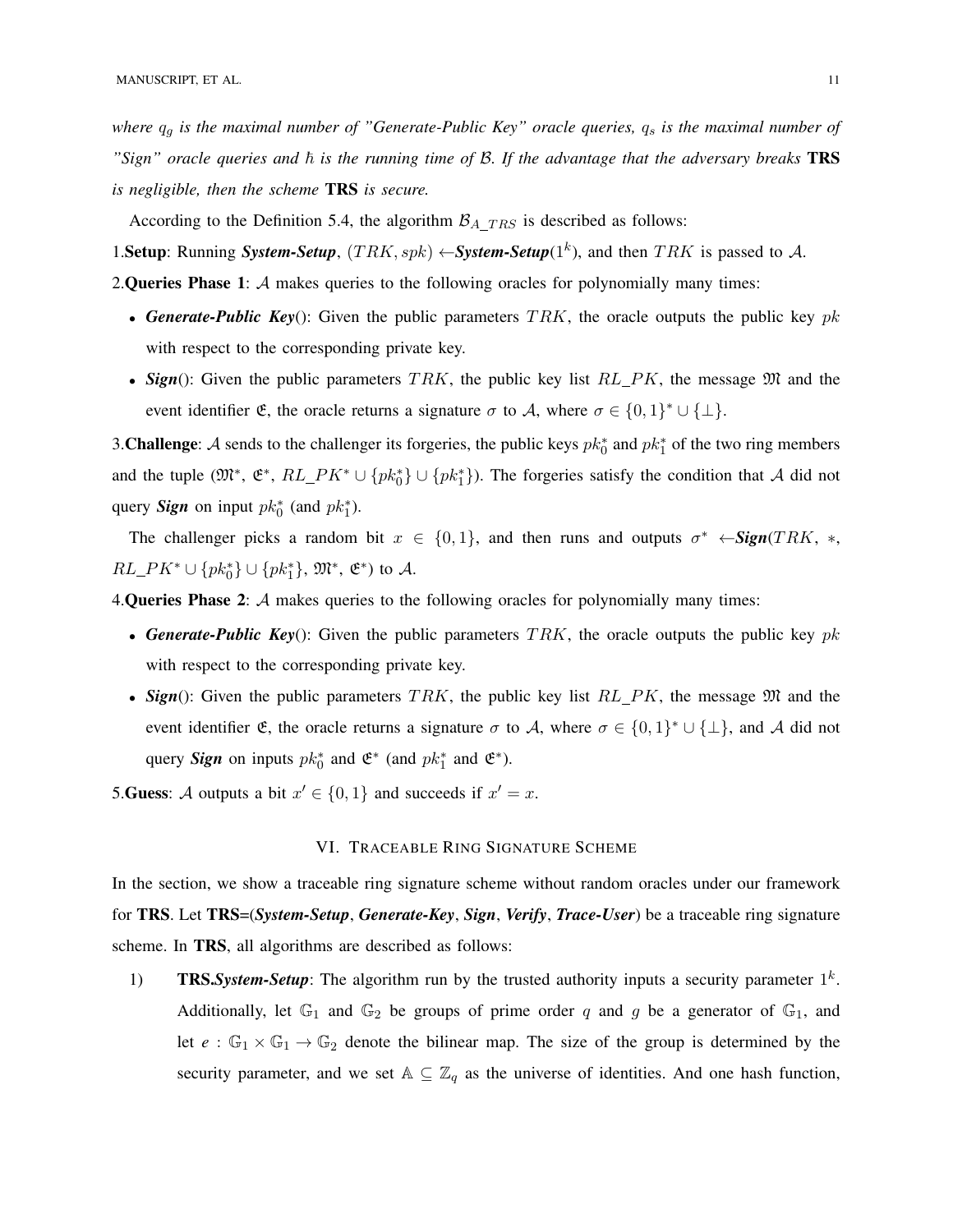$H: \{0,1\}^* \to \mathbb{Z}_{1^k \cdot q}$  can be defined and used to generate any integer value in  $\mathbb{Z}_{1^k \cdot q}$  (where  $1^k$ represents the corresponding decimal number).

Then the system parameters are generated as follows for a ring system setup. The algorithm chooses a random  $a \in \mathbb{Z}_q$ , and then sets  $g_1 = g^a$ . Eight group elements  $g_2, \vartheta, \psi, \varpi, \mu, \tau, \chi$  and  $\kappa \in \mathbb{G}_1$  are randomly chosen. Finally, the algorithm outputs the public parameters  $TRK = \mathbb{G}_1$ ,  $\mathbb{G}_2$ , e, g, g<sub>1</sub>, g<sub>2</sub>,  $\vartheta$ ,  $\psi$ ,  $\varpi$ ,  $\mu$ ,  $\tau$ ,  $\chi$ ,  $\kappa$ ), where  $spk = g_2^a$  is seen as a ring key<sup>5</sup>.

- 2) TRS.*Generate-Key*: The algorithm run by a ring member generates the private key of the ring member with respect to the public key when the ring member joins a ring. The algorithm inputs  $TRK$ , and then the following steps are finished:
	- The algorithm run by the trusted authority randomly chooses  $r_1 \in \mathbb{Z}_q$ , computes  $x_0 =$  $g_2^a \cdot \varpi^{r_1}$ ,  $s_L = g^{r_1}$ , and then outputs a partial private key  $psk = \{x_0, s_L\}$  to the ring member, where  $s_L$  is used to trace the real signer.

*Remark*: Every ring member may verify his partial private key by the following equation:

$$
e(x_0, g) = e(g_1, g_2) \cdot e(\varpi, s_L).
$$

- The algorithm run by the corresponding ring member chooses  $r_2 \in \mathbb{Z}_q$ , computes the public key  $pk = g^{r_2}$ , and  $x_1 = x_0 \cdot \vartheta^{r_2 \cdot H(pk)} \cdot \psi^{r_2} = g_2^a \cdot \varpi^{r_1} \cdot \vartheta^{r_2 \cdot H(pk)} \cdot \psi^{r_2}$ , and then outputs the private key  $sk = \{x_1, s_L\}.$
- The algorithm run by the corresponding ring member outputs and publishes the public key  $pk = g<sup>r<sub>2</sub></sup>$ , which is added to the public key ring  $RL\_PK$ , where  $RL\_PK$  is a public key list including all public keys of the ring members belong to this ring and  $pk \in RL$  PK.
- 3) **TRS.***Sign*: A ring member with the private key sk needs to sign a message  $\mathfrak{M} \in \{0,1\}^*$  on an event identifier  $\mathfrak{E} \in \{0,1\}^*$ . The algorithm run by the ring member inputs (TRK, sk, RL\_PK,  $\mathfrak{M}, \mathfrak{E}$ ), and then randomly chooses  $r_3, r_4, r_5 \in \mathbb{Z}_q$ , computes  $\sigma_0 = x_1 \cdot \vartheta^{r_3 \cdot H(pk)} \cdot \psi^{r_3} \cdot \varpi^{r_3} \cdot \mu^{r_4 \cdot H(RL\_PK)} \cdot \tau^{r_4} \cdot \chi^{r_5 \cdot H(\mathfrak{M} \| \mathfrak{E})} \cdot \kappa^{r_5}$  $=g_2^a\cdot\vartheta^{(r_2+r_3)\cdot H(pk)}\cdot\psi^{r_2+r_3}\cdot\varpi^{r_1+r_3}\cdot\mu^{r_4\cdot H(RL\_PK)}\cdot\tau^{r_4}\cdot\chi^{r_5\cdot H(\mathfrak{M}\parallel\mathfrak{E})}\cdot\kappa^{r_5},$  $\sigma_1 = e(\vartheta^{H(pk)} \cdot \psi, pk) \cdot e(\vartheta^{r_3 \cdot H(pk)} \cdot \psi^{r_3}, g)$  $= e(\vartheta^{H(pk)}\cdot \psi, g^{r_2})\cdot e(\vartheta^{r_3\cdot H(pk)}\cdot \psi^{r_3}, g)$  $= e(\vartheta^{(r_2+r_3)\cdot H(pk)} \cdot \psi^{r_2+r_3}, g),$  $\sigma_2 = s_L \cdot g^{r_3} = g^{r_1+r_3},$

<sup>5</sup>For the different ring, the ring key spk is different. Namely when a new ring system setup is initialized, the new public parameters are published with respect to the new ring.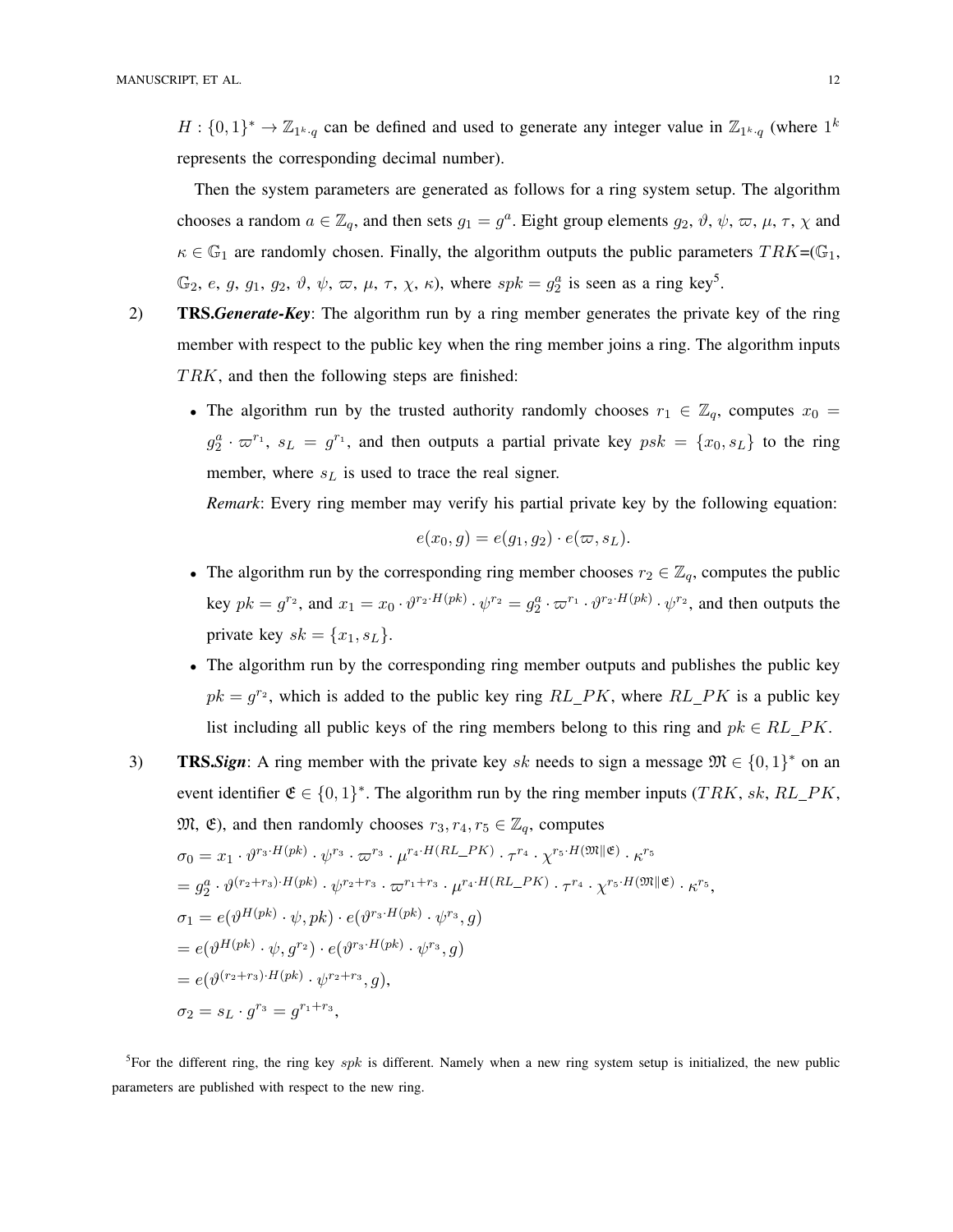$\sigma_3 = g^{r_4},$  $\sigma_4 = g^{r_5}.$ 

Finally, the algorithm outputs a signature  $\Phi = {\sigma_0, \sigma_1, \sigma_2, \sigma_3, \sigma_4}.$ 

4) TRS.*Verify*: The signature verifiers verify a standard traceable ring signature Φ. The algorithm run by a signature verifier inputs (TRK, RL PK,  $\mathfrak{M}, \mathfrak{E}, \Phi$ ), and then the following computation is finished:

$$
e(\sigma_0, g) = e(g_1, g_2) \cdot \sigma_1 \cdot e(\varpi, \sigma_2) \cdot e(\mu^{H(RL\_PK)} \cdot \tau, \sigma_3) \cdot e(\chi^{H(\mathfrak{M} \parallel \mathfrak{E})} \cdot \kappa, \sigma_4).
$$

 $H(x) = 1 - 2$ 

If the above equation is correct, then the algorithm outputs the boolean value accept, otherwise the algorithm outputs the boolean value reject.

- 5) TRS.*Trace-User*: The trusted authority traces a ring member (signer) by two traceable ring signatures  $\Phi_1$  on  $\mathfrak{M}_1$  and  $\Phi_2$  on  $\mathfrak{M}_2$  when the signatures need to be arbitrated. The algorithm run by the trusted authority inputs (TRK,  $RL\_PK$ ,  $\{\mathfrak{M}_1, \Phi_1\}$ ,  $\{\mathfrak{M}_2, \Phi_2\}$ ,  $\mathfrak{E}$ ), and then the following steps are finished:
	- a) For any potential public key  $pk_1 \in RL\_PK$  and the tuple  $\{\mathfrak{M}_1, \Phi_1\}$ , the algorithm computes the equation:

$$
e(\vartheta^{H(pk_1)}\cdot \psi, pk_1 \cdot \tfrac{\sigma_2}{s_L}) = \tfrac{e(\sigma_0, g)}{e(g_1, g_2) \cdot e(\varpi, \sigma_2) \cdot e(\mu^{H(RL - PK)} \cdot \tau, \sigma_3) \cdot e(\chi^{H(\mathfrak{M}_1 \| \mathfrak{E})} \cdot \kappa, \sigma_4)}.
$$

If the above equation is correct, then the algorithm securely records the public key  $pk<sub>1</sub>$ of the real signer, otherwise if the algorithm does not find the corresponding public key, the algorithm aborts; similarly, the same computation is finished for any potential identity  $pk_2 \in RL\_PK$  and the tuple  $\{\mathfrak{M}_2, \Phi_2\}$ , and then the algorithm securely records the public key  $pk_2$  of the real signer, otherwise the algorithm aborts.

- b) The algorithm outputs the following results according to the comparisons:
	- *Result="Independent"*, if  $pk_1 \neq pk_2$ ;
	- *Result*="Linked", else if  $\mathfrak{M}_1 = \mathfrak{M}_2$ ;
	- $Result="pk1"$ , otherwise.

## VII. ANALYSIS OF THE PROPOSED SCHEME

## *A. Correctness*

In the proposed scheme, the traceable ring signature is  $\Phi = {\sigma_0, \sigma_1, \sigma_2, \sigma_3, \sigma_4}$ , where

$$
\sigma_0 = x_1 \cdot \vartheta^{r_3 \cdot H(pk)} \cdot \varphi^{r_3} \cdot \varpi^{r_3} \cdot \mu^{r_4 \cdot H(RL\_PK)} \cdot \tau^{r_4} \cdot \chi^{r_5 \cdot H(\mathfrak{M} \parallel \mathfrak{E})} \cdot \kappa^{r_5}
$$
  
=  $g_2^a \cdot \vartheta^{(r_2+r_3) \cdot H(pk)} \cdot \varphi^{r_2+r_3} \cdot \varpi^{r_1+r_3} \cdot \mu^{r_4 \cdot H(RL\_PK)} \cdot \tau^{r_4} \cdot \chi^{r_5 \cdot H(\mathfrak{M} \parallel \mathfrak{E})} \cdot \kappa^{r_5},$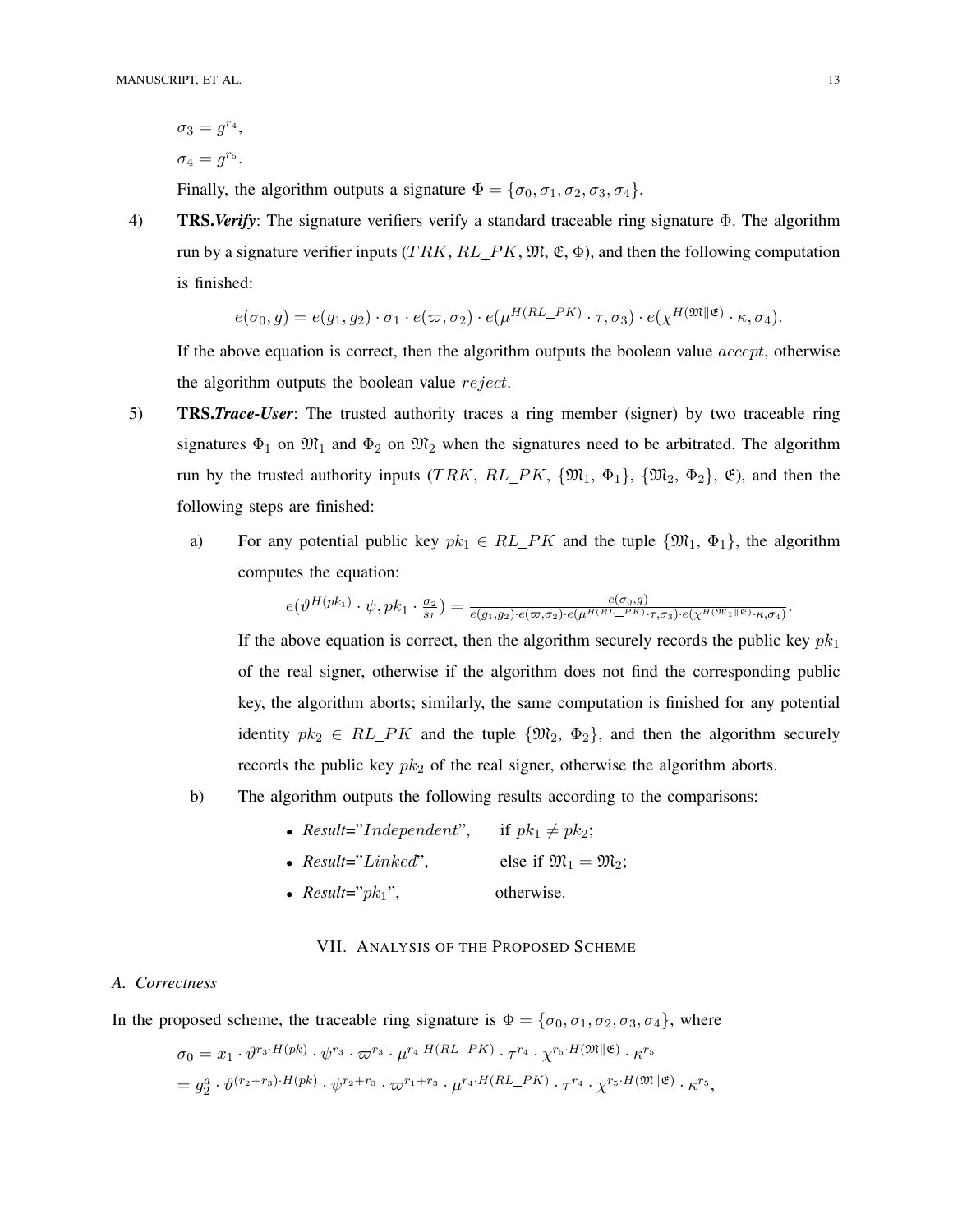$$
\sigma_1 = e(\vartheta^{H(pk)} \cdot \psi, pk) \cdot e(\vartheta^{r_3 \cdot H(pk)} \cdot \psi^{r_3}, g)
$$
  
= 
$$
e(\vartheta^{H(pk)} \cdot \psi, g^{r_2}) \cdot e(\vartheta^{r_3 \cdot H(pk)} \cdot \psi^{r_3}, g)
$$
  
= 
$$
e(\vartheta^{(r_2+r_3) \cdot H(pk)} \cdot \psi^{r_2+r_3}, g),
$$
  

$$
\sigma_2 = s_L \cdot g^{r_3} = g^{r_1+r_3},
$$
  

$$
\sigma_3 = g^{r_4},
$$
  

$$
\sigma_4 = g^{r_5}.
$$

## So, we have that

$$
e(\sigma_0, g) = e(g_2^a \cdot \vartheta^{(r_2+r_3)\cdot H(pk)} \cdot \varphi^{r_2+r_3} \cdot \varpi^{r_1+r_3} \cdot \mu^{r_4 \cdot H(RL\_PK)} \cdot \tau^{r_4} \cdot \chi^{r_5 \cdot H(\mathfrak{M}|\mathfrak{E})} \cdot \kappa^{r_5}, g)
$$
  
=  $e(g_2^a, g) \cdot e(\vartheta^{(r_2+r_3)\cdot H(pk)} \cdot \varphi^{r_2+r_3}, g) \cdot e(\varpi^{r_1+r_3}, g) \cdot e(\mu^{r_4 \cdot H(RL\_PK)} \cdot \tau^{r_4}, g) \cdot e(\chi^{r_5 \cdot H(\mathfrak{M}|\mathfrak{E})} \cdot \kappa^{r_5}, g)$   
=  $e(g_1, g_2) \cdot \sigma_1 \cdot e(\varpi, \sigma_2) \cdot e(\mu^{H(RL\_PK)} \cdot \tau, \sigma_3) \cdot e(\chi^{H(\mathfrak{M}|\mathfrak{E})} \cdot \kappa, \sigma_4).$ 

# *B. Efficiency*

In the proposed scheme,  $\Phi = {\sigma_0, \sigma_1, \sigma_2, \sigma_3, \sigma_4}$ , where

$$
\sigma_0 = x_1 \cdot \vartheta^{r_3 \cdot H(pk)} \cdot \psi^{r_3} \cdot \varpi^{r_3} \cdot \mu^{r_4 \cdot H(RL\_PK)} \cdot \tau^{r_4} \cdot \chi^{r_5 \cdot H(\mathfrak{M} \parallel \mathfrak{E})} \cdot \kappa^{r_5},
$$
  
\n
$$
\sigma_1 = e(\vartheta^{H(pk)} \cdot \psi, pk) \cdot e(\vartheta^{r_3 \cdot H(pk)} \cdot \psi^{r_3}, g),
$$
  
\n
$$
\sigma_2 = s_L \cdot g^{r_3}, \quad \sigma_3 = g^{r_4}, \quad \sigma_4 = g^{r_5}.
$$

Thus, the length of signature is  $4 \cdot |\mathbb{G}_1| + |\mathbb{G}_2|$ , where  $|\mathbb{G}_1|$  is the size of element in  $\mathbb{G}_1$  and  $|\mathbb{G}_2|$  is the size of element in  $\mathbb{G}_2$ . Additionally, because  $x_1 \cdot \vartheta^{r_3 \cdot H(pk)} \cdot \varphi^{r_3} \cdot \varpi^{r_3} \cdot \mu^{r_4 \cdot H(RL\_PK)} \cdot \tau^{r_4} \cdot \kappa^{r_5}, \chi^{r_5}$  in  $\chi^{r_5 \cdot H(\mathfrak{M} \parallel \mathfrak{E})}$ ,  $\sigma_1$ ,  $\sigma_2$ ,  $\sigma_3$  and  $\sigma_4$  may be precomputed, and we assume that the time for integer multiplication and hash computation can be ignored, signing a message for a traceable ring signature only needs to compute at most 1 exponentiation in  $\mathbb{G}_1$  and 1 multiplication in  $\mathbb{G}_1$ . Also, in the following equation

$$
e(\sigma_0, g) = e(g_1, g_2) \cdot \sigma_1 \cdot e(\varpi, \sigma_2) \cdot e(\mu^{H(RL\_PK)} \cdot \tau, \sigma_3) \cdot e(\chi^{H(\mathfrak{M} \parallel \mathfrak{E})} \cdot \kappa, \sigma_4),
$$

because the value  $e(g_1, g_2)$  can be precomputed and cached, verification requires 4 pairing computations, 2 exponentiations in  $\mathbb{G}_1$ , 2 multiplications in  $\mathbb{G}_1$  and 4 multiplications in  $\mathbb{G}_2$ .

In this paper, we compare the proposed scheme (the scheme of Section 6) with other traceable (or linkable) ring signature schemes proposed by [15,16,18,28,29]. In Appendix A, we show the comparisons of the six schemes.

# *C. Security*

In the section, we show the proposed scheme (the scheme of Section 6) has a security reduction to the CDH assumption and the TRS unforgeability (against *linkability attacks* and *exculpability attacks*) under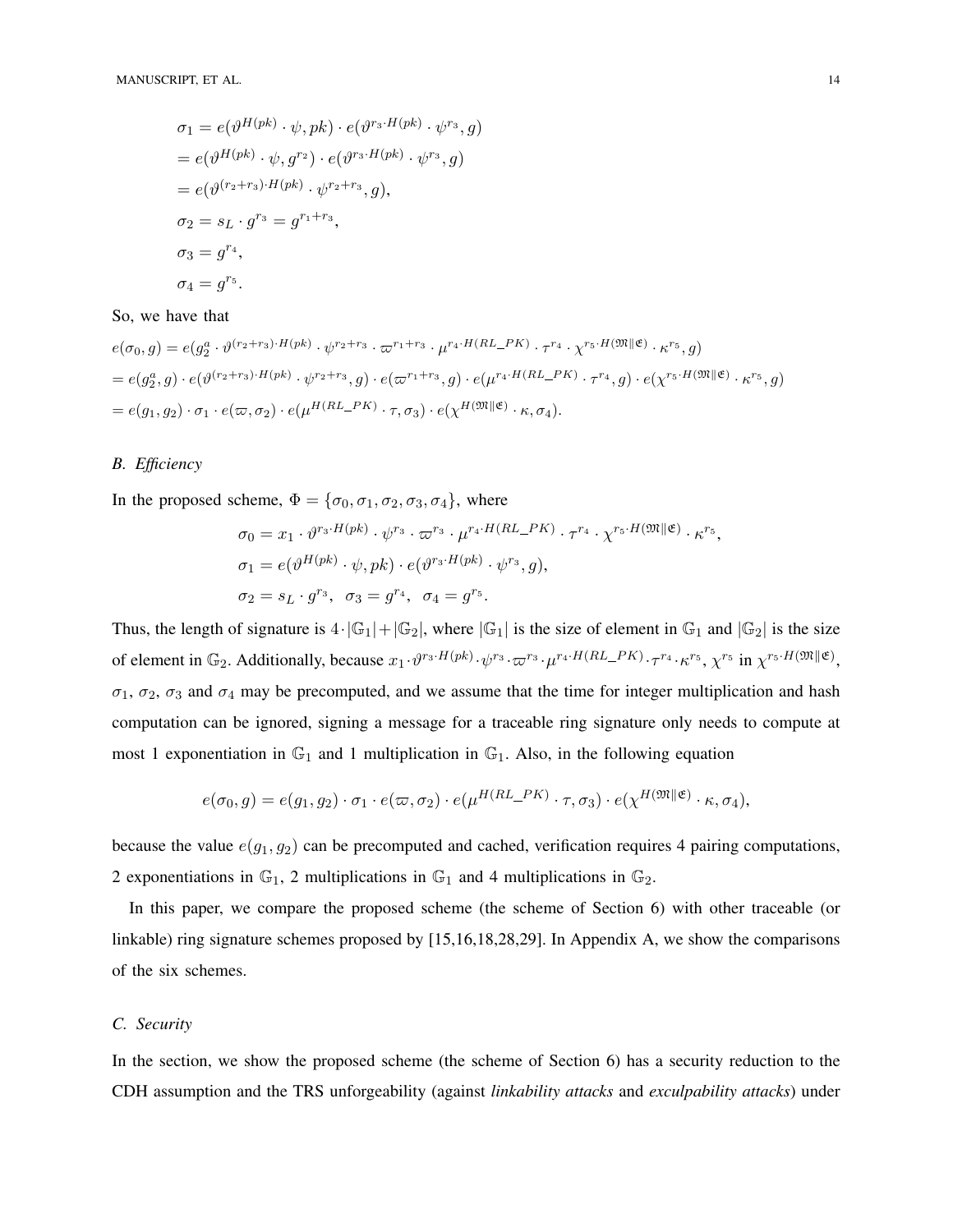the adaptive chosen message attacks, and has the TRS anonymity. Our proofs for the following theorems are based on the security model of Section 5 (We defer the proofs to Appendix B). In addition, although the unforgeability may be proved by jointing the Theorem 7.2 and the Theorem 7.3 (see [15,18] for more details), we still show the proof of Theorem 7.1.

**Theorem 7.1** *The scheme of Section 6 is (h,*  $\varepsilon$ *, q<sub>q</sub>, q<sub>s</sub>)-unforgeable (according to the Definition 5.1),*  $a$ ssuming that the  $(\hbar', \varepsilon')$ -CDH assumption holds in  $\mathbb{G}_1$ , where

$$
\varepsilon' = (1 - \frac{q_g}{q}) \cdot (1 - \frac{q_s}{q})^2 \cdot \varepsilon,
$$
  

$$
\hbar' = \hbar + O(q_g \cdot (5 \cdot C_{exp} + 3 \cdot C_{mul}) + q_s \cdot (12 \cdot C_{exp} + 7 \cdot C_{mul})),
$$

*and*  $q_g$  *is the maximal number of "Generate-Public Key" oracle queries,*  $q_s$  *is the maximal number of "Sign" oracle queries,*  $C_{mul}$  *and*  $C_{exp}$  *are respectively the time for a multiplication and an exponentiation in* G1*.*

Theorem 7.2 *The scheme of Section 6 is a linkable (traceable) TRS scheme when it satisfies the following condition (according to the Definition 5.2)—the scheme of Section 6 is (* $\hbar$ *,*  $\varepsilon$ *,*  $q_g$ *,*  $q_s$ *)-secure, assuming that the*  $(h', \varepsilon')$ *-CDH assumption holds in*  $\mathbb{G}_1$ *, where* 

$$
\varepsilon' = (1 - \frac{q_g}{q}) \cdot (1 - \frac{q_s}{q})^2 \cdot \varepsilon,
$$
  

$$
\hbar' = \hbar + O(q_g \cdot (5 \cdot C_{exp} + 3 \cdot C_{mul}) + q_s \cdot (12 \cdot C_{exp} + 7 \cdot C_{mul})),
$$

and  $q_g$  *is the maximal number of "Generate-Public Key" oracle queries,*  $q_s$  *is the maximal number of*  $"Sign"$  oracle queries,  $C_{mul}$  and  $C_{exp}$  are respectively the time for a multiplication and an exponentiation *in*  $\mathbb{G}_1$ ,  $t = 1$  *is the number of user (ring member) private keys possessed by adversary.* 

Theorem 7.3 *The scheme of Section 6 is exculpable when it satisfies the following condition (according to the Definition 5.3)—the scheme of Section 6 is (* $\hbar$ *,*  $\varepsilon$ *,*  $q_g$ *,*  $q_s$ *)-secure, assuming that the (* $\hbar'$ *,*  $\varepsilon'$ *)-CDH assumption holds in* G1*, where*

$$
\varepsilon' = (1 - \frac{q_g}{q}) \cdot (1 - \frac{q_s}{q})^2 \cdot \varepsilon,
$$
  

$$
\hbar' = \hbar + O(q_g \cdot (5 \cdot C_{exp} + 3 \cdot C_{mul}) + q_s \cdot (12 \cdot C_{exp} + 7 \cdot C_{mul})),
$$

and  $q_g$  *is the maximal number of "Generate-Public Key" oracle queries,*  $q_s$  *is the maximal number of*  $"Sign"$  oracle queries,  $C_{mul}$  and  $C_{exp}$  are respectively the time for a multiplication and an exponentiation *in* G1.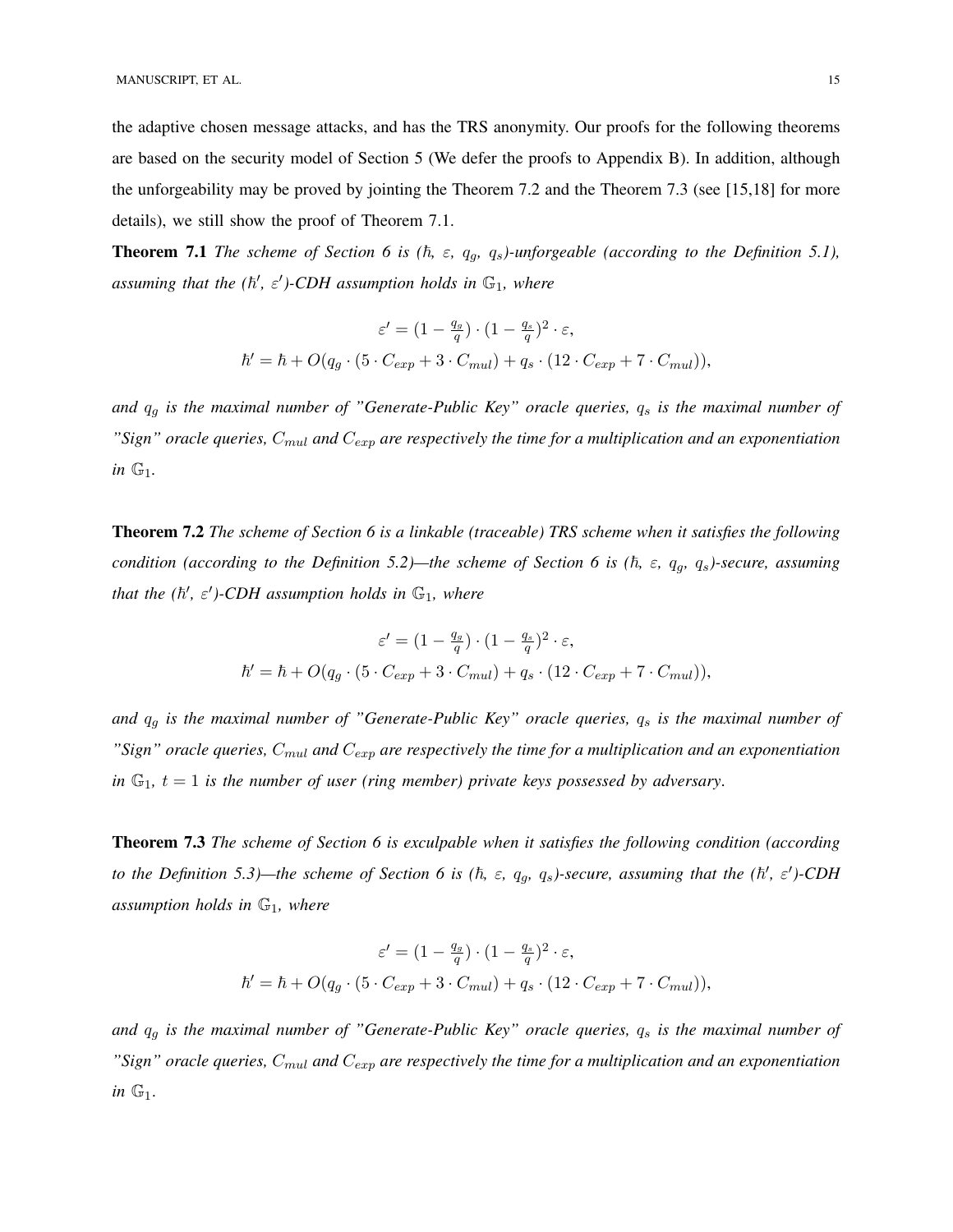**Theorem 7.4** *The scheme of Section 6 is*  $(\hbar, \varepsilon, q_g, q_s)$ *-anonymous (according to the Definition 5.4),*  $a$ ssuming that the  $(\hbar', \varepsilon')$ -CDH assumption holds in  $\mathbb{G}_1$ , where

$$
\varepsilon' = (1 - \frac{q_{g_1}}{q}) \cdot (1 - \frac{q_{s_1}}{q})^2 \cdot (1 - \frac{q_{g_2}}{q}) \cdot (1 - \frac{q_{s_2}}{q})^2 \cdot \varepsilon,
$$
  

$$
\hbar' = \hbar + O((q_{g_1} + q_{g_2}) \cdot (5 \cdot C_{exp} + 3 \cdot C_{mul}) + (q_{s_1} + q_{s_2}) \cdot (12 \cdot C_{exp} + 7 \cdot C_{mul})),
$$

 $q_{g_1}$  and  $q_{g_2}$  are respectively the maximal numbers of "Generate-Public Key" oracle queries in the Queries *Phase 1 and 2,*  $q_{s_1}$  *and*  $q_{s_2}$  *are respectively the maximal numbers of "Sign" oracle queries in the Queries Phase 1 and 2,*  $C_{mul}$  *and*  $C_{exp}$  *are respectively the time for a multiplication and an exponentiation in*  $\mathbb{G}_1$ .

## VIII. CONCLUSIONS

In this paper, we present a fully traceable ring signature scheme, which has a security reduction to the computational Diffie-Hellman assumption. Also, we give a formal security model for traceable ring signature. Under our security model, the proposed scheme is proved to have the properties of anonymity and traceability with enough security. Compared with other traceable ring signature schemes, the proposed scheme is efficient. However, because the proposed scheme is not enough efficient in computing linking of signatures, the work about TRS still needs to be further progressed.

#### **REFERENCES**

- [1] R. Rivest, A. Shamir, and Y. Tauman. How to leak a secret. In C. Boyd, editor, Asiacrypt 2001, LNCS 2248, pages 552–565. Springer-Verlag, 2001.
- [2] M. Abe, M. Ohkubo, and K. Suzuki. 1-out-of-n Signatures from a Variety of Keys. In ASIACRYPT 2002, volume 2501 of Lecture Notes in Computer Science, pages 415–432. Springer, 2002.
- [3] F. Zhang and K. Kim. ID-Based Blind Signature and Ring Signature from Pairings. In ASIACRYPT 2002, volume 2501 of Lecture Notes in Computer Science, pages 533–547. Springer, 2002.
- [4] D. Boneh, C. Gentry, B. Lynn, and H. Shacham. Aggregate and Verifieably Encrypted Signatures from Bilinear Maps. In EURO–CRYPT 2003, volume 2656 of Lecture Notes in Computer Science, pages 416–432. Springer, 2003.
- [5] D. S. Wong, K. Fung, J. K. Liu, and Victor K. Wei. On the rs-code construction of ring signature schemes and a threshold setting of rst. In ICICS 2003, volume 2836 of Lecture Notes in Computer Science, pages 34–46. Springer, 2003.
- [6] Y. Dodis, A. Kiayias, A. Nicolosi, and V. Shoup. Anonymous Identification in Ad Hoc Groups. In EUROCRYPT 2004, volume 3027 of Lecture Notes in Computer Science, pages 609–626, Springer, 2004.
- [7] S. S. M. Chow, S. M. Yiu, and L. C. K. Hui. Efficient Identity Based Ring Signature. In ACNS 2005, volume 3531 of Lecture Notes in Computer Science, pages 499–512, 2005.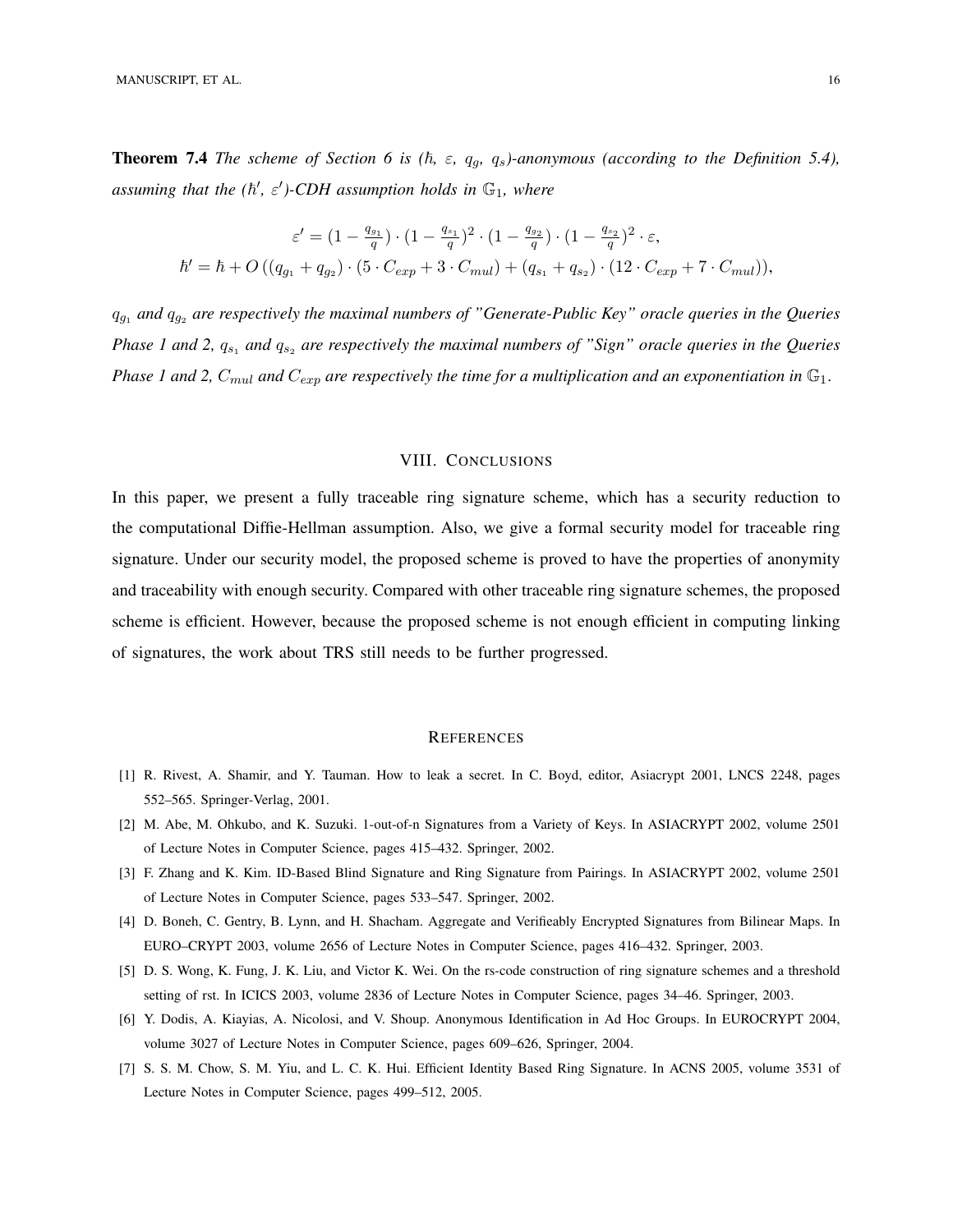- [8] D. Chaum and E. Van Heyst. Group signatures. In D. W. Davies, editor, EUROCRYPT91, LNCS 547, pages 257–265. Springer-Verlag, 1991.
- [9] M. Naor. Deniable ring authentication. In CRYPTO 2002, pages 481–498, 2002.
- [10] E. Bresson, J. Stern, and M. Szydlo. Threshold ring signatures and applications to ad-hoc groups. In Moti Yung, editor, CRYPTO 2002, LNCS 2442, pages 465–480. Springer-Verlag, 2002.
- [11] M. Abe, M. Ohkubo, and K. Suzuki. Efficient threshold signer-ambiguous signatures from variety of keys. IEICE Trans. Fund., vol.E87-A, no.2:471–479, 2004.
- [12] J. K. Liu, V. K. Wei, and D. S. Wong. Linkable spontaneous anonymous group signature for ad hoc groups (extended abstract). In ACISP 2004, LNCS 3108, pages 325–335, 2004.
- [13] Y. Komano, K. Ohta, A. Shimbo, and S. Kawamura. Toward the fair anonymous signatures: Deniable ring signatures. In D. Pointcheval, editor, CT-RSA 06, LNCS 3860, pages 174–191. Springer-Verlag, 2006.
- [14] A. Bender, J. Katz, and R. Morselli. Ring signatures:stronger definitions, and constructions without random oracles. In S. Halevi and T. Rabin, editors, TCC 2006, LNCS 3876, pages 60–79. Springer-Verlag, 2006.
- [15] M. H. Au, J. K. Liu, W. Susilo, T. H. Yuen. Secure ID-Based Linkable and Revocable-iff-Linked Ring Signature with Constant-Size Construction. Preprint submitted to Theoretical Computer Science, April 23, 2012.
- [16] J. K. Liu and D. S. Wong. Linkable ring signatures: Security models and new schemes. In ICCSA, volume 3481 of Lecture Notes in Computer Science, pages 614–623. Springer, 2005.
- [17] J. K. Liu and D. S. Wong. Enhanced security models and a generic construction approach for linkable ring signature. Int. J. Found. Comput. Sci., 17(6):1403–1422, 2006.
- [18] E. Fujisaki, K. Suzuki. Traceable ring signature. In Public Key Cryptography, volume 4450 of Lecture Notes in Computer Science, pages 181–200. Springer, 2007.
- [19] D. Chaum. Blind signatures for untraceable payments. In D. Chaum, R. Rivest, and A. Sherman, editors, CRYPTO 82, pages 199–204.
- [20] D. Chaum, A. Fiat, and M. Naor. Untraceable electronic cash. In S. Goldwasser, editor, CRYPTO 88, LNCS 403, pages 319–327. Springer-Verlag, 1990.
- [21] T. Okamoto and K. Ohta. Universal electronic cash. In CRYPTO 91, LNCS 576, pages 324–337. Springer-Verlag, 1992.
- [22] S. Brands. Untraceable off-line cash in wallet with observers. In D. Stinson, editor, CRYPTO 93, LNCS 773, pages 302–318. Springer-Verlag, 1993.
- [23] S. S. M. Chow, J. K. Liu, and D. S. Wong. Robust receipt-free election system with ballot secrecy and verifieability. In NDSS. The Internet Society, 2008.
- [24] P. P. Tsang and V. K. Wei. Short linkable ring signatures for e-voting, e-cash and attestation. In ISPEC 2005, volume 3439 of Lecture Notes in Computer Science, pages 48–60. Springer, 2005.
- [25] W. Susilo and Y. Mu. Non-Interactive Deniable Ring Authentication. In ICISC 2003, volume 2971 of Lecture Notes in Computer Science, pages 386–401. Springer, 2004.
- [26] F. Laguillaumie and D. Vergnaud. Multi-designated Verifiers Signatures. In ICICS 2004, volume 3269 of Lecture Notes in Computer Science, pages 495–507, Malaga, Spain, October 2004. Springer.
- [27] I. Damgard, K. Dupont, and M. Pedersen. Unclonable group identification. In S. Vaudenay, editor, EUROCRYPT 2006, LNCS 4004, pages 555–572. Springer-Verlag, 2006.
- [28] D. Zheng, X. Li, K. Chen, and J. Li. Linkable ring signatures from linear feedback shift register. In EUC Workshops, volume 4809 of Lecture Notes in Computer Science, pages 716–727. Springer, 2007.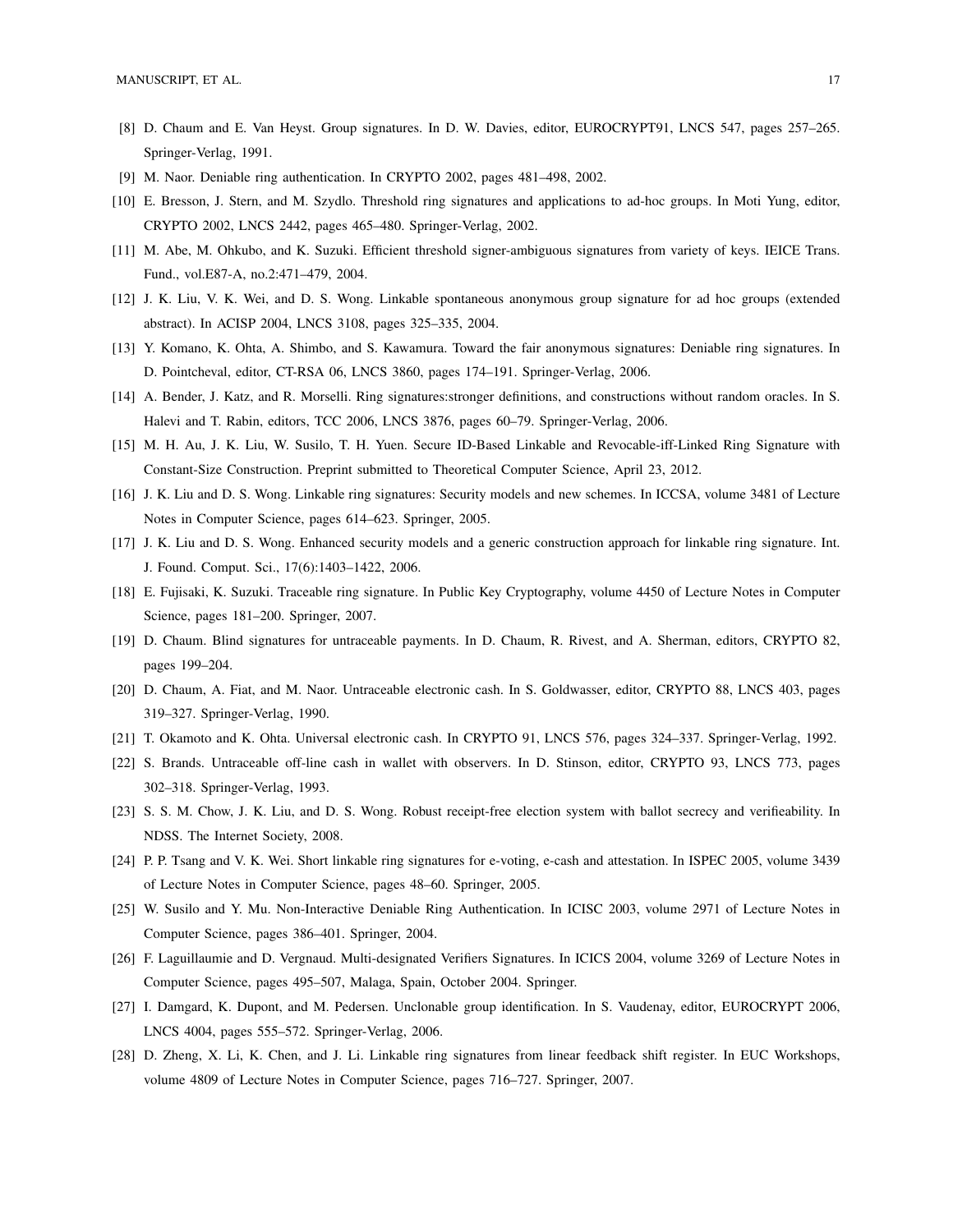- [29] E. Fujisaki. Sub-linear size traceable ring signatures without random oracles. In CT-RSA, volume 6558 of Lecture Notes in Computer Science, pages 393–415. Springer, 2011.
- [30] P. P. Tsang, V. K. Wei, T. K. Chan, M. H. Au, J. K. Liu, and D. S. Wong. Separable linkable threshold ring signatures. In INDCRYPT 2004, LNCS 3348, pages 389–398, 2004.
- [31] M. H. Au, S. S. M. Chow, W. Susilo, and P. P. Tsang. Short linkable ring signatures revisited. In EUROPKI 2006, LNCS 4043, pages 101–115, 2006.
- [32] Y. Dodis, A. Kiayias, A. Nicolosi, and V. Shoup. Anonymous identification in ad hoc groups. In C. Cachin and J. Camenisch, editors, EUROCRYPT 2004, LNCS 3027, pages 609–626. Springer-Verlag, 2004.
- [33] Dennis Y. W. Liu, Joseph K. Liu, Yi Mu, Willy Susilo, and Duncan S. Wong. Revocable ring signature. J. Comput. Sci. Technol., 22(6):785–794, 2007.
- [34] D. Boneh, M. Franklin. Identity-based encryption from the Weil pairing. In: J.Kilian, ed. Advances in Cryptology-CRYPTO 2001. LNCS 2139, Berlin:Springer-Verlag,2001. 213–229.
- [35] D. Boneh, M. Hanburg. Generalized identity based and broadcast encryption schemes. In: J. Pieprzyk, ed. Advances in Cryptology-ASIACRYPT 2008. LNCS 5350, Berlin:Springer-Verlag, 2008. 455–470.
- [36] K. G. Paterson, J. C. N. Schuldt. Efficient identity-based signatures secure in the standard model, ACISP2006, LNCS 4058, Springer-Verlag, 2006, pp.207–222.
- [37] B. Waters, Efficient identity-based encryption without random oracles, Advances in Cryptology-EUROCRYPT 2005, LNCS 3494, Springer-Verlag, 2005, pp.114–127.
- [38] P. S. L. M. Barreto, B. Libert, N. McCullagh, J. Quisquater. Efficient and Provably-Secure Identity-Based Signatures and Signcryption from Bilinear Maps. In B. Roy, editor(s), Asiacrypt 2005, LNCS 3788, Berlin:Springer-Verlag,2005. 515–532.
- [39] J.C. Cha, J.H. Cheon. An identity-based signature from gap Diffie-Hellman groups. In Y. Desmedt, editor, Public Key Cryptography - PKC 2003, LNCS 2567, Berlin:Springer-Verlag,2002. 18–30.
- [40] F. Hess. Efficient identity based signature schemes based on pairings. In K. Nyberg, H. Heys, editors, Selected Areas in Cryptography 9th Annual International Workshop, SAC 2002, LNCS 2595, Berlin:Springer-Verlag,2003. 310–324.
- [41] F.T. Wen, S.J. Cui, J.N. Cui. An ID-based Proxy Signature Scheme Secure Against Proxy Key Exposure, International Journal of Advancements in Computing Technology, 2011, 3(5):108–116.
- [42] W. Wu, Y. Mu, W. Susilo, J. Seberry, X.Y. Huang. Identity-Based Proxy Signature from Pairings, In B.Xiao et al. editor(s), ATC 2007, LNCS 4610, Berlin:Springer-Verlag, 2007. 22–31.
- [43] H. Singh, G.K. Verma. ID-based proxy signature scheme with message recovery, Journal of Systems and Software, 2012, 85(1):209–214.
- [44] M. H. Au, J. K. Liu, T. H. Yuen, D. S. Wong. ID-based ring signature scheme secure in the standard model, In Proceeding of IWSEC 2006, pp.1–16.
- [45] F. Zhang, K. Kim, ID-based blind signature and ring signature from pairings. Asiacrypt2002, LNCS 2501, Berlin:Springer-Verlag, 2002. 533–547.
- [46] M. H. Au, J. K. Liu, W. Susilo, and T. H. Yuen. Constantsize id-based linkable and revocable-iff-linked ring signature. In IN-DOCRYPT, volume 4329 of Lecture Notes in Computer Science, pages 364–378. Springer, 2006.
- [47] L. Ibraimi, S. Nikova, P. Hartel, W. Jonker. An Identity-Based Group Signature with Membership Revocation in the Standard Model. Available at: http:/doc.utwente.nl/72270/1/Paper.pdf.
- [48] K. Emura, A. Miyaji, K. Omote. An r-Hiding Revocable Group Signature Scheme: Group Signatures with the Property of Hiding the Number of Revoked Users. Journal of Applied Mathematics, Volume 2014, Article ID 983040, 14 pages.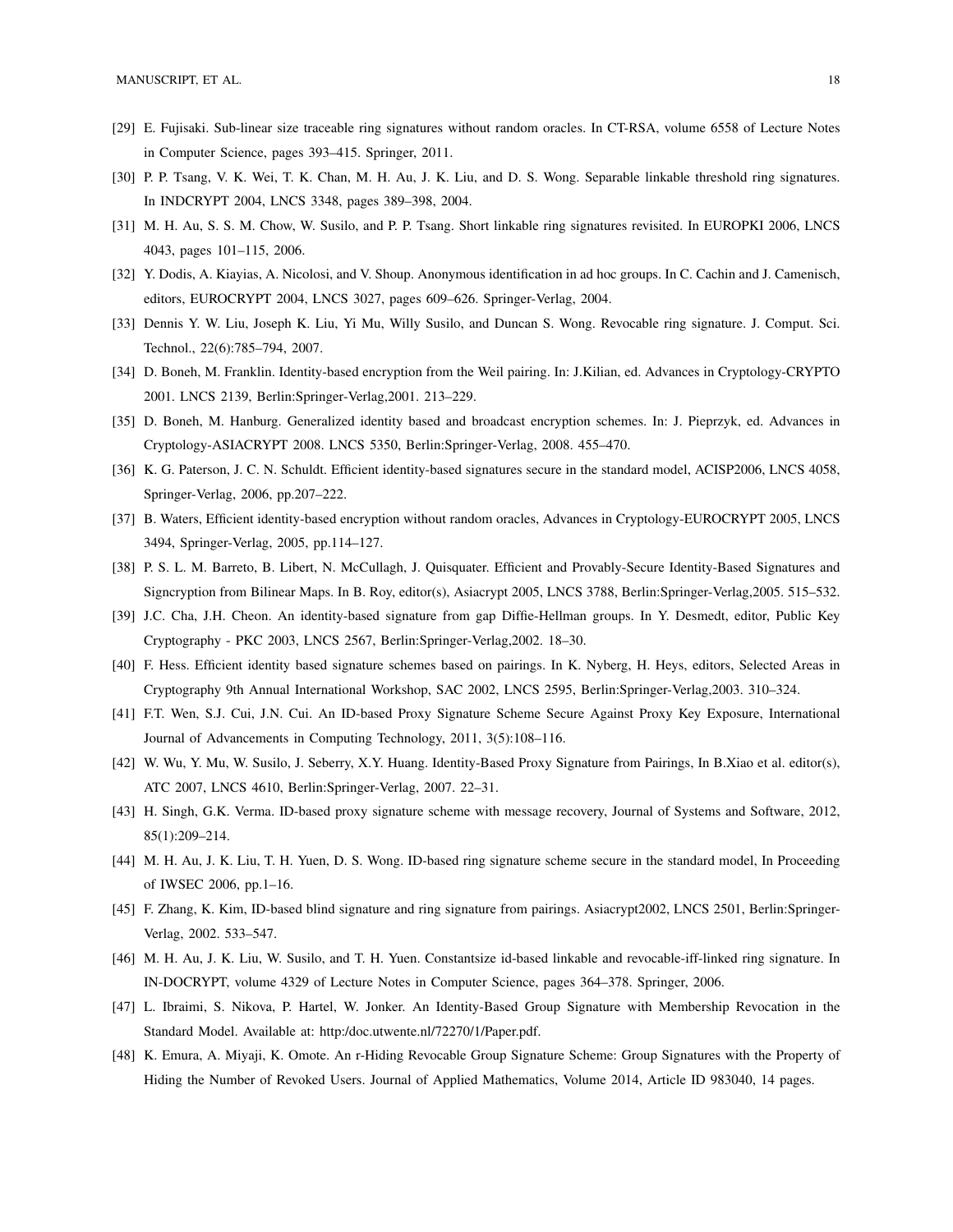- [49] I. R. Jeong, J. O. Kwon, D.g H. Lee. Analysis of revocable-iff-linked ring signature scheme. IEICE Transactions on Fundamentals of Electronics Communications & Computer Sciences, 2009, 92-A(1):322–325.
- [50] T. H. Yuen, J. K. Liu, M. H. Au, W. Susilo, J. Zhou. Efficient linkable and/or threshold ring signature without random oracles. The Computer Journal, 2013, 56(4):407–421.
- [51] J. K. Liu, M. H. Au, W. Susilo, J. Zhou. Linkable Ring Signature with Unconditional Anonymity. IEEE Transactions on Knowledge and Data Engineering, 2014, 26(1):157–165.

#### APPENDIX A

## COMPARISONS OF TRACEABLE OR LINKABLE RING SIGNATURE SCHEMES

Table 1 shows the comparisons of the traceable or linkable ring signature schemes. Compared with other schemes, our scheme is constructed without random oracles, and has the constant signature size in the comparison of the performance.

|             | Signature Size | Cryptography   | Traceability   | Linking Cost        | Model                 |
|-------------|----------------|----------------|----------------|---------------------|-----------------------|
| Scheme [16] | O(n)           | Public Key     | N <sub>0</sub> | O(1)                | random oracle         |
| Scheme [28] | O(n)           | Public Key     | N <sub>0</sub> | O(1)                | random oracle         |
| Scheme [29] | $O(\sqrt{n})$  | Public Key     | <b>Yes</b>     | $O(n \cdot \log n)$ | without random oracle |
| Scheme [18] | O(n)           | Public Key     | <b>Yes</b>     | O(n)                | random oracle         |
| Scheme [15] | O(1)           | Identity-Based | <b>Yes</b>     | O(1)                | random oracle         |
| Our Scheme  | O(1)           | Public Key     | Yes            | O(n)                | without random oracle |

# TABLE I

#### COMPARISONS OF THE SIX SCHEMES

## APPENDIX B

## SECURITY PROOF

## (Proof of Theorem 7.1).

**Proof:** Let TRS be a traceable ring signature scheme of Section 6. Additionally, let A be an  $(\hbar, \varepsilon, q_g, \varepsilon)$  $q_s$ )-adversary attacking **TRS**. From the adversary A, we construct an algorithm B, for  $(g, g^a, g^b) \in \mathbb{G}_1$ , the algorithm B is able to use A to compute  $g^{a \cdot b}$ . Thus, we assume the algorithm B can solve the CDH with probability at least  $\varepsilon'$  and in time at most  $\hbar'$ , contradicting the  $(\hbar', \varepsilon')$ -CDH assumption. Such a simulation may be created in the following way:

**Setup**: The simulation system inputs a security parameter  $1^k$ . Additionally, let  $\mathbb{G}_1$  and  $\mathbb{G}_2$  be groups of prime order q and g be a generator of  $\mathbb{G}_1$ , and let  $e : \mathbb{G}_1 \times \mathbb{G}_1 \to \mathbb{G}_2$  denote the bilinear map. The size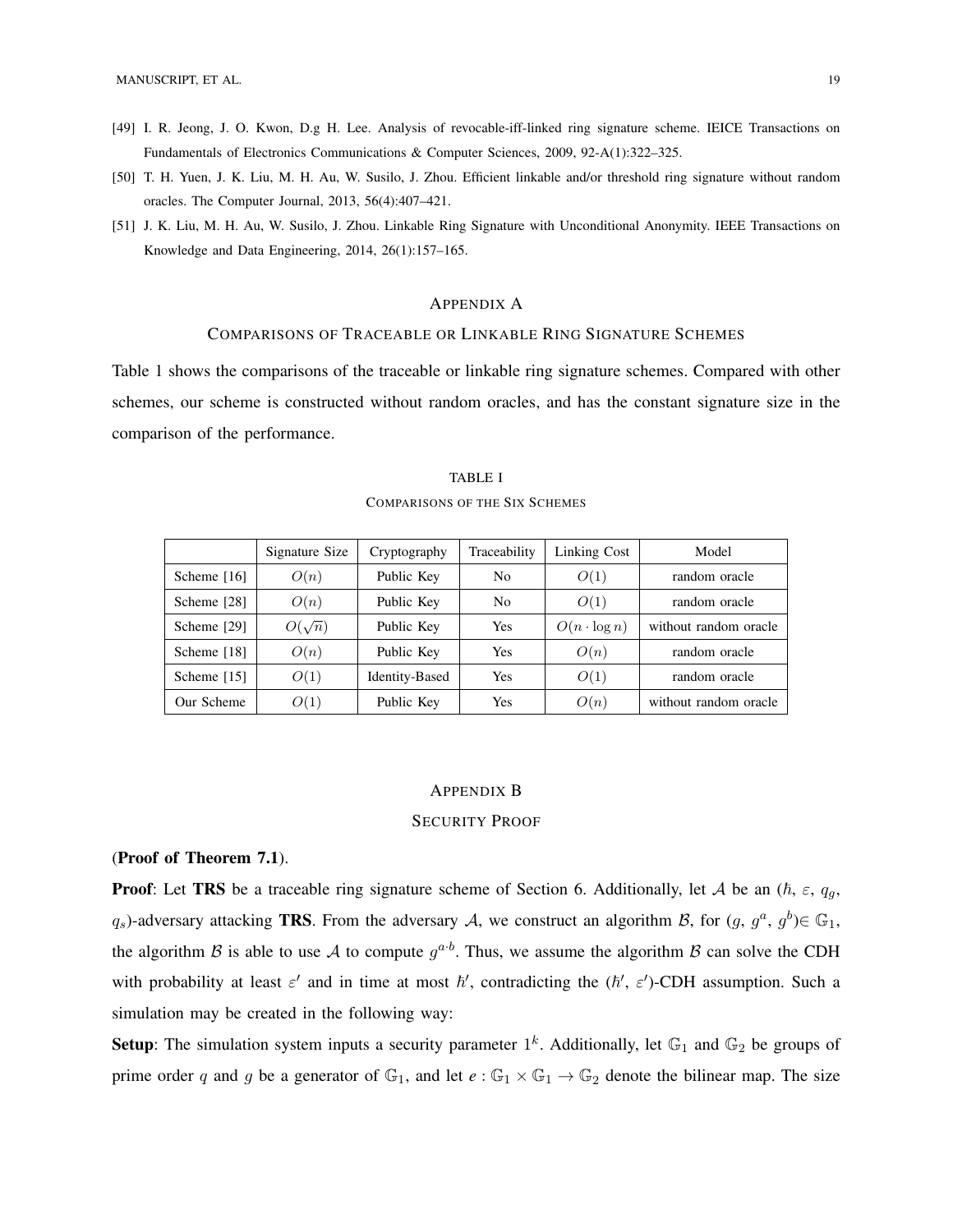of the group is determined by the security parameter, and we set  $A \subseteq \mathbb{Z}_q$  as the universe of identities. One hash function,  $H: \{0,1\}^* \to \mathbb{Z}_{1^k \cdot q}$  can be defined and used to generate any integer value in  $\mathbb{Z}_{1^k \cdot q}$ (where  $1^k$  represents the corresponding decimal number).

Then the system parameters are generated as follows. The algorithm chooses  $y \in \mathbb{Z}_q$ , and then sets  $g_1 = g^y$  and  $g_2 = g^b$  with  $b \in \mathbb{Z}_q$  ( $\beta$  doesn't know b). Also, the algorithm chooses  $\ell$ ,  $\partial$ ,  $\nu$ ,  $\lambda$ ,  $\eta$ ,  $\alpha$ and  $\pi \in \mathbb{Z}_q$ , and then sets  $\vartheta = g_2^{\ell} \cdot g$ ,  $\psi = g^{\partial}$ ,  $\mu = g^{\nu}$ ,  $\tau = g^{\lambda}$ ,  $\chi = g_2^{\alpha} \cdot g$ ,  $\kappa = g^{\pi}$  and  $\varpi = g^{\eta}$ . Finally, the system outputs the public parameters  $TRK=(\mathbb{G}_1, \mathbb{G}_2, e, g, g_1, g_2, \vartheta, \psi, \mu, \tau, \chi, \kappa, \varpi)$  to A.

Additionally, the user  $u^*$  is a challenger whose public key is  $pk^*$ , we set that the public key of  $u^*$ ,  $pk^* = g^a$  ( $\beta$  doesn't know a).

**Queries:** When running the adversary  $A$ , the relevant queries can occur according to the Definition 5.1. The algorithm  $\beta$  answers these in the following way:

- Generate-Public Key Queries: Given the public parameters  $TRK$ , the algorithm  $\beta$  randomly chooses  $r_1, r_2 \in \mathbb{Z}_q$ , computes the public key  $pk = g^{r_2}$  of the ring member u and the corresponding private key  $sk = \{g_2^y\}$  $\frac{y}{2} \cdot \varpi^{r_1} \cdot \vartheta^{r_2 \cdot H(pk)} \cdot \psi^{r_2}, g^{r_1}$ , and then outputs the public key pk to A, which is added to the public key ring  $RL$   $PK$ , where  $RL$   $PK$  is a public key list including all public keys of the ring members belong to this ring. To finish the above computation, we assure that  $H(pk) \neq 0 \text{ mod } q.$
- Sign Queries: Given the public parameters TRK, the public key list  $RL\_PK$  (pk  $\in RL\_PK$ where pk is the public key of the ring member that belongs to this ring), the message  $\mathfrak{M}$  and the event identifier  $\mathfrak{E}$ , the algorithm  $\mathcal B$  chooses random  $r_2, r_3, r_4, r_5 \in \mathbb{Z}_q$  and computes

$$
\sigma_0 = g_2^y \cdot \vartheta^{r_2 \cdot H(pk)} \cdot \psi^{r_2} \cdot \varpi^{r_3} \cdot \mu^{r_4 \cdot H(RL\_PK)} \cdot \tau^{r_4} \cdot \chi^{r_5 \cdot H(\mathfrak{M} \parallel \mathfrak{E})} \cdot \kappa^{r_5},
$$
  
\n
$$
\sigma_1' = g^{r_2},
$$
  
\n
$$
\sigma_2 = g^{r_3},
$$
  
\n
$$
\sigma_3 = g^{r_4},
$$
  
\n
$$
\sigma_4 = g^{r_5}.
$$

Finally, the algorithm outputs a forgery  $\Phi = \{\sigma_0, \sigma'_1, \sigma_2, \sigma_3, \sigma_4\}$  to the adversary A, where we maximize the adversary's advantage,  $\sigma'_1$  is passed to A. Thus,  $\Phi' = \{\sigma_0, \sigma_1 = e(\vartheta^{H(pk)} \cdot \psi, \sigma'_1), \sigma_2, \sigma_3, \sigma_4\}$ is a valid signature, where we assure that  $H(pk) \neq 0 \text{ mod } q$  and  $H(\mathfrak{M} \parallel \mathfrak{E}) \neq 0 \text{ mod } q$ .

**Forgery:** If the algorithm  $\beta$  does not abort as a consequence of one of the queries above, the adversary A will, with probability at least  $\varepsilon$ , return its forgeries,  $(\mathfrak{M}^*, \mathfrak{E}^*, \Phi^*, RL\_PK^*)$  for the challenger  $u^*,$ with  $pk^* \in RL\_PK^*$ ,  $\Phi^* = {\sigma_0^*, \sigma_1^*, \sigma_2^*, \sigma_3^*, \sigma_4^*, \sigma_5^*, \sigma_6^*}$ , where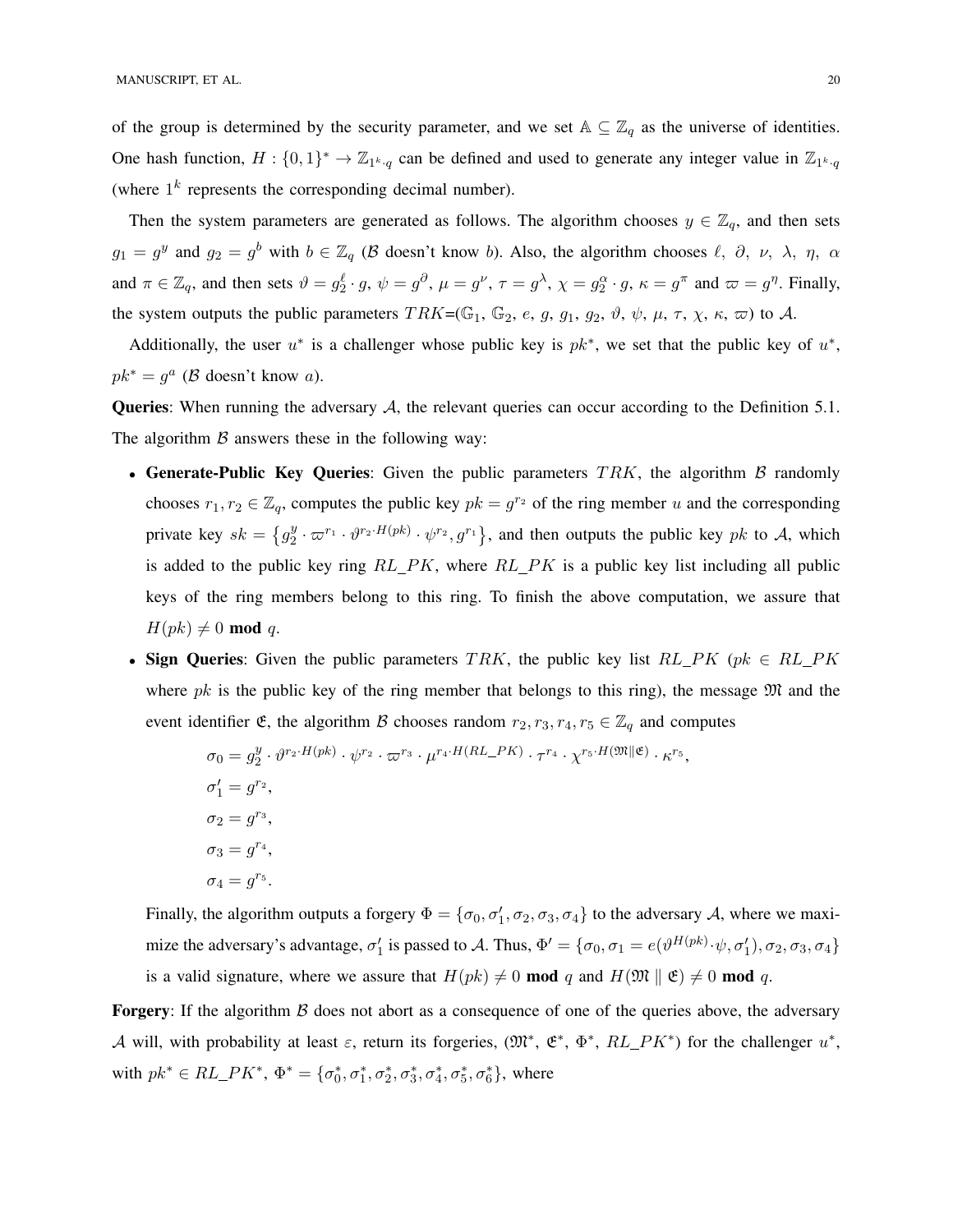$$
\sigma_0^* = g_2^y \cdot \vartheta^{(r_2^* + a) \cdot H(pk^*)} \cdot \psi^{r_2^* + a} \cdot \varpi^{r_3^*} \cdot \mu^{r_4^* \cdot H(RL\_PK^*)} \cdot \tau^{r_4^*} \cdot \chi^{r_5^* \cdot H(\mathfrak{M}_1^* \| \mathfrak{E}^*)} \cdot \kappa^{r_5^*},
$$
  
\n
$$
\sigma_1^* = g^{r_2^*},
$$
  
\n
$$
\sigma_2^* = g^{r_3^*},
$$
  
\n
$$
\sigma_3^* = g^{r_4^*},
$$
  
\n
$$
\sigma_4^* = g^{r_5^*},
$$
  
\n
$$
\sigma_5^* = g_2^{r_2^*},
$$
  
\n
$$
\sigma_6^* = g_2^{r_5^*}.
$$

**Remark**: In fact,  $\sigma_1^*$  should be equal to  $g^{r_2^*} \cdot pk^*$ . Additionally, because the adversary A can compute  $\sigma_1^* = g^{r_2^*}$  and  $\sigma_4^* = g^{r_5^*}$ , A can easily convert these computations to  $\sigma_5^* = g_2^{r_2^*}$  and  $\sigma_6^* = g_2^{r_5^*}$ , where  $\sigma_5^*$ and  $\sigma_6^*$  return to the algorithm  $\beta$  so as to make  $\beta$  solve the CDH problem.

And the forgeries satisfy the following conditions:

- (a) 1 ← *Verify*(*TRK*, *RL*\_*PK*<sup>\*</sup>,  $\mathfrak{M}^*$ ,  $\mathfrak{E}^*$ ,  $\Phi^*$ <sup>6</sup>;
- (b) A did not query **Sign** on inputs  $RL\_PK^*$ ,  $\mathfrak{M}^*$  and  $\mathfrak{E}^*$ .

So, the algorithm  $\beta$  computes and outputs

$$
\begin{aligned} &\frac{\sigma_0^*}{g_2^{y} \cdot g_2^{-s} \cdot ^{\ell \cdot H\left(pk^*\right)} \cdot g^{r_2^* \cdot H\left(pk^*\right)} \cdot p k^* H\left(pk^*\right) \cdot g^{r_2^* \cdot \partial} \cdot p k^* \partial \cdot g^{r_3^* \cdot \eta} \cdot g^{r_4^* \cdot \nu \cdot H\left(RL\_PK^*\right)} \cdot g^{r_4^* \cdot \lambda} \cdot g_2^{r_5^* \cdot \alpha \cdot H\left(\mathfrak{M}^*\right \Vert \mathfrak{E}^*)} \cdot g^{r_5^* \cdot H\left(\mathfrak{M}^*\right \Vert \mathfrak{E}^*)} \cdot g^{r_5^* \cdot H\left(\mathfrak{M}^*\right \Vert \mathfrak{E}^*)} \cdot g^{r_5^* \cdot H\left(\mathfrak{M}^*\right \Vert \mathfrak{E}^*)} \cdot g^{r_5^* \cdot H\left(\mathfrak{M}^*\right \Vert \mathfrak{E}^*)} \cdot g^{r_5^* \cdot H\left(\mathfrak{M}^*\right \Vert \mathfrak{E}^*)} \cdot g^{r_5^* \cdot H\left(\mathfrak{M}^*\right \Vert \mathfrak{E}^*)} \cdot g^{r_5^* \cdot H\left(\mathfrak{M}^*\right \Vert \mathfrak{E}^*)} \cdot g^{r_5^* \cdot H\left(\mathfrak{M}^*\right) \cdot g^{r_5^* \cdot H\left(\mathfrak{M}^*\right)} \cdot g^{r_5^* \cdot H\left(\mathfrak{M}^*\right)} \cdot g^{r_5^* \cdot H\left(\mathfrak{M}^*\right)} \cdot g^{r_5^* \cdot H\left(\mathfrak{M}^*\right)} \cdot g^{r_5^* \cdot H\left(\mathfrak{M}^*\right) \cdot g^{r_5^* \cdot H\left(\mathfrak{M}^*\right)} \cdot g^{r_5^* \cdot H\left(\mathfrak{M}^*\right)} \cdot g^{r_5^* \cdot H\left(\mathfrak{M}^*\right) \cdot g^{r_5^* \cdot H\left(\mathfrak{M}^*\right)} \cdot g^{r_5^* \cdot H\left(\mathfrak{M}^*\right) \cdot g^{r_5^* \cdot H\left(\mathfrak{M}^*\right)} \cdot g^{r_5^* \
$$

∗

Further, we can compute  $\sqrt[\ell]{u^{(a)}\cdot H(pk^*)} = g_2^a = g^{a \cdot b}$ , which is the solution to the given CDH problem. Now, we analyze the probability of the algorithm  $\beta$  not aborting. For the simulation to complete without aborting, we require that all *Generate-Public Key* queries will have  $H(pk) \neq 0$  mod q, all *Sign* queries will have  $H(pk) \neq 0$  mod q and  $H(\mathfrak{M} \parallel \mathfrak{E}) \neq 0$  mod q. If the algorithm B does not abort, then the following conditions must hold:

(a)  $H(pk_i) \neq 0 \text{ mod } q$  in *Generate-Public Key* queries, with  $i=1, 2, ..., q_q$ ;

(b) 
$$
H(pk_i) \neq 0 \text{ mod } q
$$
 and  $H(\mathfrak{M}_i \parallel \mathfrak{E}_i) \neq 0 \text{ mod } q$  in *Sign* queries, with  $i=1,2,\ldots,q_s$ .

To make the analysis simpler, we will define the events  $E_i$ ,  $F_i$ ,  $T_i$  as

$$
E_i
$$
: $H(pk_i) \neq 0 \text{ mod } q$ , with  $i=1,2, \ldots, q_g$ ;

 $F_i$ : $H(pk_i) \neq 0 \text{ mod } q$ , with  $i=1, 2, ..., q_s$ ;

 $T_i$ : $H(\mathfrak{M}_i \parallel \mathfrak{E}_i) \neq 0$  mod q, with  $i=1, 2, \ldots, q_s$ .

 ${}^6\sigma_5^*$  and  $\sigma_6^*$  do not anticipate in this computation.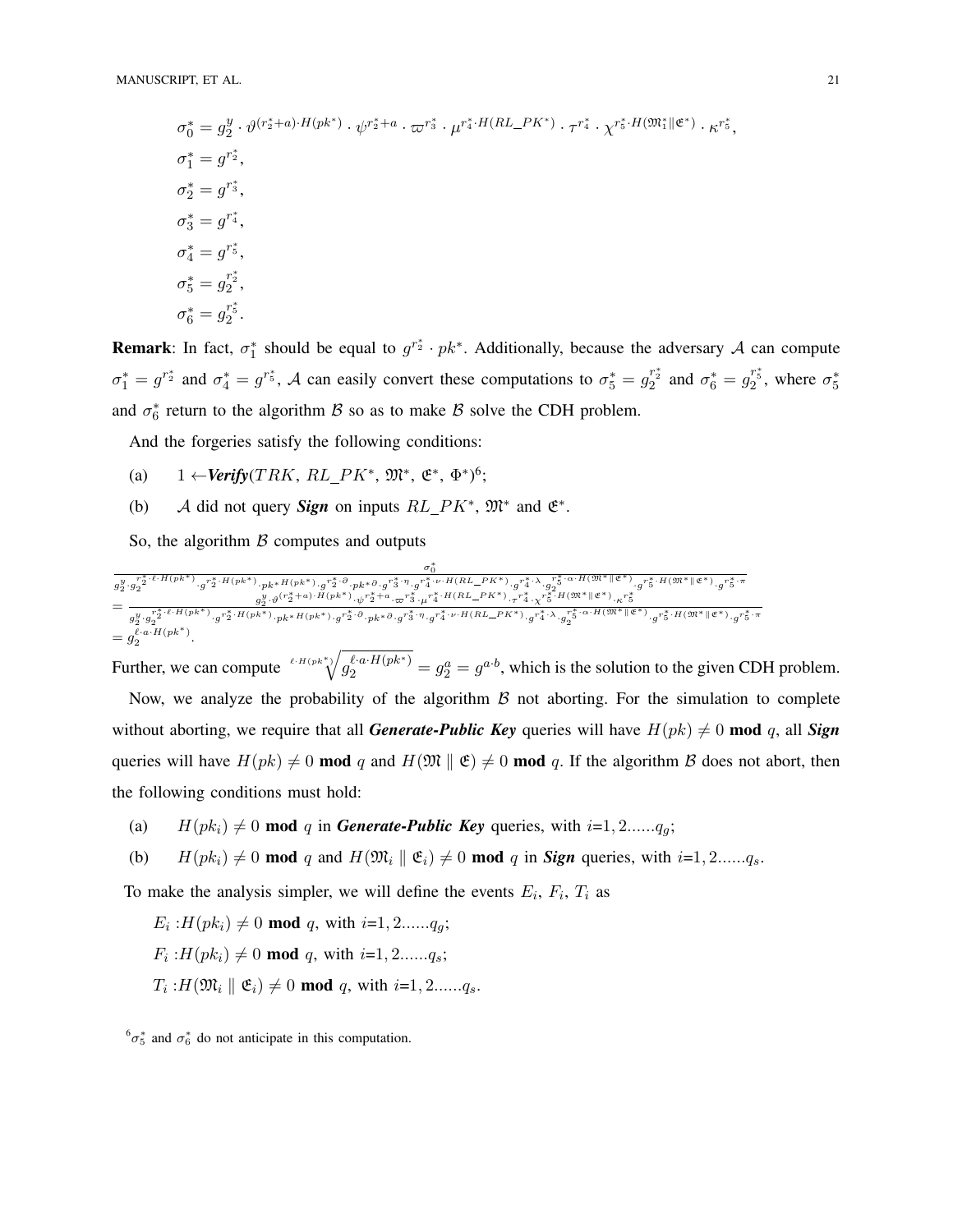Then the probability of  $\beta$  not aborting is

$$
Pr(not\_abort) = Pr\left(\bigcap_{i=1}^{q_g} E_i \wedge \bigcap_{i=1}^{q_s} (F_i \wedge T_i)\right).
$$

It is easy to see that the events  $\bigcap$  $q_g$  $i=1$  $E_i, \bigcap$  $q_s$  $i=1$  $F_i, \ \bigcap$  $q_{s}$  $i=1$  $T_i$  are independent. Then we may compute

$$
\Pr(\bigcap_{i=1}^{q_g} E_i) = 1 - \Pr(\bigcup_{i=1}^{q_g} \neg E_i) = 1 - q_g \cdot \frac{1^k}{1^k \cdot q} = 1 - \frac{q_g}{q};
$$
  
\n
$$
\Pr(\bigcap_{i=1}^{q_s} F_i) = 1 - \Pr(\bigcup_{i=1}^{q_s} \neg F_i) = 1 - q_s \cdot \frac{1^k}{1^k \cdot q} = 1 - \frac{q_s}{q};
$$
  
\n
$$
\Pr(\bigcap_{i=1}^{q_s} T_i) = 1 - \Pr(\bigcup_{i=1}^{q_s} \neg T_i) = 1 - q_s \cdot \frac{1^k}{1^k \cdot q} = 1 - \frac{q_s}{q};
$$

Thus,

$$
\Pr(not\_abort) = \Pr\left(\bigcap_{i=1}^{q_g} E_i \wedge \bigcap_{i=1}^{q_s} (F_i \wedge T_i)\right)
$$

$$
= \Pr(\bigcap_{i=1}^{q_g} E_i) \cdot \Pr(\bigcap_{i=1}^{q_s} F_i) \cdot \Pr(\bigcap_{i=1}^{q_s} T_i)
$$

$$
= \left(1 - \frac{q_g}{q}\right) \cdot \left(1 - \frac{q_s}{q}\right)^2.
$$

We can get that  $\varepsilon' = (1 - \frac{q_g}{q_g})$  $\frac{q_g}{q}$ )  $\cdot$   $(1-\frac{q_s}{q})$  $\frac{q_s}{q})^2\cdot\varepsilon.$ 

If the simulation does not abort, the adversary  $A$  will create a valid forgery with probability at least ε. The algorithm B can then compute  $g^{a \cdot b}$  from the forgery as shown above. The time complexity of the algorithm  $\beta$  is dominated by the time for the exponentiations and multiplications in the queries. We assume that the time for integer addition and integer multiplication, and the time for hash computation can both be ignored, then the time complexity of the algorithm  $\beta$  is

$$
\hbar' = \hbar + O(q_g \cdot (5 \cdot C_{exp} + 3 \cdot C_{mul}) + q_s \cdot (12 \cdot C_{exp} + 7 \cdot C_{mul})).
$$

Thus, Theorem 7.1 follows.

## (Proof of Theorem 7.2).

**Proof:** Let TRS be a traceable ring signature scheme of Section 6. Additionally, let A be an  $(\hbar, \varepsilon, q_g, \varepsilon)$  $q_s$ )-adversary attacking **TRS**. From the adversary A, we construct an algorithm B, for  $(g, g^a, g^b) \in \mathbb{G}_1$ , the algorithm B is able to use A to compute  $g^{a \cdot b}$ . Thus, we assume the algorithm B can solve the CDH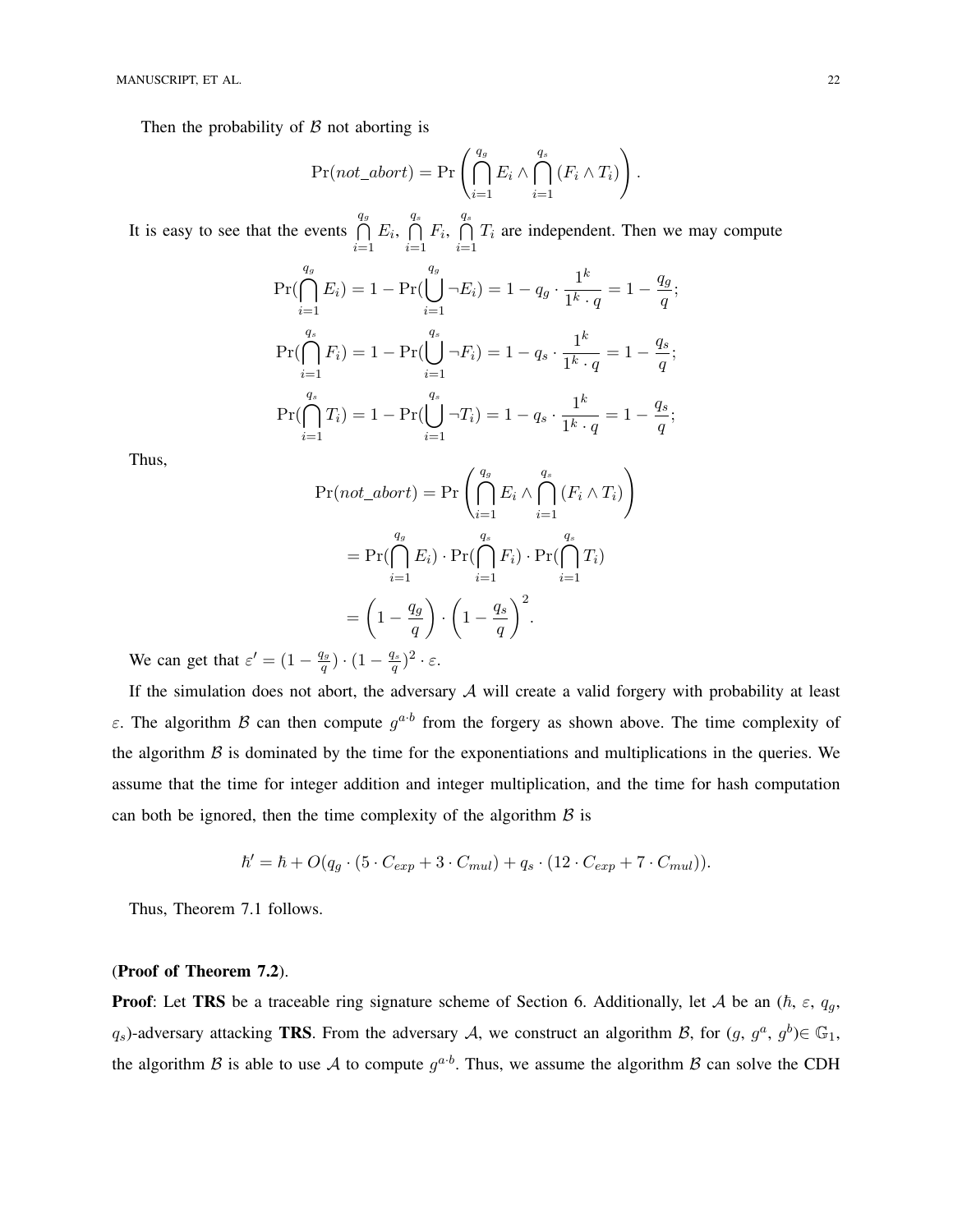with probability at least  $\varepsilon'$  and in time at most  $\hbar'$ , contradicting the  $(\hbar', \varepsilon')$ -CDH assumption. Such a simulation may be created in the following way:

**Setup**: The simulation system inputs a security parameter  $1^k$ . Additionally, let  $\mathbb{G}_1$  and  $\mathbb{G}_2$  be groups of prime order q and g be a generator of  $\mathbb{G}_1$ , and let  $e : \mathbb{G}_1 \times \mathbb{G}_1 \to \mathbb{G}_2$  denote the bilinear map. The size of the group is determined by the security parameter, and we set  $A \subseteq \mathbb{Z}_q$  as the universe of identities. One hash function,  $H: \{0,1\}^* \to \mathbb{Z}_{1^k \cdot q}$  can be defined and used to generate any integer value in  $\mathbb{Z}_{1^k \cdot q}$ (where  $1^k$  represents the corresponding decimal number).

Then the system parameters are generated as follows. The algorithm chooses  $y \in \mathbb{Z}_q$ , and then sets  $g_1 = g^y$  and  $g_2 = g^b$  with  $b \in \mathbb{Z}_q$  ( $\beta$  doesn't know b). Also, the algorithm chooses  $\ell$ ,  $\partial$ ,  $\nu$ ,  $\lambda$ ,  $\eta$ ,  $\alpha$ and  $\pi \in \mathbb{Z}_q$ , and then sets  $\vartheta = g_2^{\ell} \cdot g$ ,  $\psi = g^{\partial}$ ,  $\mu = g^{\nu}$ ,  $\tau = g^{\lambda}$ ,  $\chi = g_2^{\alpha} \cdot g$ ,  $\kappa = g^{\pi}$  and  $\varpi = g^{\eta}$ . Finally, the system outputs the public parameters  $TRK=(\mathbb{G}_1, \mathbb{G}_2, e, g, g_1, g_2, \vartheta, \psi, \mu, \tau, \chi, \kappa, \varpi)$  to A.

Additionally, the user  $u^*$  is a challenger whose public key is  $pk^*$ , we set that the public key of  $u^*$ ,  $pk^* = g^a$  ( $\beta$  doesn't know a). To make our description easier to understand, we only set  $t = 1$ , namely the adversary  $A$  gets the private key of one user.

Queries: When running the adversary A, the relevant queries can occur according to the Definition 5.2. The algorithm  $\beta$  answers these in the following way:

- Generate-Public Key Queries: Given the public parameters  $TRK$ , the algorithm  $\beta$  randomly chooses  $r_1, r_2 \in \mathbb{Z}_q$ , computes the public key  $pk = g^{r_2}$  of the ring member u and the corresponding private key  $sk = \{g_2^y\}$  $\frac{y}{2} \cdot \varpi^{r_1} \cdot \vartheta^{r_2 \cdot H(pk)} \cdot \psi^{r_2}, g^{r_1}$ , and then outputs the public key pk to A, which is added to the public key ring  $RL$   $PK$ , where  $RL$   $PK$  is a public key list including all public keys of the ring members belong to this ring. To finish the above computation, we assure that  $H(pk) \neq 0 \mod q$ .
- Sign Queries: Given the public parameters TRK, the public key list  $RL\_PK$  (pk  $\in RL\_PK$ where pk is the public key of the ring member that belongs to this ring), the message  $\mathfrak{M}$  and the event identifier  $\mathfrak{E}$ , the algorithm  $\mathcal B$  chooses random  $r_2, r_3, r_4, r_5 \in \mathbb{Z}_q$  and computes

$$
\sigma_0 = g_2^y \cdot \vartheta^{r_2 \cdot H(pk)} \cdot \psi^{r_2} \cdot \varpi^{r_3} \cdot \mu^{r_4 \cdot H(RL\_PK)} \cdot \tau^{r_4} \cdot \chi^{r_5 \cdot H(\mathfrak{M} \parallel \mathfrak{E})} \cdot \kappa^{r_5},
$$
  
\n
$$
\sigma_1' = g^{r_2},
$$
  
\n
$$
\sigma_2 = g^{r_3},
$$
  
\n
$$
\sigma_3 = g^{r_4},
$$
  
\n
$$
\sigma_4 = g^{r_5}.
$$

Finally, the algorithm outputs a forgery  $\Phi = \{\sigma_0, \sigma'_1, \sigma_2, \sigma_3, \sigma_4\}$  to the adversary A, where we maxi-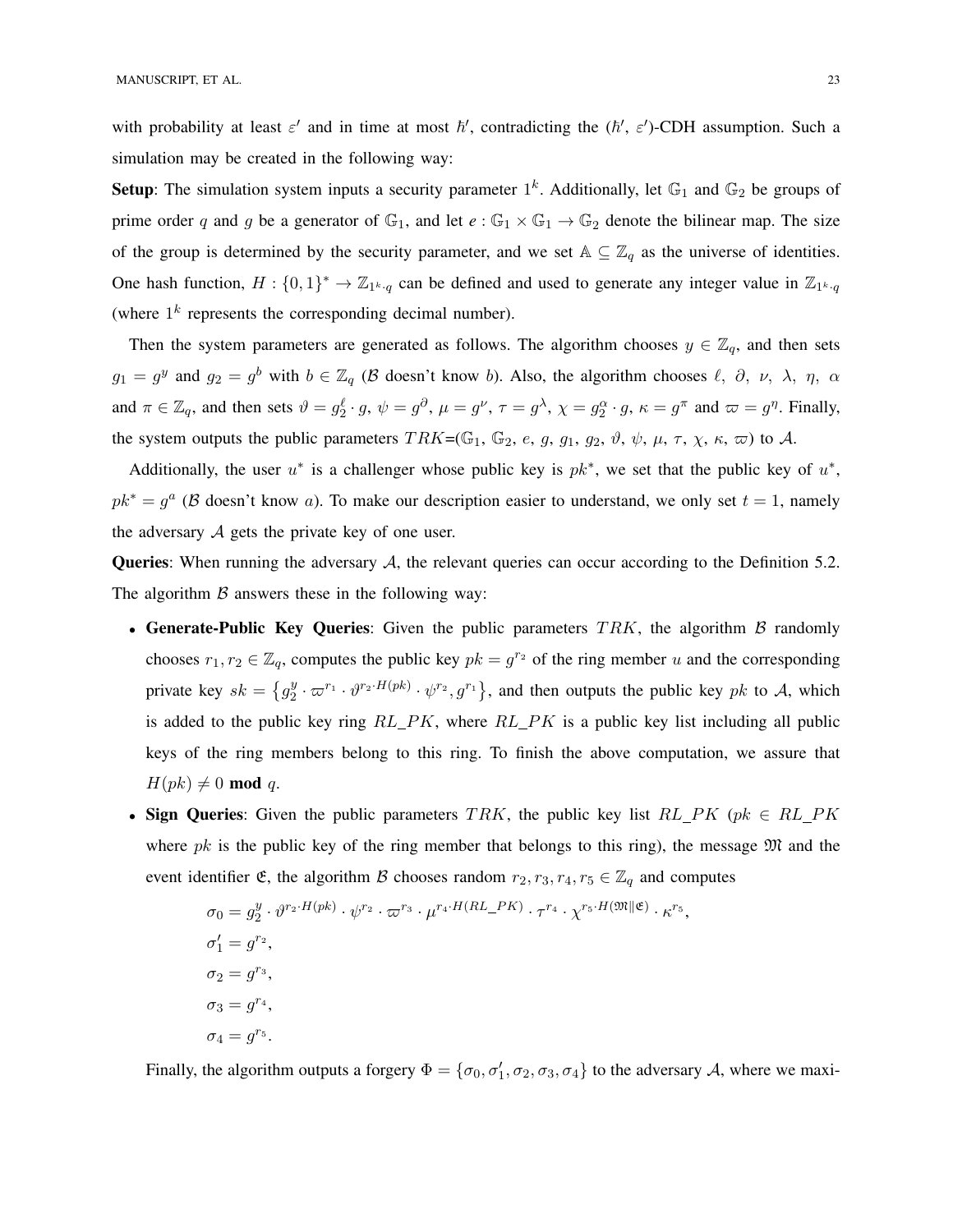mize the adversary's advantage,  $\sigma'_1$  is passed to A. Thus,  $\Phi' = \{\sigma_0, \sigma_1 = e(\vartheta^{H(pk)} \cdot \psi, \sigma'_1), \sigma_2, \sigma_3, \sigma_4\}$ is a valid signature, where we assure that  $H(pk) \neq 0 \text{ mod } q$  and  $H(\mathfrak{M} \parallel \mathfrak{E}) \neq 0 \text{ mod } q$ .

**Forgery:** If the algorithm  $\beta$  does not abort as a consequence of one of the queries above, the adversary A will, with probability at least  $\varepsilon$ , return its forgeries,  $(\mathfrak{M}_1^*, \mathfrak{E}^*, \Phi_1^*, RL\_PK_1^*)$  for the challenger  $u^*$  and  $(\mathfrak{M}_2^*, \mathfrak{E}^*, \Phi_2^*, RL\_PK_2^*),$  with  $pk^* \in RL\_PK_1^*, \Phi_1^* = {\sigma_{10}^*, \sigma_{11}^*, \sigma_{12}^*, \sigma_{13}^*, \sigma_{14}^*, \sigma_{15}^*, \sigma_{16}^*}$  and  $\Phi_2^* = {\sigma_{20}^*, \sigma_{21}^*, \sigma_{22}^*, \sigma_{23}^*, \sigma_{24}^*}$ , where

$$
\sigma_{10}^{*} = g_2^y \cdot \vartheta^{(r_{12}^{*}+a) \cdot H(pk^{*})} \cdot \psi^{r_{12}^{*}+a} \cdot \varpi^{r_{13}^{*}} \cdot \mu^{r_{14}^{*} \cdot H(RL_{-}PK_{1}^{*})} \cdot \tau^{r_{14}^{*}} \cdot \chi^{r_{15}^{*} \cdot H(\mathfrak{M}_{1}^{*} \| \mathfrak{E}^{*})} \cdot \kappa^{r_{15}^{*}},
$$
\n
$$
\sigma_{11}^{*} = g^{r_{12}^{*}},
$$
\n
$$
\sigma_{12}^{*} = g^{r_{14}^{*}},
$$
\n
$$
\sigma_{13}^{*} = g^{r_{14}^{*}},
$$
\n
$$
\sigma_{14}^{*} = g^{r_{15}^{*}},
$$
\n
$$
\sigma_{16}^{*} = g_2^{r_{12}^{*}},
$$
\n
$$
\sigma_{16}^{*} = g_2^{r_{12}^{*}},
$$
\n
$$
\sigma_{20}^{*} = g_2^y \cdot \vartheta^{r_{22}^{*} \cdot H(pk^{*'})} \cdot \psi^{r_{22}^{*}} \cdot \varpi^{r_{23}^{*}} \cdot \mu^{r_{24}^{*} \cdot H(RL_{-}PK_{2}^{*})} \cdot \tau^{r_{24}^{*}} \cdot \chi^{r_{25}^{*} \cdot H(\mathfrak{M}_{2}^{*} \| \mathfrak{E}^{*})} \cdot \kappa^{r_{25}^{*}},
$$
\n
$$
\sigma_{21}^{*} = g^{r_{22}^{*}},
$$
\n
$$
\sigma_{22}^{*} = g^{r_{23}^{*}},
$$
\n
$$
\sigma_{23}^{*} = g^{r_{24}^{*}},
$$
\n
$$
\sigma_{24}^{*} = g^{r_{25}^{*}}.
$$

**Remark**:  $\sigma_{11}^*$  should be equal to  $g^{r_{12}^*} \cdot pk^*$ . And  $pk^{*'}$  is the public key of the user corrupted by A, where  $pk^{*'} \in RL\_PK_2^*$ . Similarly, because the adversary A can compute  $\sigma_{11}^* = g^{r_{12}^*}$  and  $\sigma_{14}^* = g^{r_{15}^*}$ , A can easily convert these computations to  $\sigma_{15}^* = g_2^{r_{12}^*}$  and  $\sigma_{16}^* = g_2^{r_{15}^*}$ , where  $\sigma_{15}^*$  and  $\sigma_{16}^*$  return to the algorithm  $\beta$  so as to make  $\beta$  solve the CDH problem.

And the forgeries satisfy the following conditions<sup>7</sup>:

- (a)  $1 \leftarrow \text{Verify}(TRK, RL\_PK_i^*, \mathfrak{M}_i^*, \mathfrak{E}^*, \Phi_i^*)$  for all  $i \in \{1, 2\};$
- (b) A did not query **Sign** on inputs  $RL\_PK_i^*$ ,  $\mathfrak{M}_i^*$  and  $\mathfrak{E}^*$  for all  $i \in \{1, 2\}$ ;
- (c) "Independent"  $\leftarrow$ **Trace-User**(TRK, RL\_PK<sup>\*</sup><sub>1</sub></sub>  $\cup$  RL\_PK<sup>\*</sup><sub>2</sub>, { $\mathfrak{M}^*_1$ ,  $\Phi^*_1$ }, { $\mathfrak{M}^*_2$ ,  $\Phi^*_2$ },  $\mathfrak{E}^*$ );
- (d) A has no more than 1 user (ring member) private key, where the public key of the user is included in  $RL\_PK_1^* \cup RL\_PK_2^*$ .

Thus, we have the followings:

 ${}^{7}\sigma_{15}^{*}$  and  $\sigma_{16}^{*}$  do not anticipate in these following computations.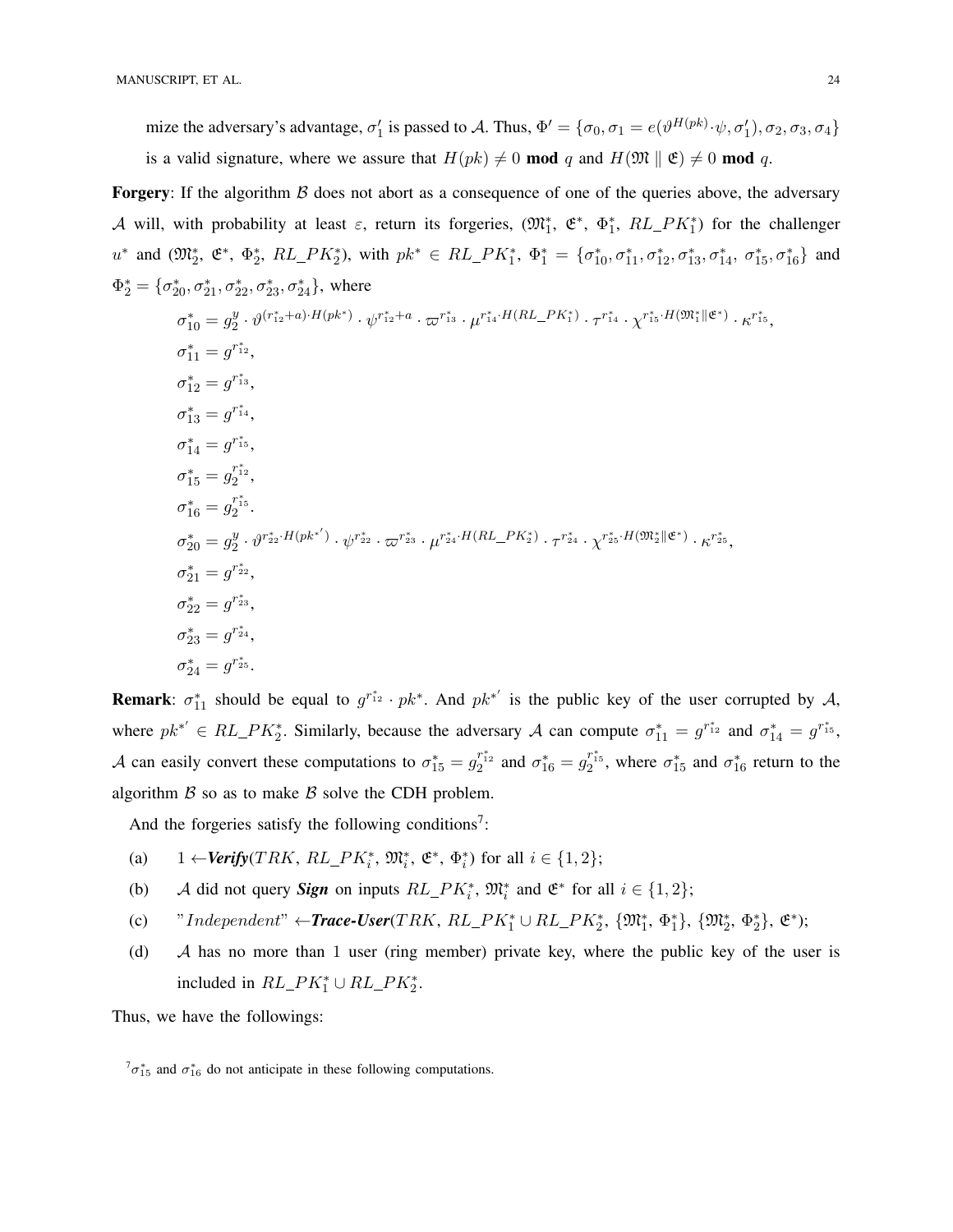$\sigma_{10}^*$  $g_{2}^{y}\cdot g_{2}^{*\overset{*}{1}{}_{2}\cdot\ell\cdot H\left(pk^{*}\right)}\cdot g_{1}^{r^{*}_{1}{}_{2}\cdot H\left(pk^{*}\right)}\cdot g_{1}^{r^{*}_{1}{}_{2}\cdot\partial}\cdot p k^{*}\partial\cdot g_{1}^{r^{*}_{1}{}_{3}\cdot\eta}\cdot g_{1}^{r^{*}_{1}{}_{4}\cdot\nu}\cdot H\left(RL_{-}P K_{1}^{*}\right)\cdot g_{1}^{r^{*}_{1}{}_{4}\cdot\lambda}\cdot g_{2}^{r^{*}_{1}{}_{3}\cdot\alpha\cdot H\left(\mathfrak{M}^{*}_{1}\right]\left|\mathfrak{E$  $=\frac{g_2^y \cdot \vartheta^{(r_1^*+a)\cdot H(pk^*)}\cdot \psi^{r_1^*+a}\cdot \varpi^{r_1^*s}\cdot \psi^{r_1^*+H(RL_Pk_1^*)}\cdot \tau^{r_1^*s}\cdot \psi^{r_1^*s}\cdot \psi^{r_1^*s}\cdot \psi^{r_1^*s}\cdot \psi^{r_1^*s}\cdot \psi^{r_1^*s}\cdot \psi^{r_1^*s}\cdot \psi^{r_1^*s}\cdot \psi^{r_1^*s}\cdot \psi^{r_1^*s}\cdot \psi^{r_1^*s}\cdot \psi^{r_1^*s}\cdot \psi^{r_1^*s}\cdot \psi$ 

 $g_{2}^{y}\cdot g_{2}^{r_{12}^{*}\cdot \ell\cdot H(pk^{*})}\cdot g^{r_{12}^{*}\cdot H(pk^{*})}\cdot g^{r_{12}^{*}\cdot \partial}\cdot pk^{*}\partial\cdot g^{r_{13}^{*}\cdot \eta}\cdot g^{r_{14}^{*}\cdot \nu\cdot H(RL\_PK_{1}^{*})}\cdot g^{r_{14}^{*}\cdot \lambda}\cdot g_{2}^{r_{2}^{*}+5}\cdot \alpha\cdot H(\mathfrak{M}_{1}^{*}\|\mathfrak{E}^{*})}\cdot g^{r_{15}^{*}\cdot H(\mathfrak{M}_{1}^{*}\|\mathfrak{E}^{*})}\cdot g^{r_{15$  $=g_2^{\ell \cdot a \cdot H(pk^*)}.$ 

Further, we can compute  $\sqrt[\ell]{u^{(a)}\cdot H(pk^*)} = g_2^a = g^{a \cdot b}$ , which is the solution to the given CDH problem.

Similarly, we can get the probability of  $\beta$  not aborting,

$$
Pr(not\_abort) = \left(1 - \frac{q_g}{q}\right) \cdot \left(1 - \frac{q_s}{q}\right)^2.
$$

So, we can get that  $\varepsilon' = (1 - \frac{q_g}{q})$  $\frac{q_g}{q}$ )  $\cdot$   $(1-\frac{q_s}{q})$  $\frac{q}{q}$ )<sup>2</sup> ·  $\varepsilon$  and the time complexity of the algorithm B,

$$
\hbar' = \hbar + O(q_g \cdot (5 \cdot C_{exp} + 3 \cdot C_{mul}) + q_s \cdot (12 \cdot C_{exp} + 7 \cdot C_{mul})).
$$

Thus, Theorem 7.2 follows.

## (Proof of Theorem 7.3).

**Proof:** Let TRS be a traceable ring signature scheme of Section 6. Additionally, let A be an  $(\hbar, \varepsilon, q_q, \varepsilon)$  $q_s$ )-adversary attacking **TRS**. From the adversary A, we construct an algorithm B, for  $(g, g^a, g^b) \in \mathbb{G}_1$ , the algorithm B is able to use A to compute  $g^{a \cdot b}$ . Thus, we assume the algorithm B can solve the CDH with probability at least  $\varepsilon'$  and in time at most  $\hbar'$ , contradicting the  $(\hbar', \varepsilon')$ -CDH assumption. Such a simulation may be created in the following way:

**Setup**: The simulation system inputs a security parameter  $1^k$ . Additionally, let  $\mathbb{G}_1$  and  $\mathbb{G}_2$  be groups of prime order q and g be a generator of  $\mathbb{G}_1$ , and let  $e : \mathbb{G}_1 \times \mathbb{G}_1 \to \mathbb{G}_2$  denote the bilinear map. The size of the group is determined by the security parameter, and we set  $A \subseteq \mathbb{Z}_q$  as the universe of identities. One hash function,  $H: \{0,1\}^* \to \mathbb{Z}_{1^k \cdot q}$  can be defined and used to generate any integer value in  $\mathbb{Z}_{1^k \cdot q}$ (where  $1^k$  represents the corresponding decimal number).

Then the system parameters are generated as follows. The algorithm chooses  $y \in \mathbb{Z}_q$ , and then sets  $g_1 = g^y$  and  $g_2 = g^b$  with  $b \in \mathbb{Z}_q$  ( $\beta$  doesn't know b). Also, the algorithm chooses  $\ell$ ,  $\partial$ ,  $\nu$ ,  $\lambda$ ,  $\eta$ ,  $\alpha$ and  $\pi \in \mathbb{Z}_q$ , and then sets  $\vartheta = g_2^{\ell} \cdot g$ ,  $\psi = g^{\partial}$ ,  $\mu = g^{\nu}$ ,  $\tau = g^{\lambda}$ ,  $\chi = g_2^{\alpha} \cdot g$ ,  $\kappa = g^{\pi}$  and  $\varpi = g^{\eta}$ . Finally, the system outputs the public parameters  $TRK=(\mathbb{G}_1, \mathbb{G}_2, e, g, g_1, g_2, \vartheta, \psi, \mu, \tau, \chi, \kappa, \varpi)$  to A.

Additionally, the user  $u^*$  is a challenger whose public key is  $pk^*$ , we set that the public key of  $u^*$ ,  $pk^* = g^a$  ( $\beta$  doesn't know a).

**Queries:** When running the adversary  $A$ , the relevant queries can occur according to the Definition 5.3. The algorithm  $\beta$  answers these in the following way: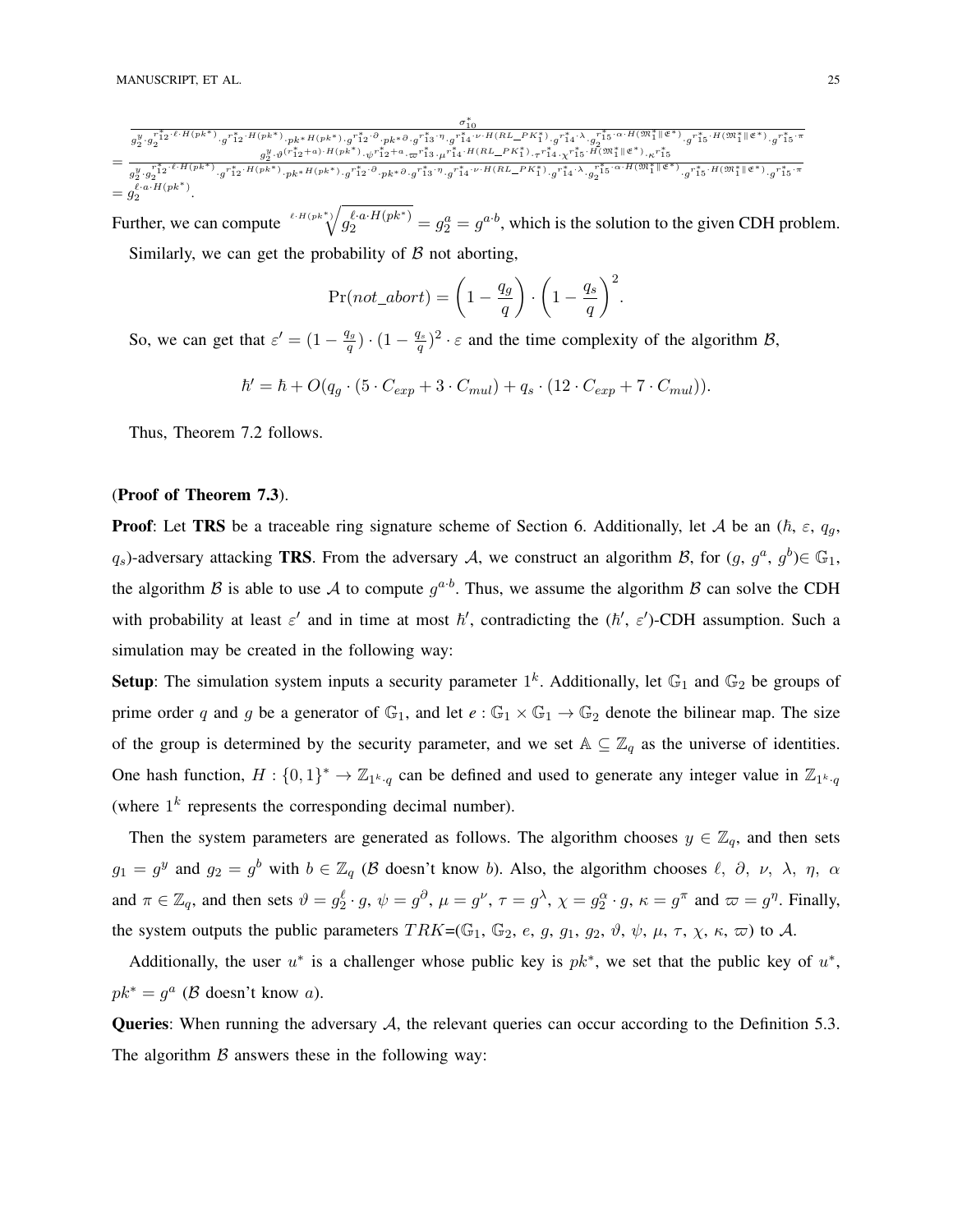- Generate-Public Key Queries: Given the public parameters  $TRK$ , the algorithm  $\beta$  randomly chooses  $r_1, r_2 \in \mathbb{Z}_q$ , computes the public key  $pk = g^{r_2}$  of the ring member u and the corresponding private key  $sk = \{g_2^y\}$  $\frac{y}{2} \cdot \varpi^{r_1} \cdot \vartheta^{r_2 \cdot H(pk)} \cdot \psi^{r_2}, g^{r_1}$ , and then outputs the public key pk to A, which is added to the public key ring  $RL\_PK$ , where  $RL\_PK$  is a public key list including all public keys of the ring members belong to this ring. To finish the above computation, we assure that  $H(pk) \neq 0 \mod q$ .
- Sign Queries: Given the public parameters TRK, the public key list  $RL\_PK$  (pk  $\in RL\_PK$ where pk is the public key of the ring member that belongs to this ring), the message  $\mathfrak{M}$  and the event identifier  $\mathfrak{E}$ , the algorithm  $\mathcal B$  chooses random  $r_2, r_3, r_4, r_5 \in \mathbb{Z}_q$  and computes

$$
\sigma_0 = g_2^y \cdot \vartheta^{r_2 \cdot H(pk)} \cdot \psi^{r_2} \cdot \varpi^{r_3} \cdot \mu^{r_4 \cdot H(RL\_PK)} \cdot \tau^{r_4} \cdot \chi^{r_5 \cdot H(\mathfrak{M} \parallel \mathfrak{E})} \cdot \kappa^{r_5},
$$
  
\n
$$
\sigma_1' = g^{r_2},
$$
  
\n
$$
\sigma_2 = g^{r_3},
$$
  
\n
$$
\sigma_3 = g^{r_4},
$$
  
\n
$$
\sigma_4 = g^{r_5}.
$$

Finally, the algorithm outputs a forgery  $\Phi = \{\sigma_0, \sigma'_1, \sigma_2, \sigma_3, \sigma_4\}$  to the adversary A, where we maximize the adversary's advantage,  $\sigma'_1$  is passed to A. Thus,  $\Phi' = \{\sigma_0, \sigma_1 = e(\vartheta^{H(pk)} \cdot \psi, \sigma'_1), \sigma_2, \sigma_3, \sigma_4\}$ is a valid signature, where we assure that  $H(pk) \neq 0 \text{ mod } q$  and  $H(\mathfrak{M} \parallel \mathfrak{E}) \neq 0 \text{ mod } q$ .

**Forgery:** If the algorithm  $\beta$  does not abort as a consequence of one of the queries above, the adversary A will, with probability at least  $\varepsilon$ , return its forgeries,  $(\mathfrak{M}^*, \mathfrak{E}^*, \Phi^*, RL\_PK^*)$  for the challenger  $u^*,$ with  $pk^* \in RL\_PK^*$ ,  $\Phi^* = {\sigma_0^*, \sigma_1^*, \sigma_2^*, \sigma_3^*, \sigma_4^*, \sigma_5^*, \sigma_6^*}$ , where

$$
\sigma_0^* = g_2^y \cdot \vartheta^{(r_2^* + a) \cdot H(pk^*)} \cdot \psi^{r_2^* + a} \cdot \varpi^{r_3^*} \cdot \mu^{r_4^* \cdot H(RL\_PK^*)} \cdot \tau^{r_4^*} \cdot \chi^{r_5^* \cdot H(\mathfrak{M}_1^* \| \mathfrak{E}^*)} \cdot \kappa^{r_5^*},
$$
  
\n
$$
\sigma_1^* = g^{r_2^*},
$$
  
\n
$$
\sigma_2^* = g^{r_3^*},
$$
  
\n
$$
\sigma_3^* = g^{r_4^*},
$$
  
\n
$$
\sigma_4^* = g^{r_5^*},
$$
  
\n
$$
\sigma_5^* = g_2^{r_2^*},
$$
  
\n
$$
\sigma_6^* = g_2^{r_5^*}.
$$

**Remark**: In fact,  $\sigma_1^*$  should be equal to  $g^{r_2^*} \cdot pk^*$ . Similarly, because the adversary A can compute  $\sigma_1^* = g^{r_2^*}$  and  $\sigma_4^* = g^{r_5^*}$ , A can easily convert these computations to  $\sigma_5^* = g_2^{r_2^*}$  and  $\sigma_6^* = g_2^{r_5^*}$ , where  $\sigma_5^*$ and  $\sigma_6^*$  return to the algorithm  $\beta$  so as to make  $\beta$  solve the CDH problem.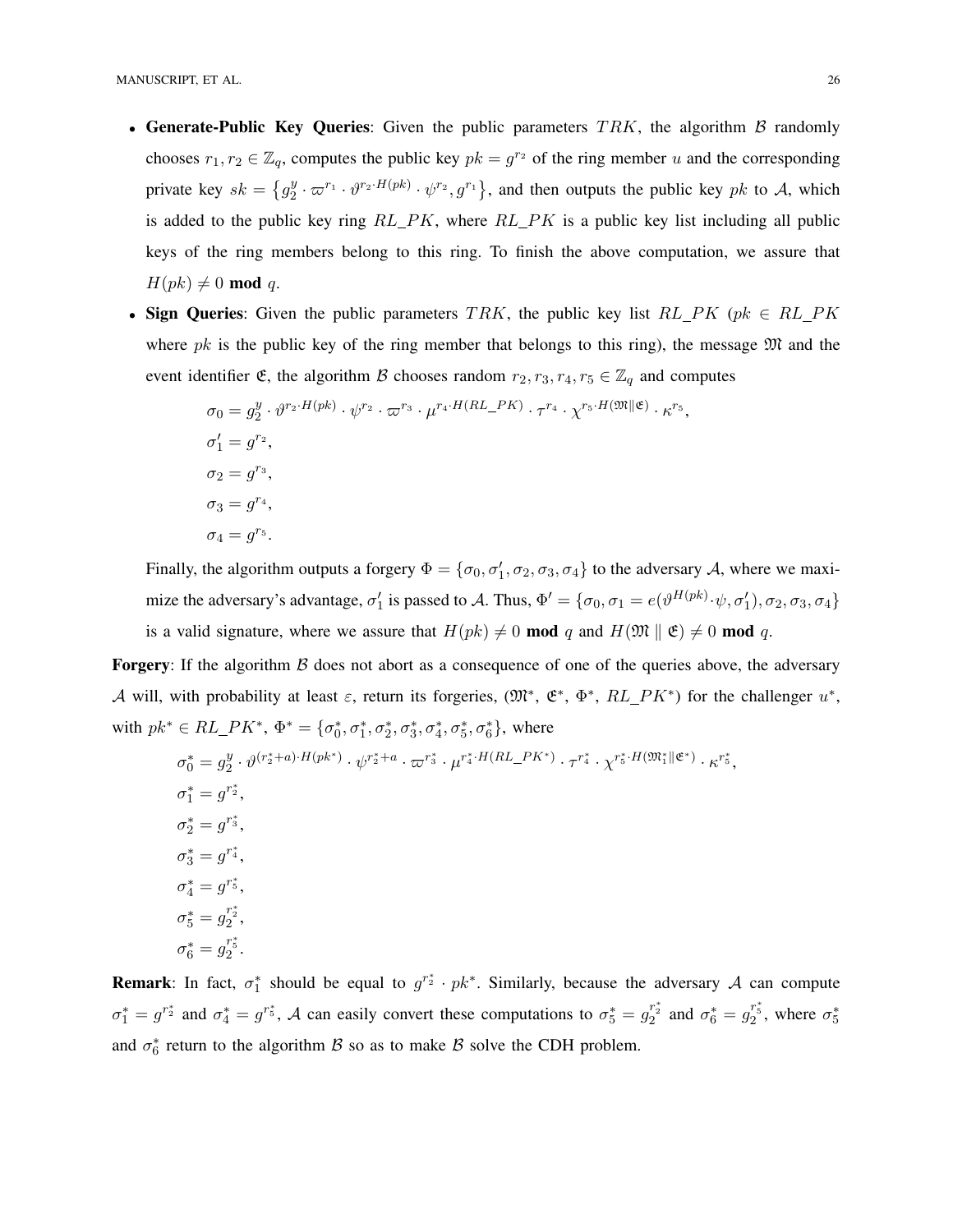And the forgeries satisfy the following conditions<sup>8</sup>:

- (a)  $1 \leftarrow \text{Verify}(TRK, RL\_PK^*, \mathfrak{M}^*, \mathfrak{E}^*, \Phi^*)$ ;
- (b) A did not query **Sign** on inputs  $RL\_PK^*$ ,  $\mathfrak{M}^*$  and  $\mathfrak{E}^*$ ;
- (c) "Linked"  $\leftarrow$ **Trace-User**(TRK, RL\_PK<sup>\*</sup>, { $\mathfrak{M}^*, \Phi^*$ }, { $\mathfrak{M}', \Phi'$ },  $\mathfrak{E}^*$ ), where  $\Phi'$  is any signature outputted from *Sign* on inputs  $RL\_PK^*$ ,  $\mathfrak{M}'$  and  $\mathfrak{E}^*$ .

So, the algorithm  $\beta$  computes and outputs

$$
\begin{aligned} &\frac{\sigma_0^*}{g_2^{y}\cdot g_2^{r_2^* \cdot \ell \cdot H\left(p k^*\right)} \cdot g^{r_2^* \cdot H\left(p k^*\right)} \cdot p k^*H\left(p k^*\right) \cdot g^{r_2^* \cdot \partial} \cdot p k^* \partial \cdot g^{r_3^* \cdot \eta} \cdot g^{r_4^* \cdot \nu \cdot H\left(R L\_PK^*\right)} \cdot g^{r_4^* \cdot \lambda} \cdot g_2^{r_5^* \cdot \alpha \cdot H\left(\mathfrak{M}^*\right| \mathfrak{E}^*)} \cdot g^{r_5^* \cdot H\left(\mathfrak{M}^*\right| \mathfrak{E}^*)} \cdot g^{r_5^* \cdot \pi} \\ =& \frac{g_2^{y} \cdot g_2^{r_2^* \cdot \ell \cdot H\left(p k^*\right)} \cdot g^{r_2^* \cdot H\left(p k^*\right)} \cdot g^{r_2^* \cdot H\left(p k^*\right)} \cdot g^{r_2^* \cdot H\left(p k^*\right)} \cdot g^{r_2^* \cdot H\cdot \alpha \cdot g^{r_3^*}} \cdot g^{r_4^* \cdot \nu \cdot H\left(R L\_PK^*\right)} \cdot r_4^{r_4} \cdot \chi^{r_5^* \cdot H\left(\mathfrak{M}^*\right| \mathfrak{E}^*)} \cdot g^{r_5^* \cdot H\left(\mathfrak{M}^*\right| \mathfrak{E}^*)} \cdot g^{r_5^* \cdot \pi} \\ =& g_2^{y} \cdot g_2^{r_2^* \cdot \ell \cdot H\left(p k^*\right)} \cdot g^{r_2^* \cdot H\left(p k^*\right)} \cdot g^{r_2^* \cdot \partial} \cdot p k^* H\left(p k^*\right) \cdot g^{r_2^* \cdot \partial} \cdot p k^* \partial \cdot g^{r_3^* \cdot \eta} \cdot g^{r_4^* \cdot \nu \cdot H\left(R L\_PK^*\right)} \cdot g^{r_4^* \cdot \lambda} \cdot g_2^{r_2^* \cdot \alpha \cdot H\left(\mathfrak{M}^*\right| \mathfrak{E}^*)} \cdot g^{r_5^* \cdot H\left(\mathfrak{M}^*\right| \mathfrak{E}^*)} \cdot g^{r_5^* \cdot \pi} \\ =& g_2^{q} \cdot a \cdot H\left(p k^*\
$$

Further, we can compute  $\sqrt[\ell]{u^{(a)}\cdot H(pk^*)} = g_2^a = g^{a \cdot b}$ , which is the solution to the given CDH problem. Similarly, we can get the probability of  $\beta$  not aborting,

$$
Pr(not\_abort) = \left(1 - \frac{q_g}{q}\right) \cdot \left(1 - \frac{q_s}{q}\right)^2.
$$

So, we can get that  $\varepsilon' = (1 - \frac{q_g}{q})$  $\frac{q_g}{q}$ )  $\cdot$   $(1-\frac{q_s}{q})$  $\frac{q}{q}$ )<sup>2</sup> ·  $\varepsilon$  and the time complexity of the algorithm B,

$$
\hbar' = \hbar + O(q_g \cdot (5 \cdot C_{exp} + 3 \cdot C_{mul}) + q_s \cdot (12 \cdot C_{exp} + 7 \cdot C_{mul})).
$$

Thus, Theorem 7.3 follows.

## (Proof of Theorem 7.4).

**Proof:** Let TRS be a traceable ring signature scheme of Section 6. Additionally, let A be an  $(\hbar, \varepsilon, q_{\alpha}, \varepsilon)$  $q_s$ )-adversary attacking **TRS**. From the adversary A, we construct an algorithm B, for  $(g, g^{a_1}, g^{b}) \in \mathbb{G}_1$ or  $(g, g^{a_2}, g^{b}) \in \mathbb{G}_1$ , the algorithm B is able to use A to compute  $g^{a_1 \cdot b}$  or  $g^{a_2 \cdot b}$ . Thus, we assume the algorithm B can solve the CDH with probability at least  $\varepsilon'$  and in time at most  $\hbar'$ , contradicting the  $(\hbar', \nabla)$  $\varepsilon'$ )-CDH assumption. Such a simulation may be created in the following way:

**Setup**: The simulation system inputs a security parameter  $1^k$ . Additionally, let  $\mathbb{G}_1$  and  $\mathbb{G}_2$  be groups of prime order q and g be a generator of  $\mathbb{G}_1$ , and let  $e : \mathbb{G}_1 \times \mathbb{G}_1 \to \mathbb{G}_2$  denote the bilinear map. The size of the group is determined by the security parameter, and we set  $A \subseteq \mathbb{Z}_q$  as the universe of identities. One hash function,  $H: \{0,1\}^* \to \mathbb{Z}_{1^k \cdot q}$  can be defined and used to generate any integer value in  $\mathbb{Z}_{1^k \cdot q}$ (where  $1^k$  represents the corresponding decimal number).

 ${}^8\sigma_5^*$  and  $\sigma_6^*$  do not anticipate in these following computations.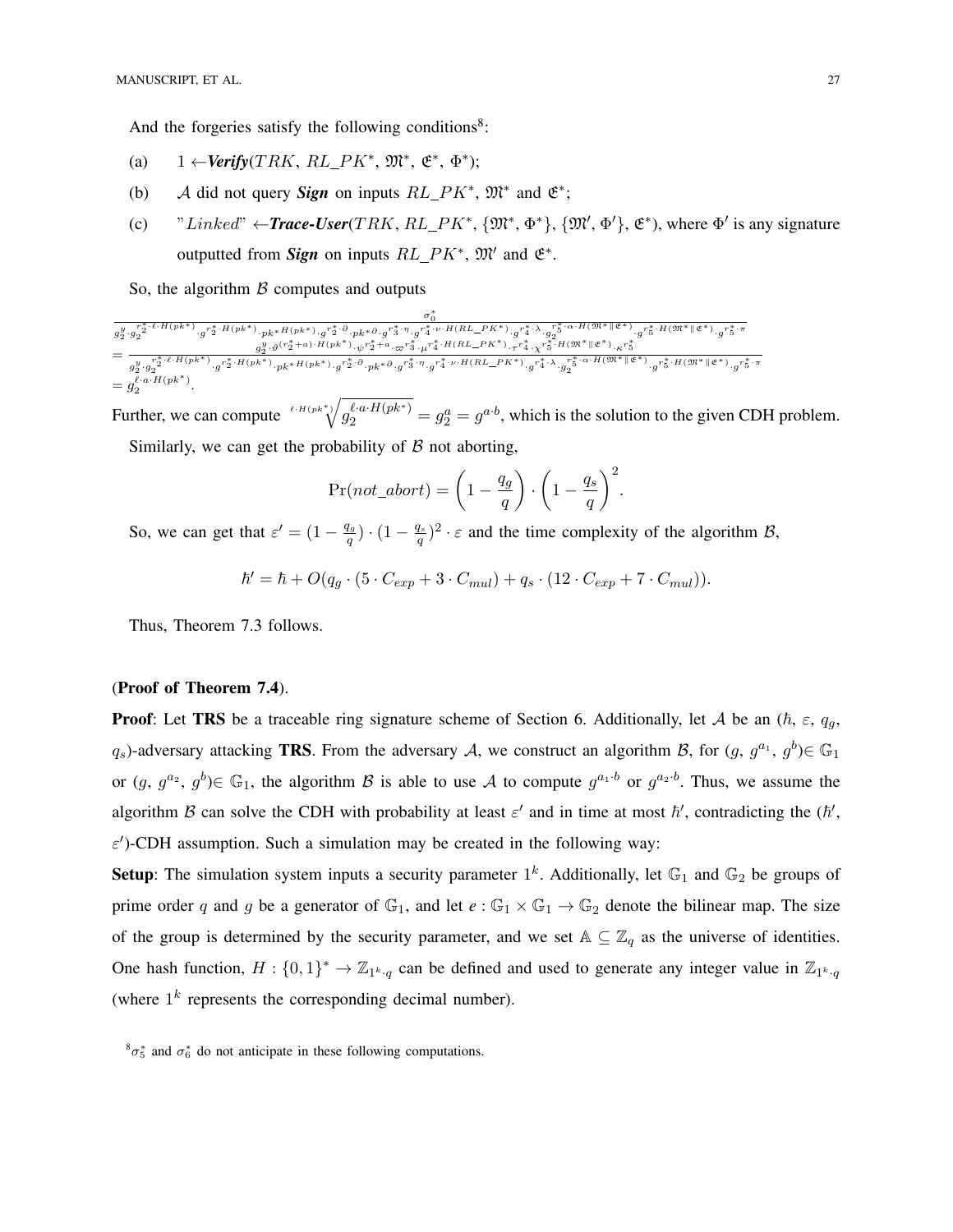Then the system parameters are generated as follows. The algorithm chooses  $y \in \mathbb{Z}_q$ , and then sets  $g_1 = g^y$  and  $g_2 = g^b$  with  $b \in \mathbb{Z}_q$  ( $\beta$  doesn't know b). Also, the algorithm chooses  $\ell$ ,  $\partial$ ,  $\nu$ ,  $\lambda$ ,  $\eta$ ,  $\alpha$ and  $\pi \in \mathbb{Z}_q$ , and then sets  $\vartheta = g_2^{\ell} \cdot g$ ,  $\psi = g^{\partial}$ ,  $\mu = g^{\nu}$ ,  $\tau = g^{\lambda}$ ,  $\chi = g_2^{\alpha} \cdot g$ ,  $\kappa = g^{\pi}$  and  $\varpi = g^{\eta}$ . Finally, the system outputs the public parameters  $TRK = (\mathbb{G}_1, \mathbb{G}_2, e, g, g_1, g_2, \vartheta, \psi, \mu, \tau, \chi, \kappa, \varpi)$  to A.

Additionally, we assume the users  $u_1^*$  and  $u_2^*$  are two challengers, whose public keys respectively are  $pk_1^*$ , and  $pk_2^*$ . We set that the public key of  $u_1^*$ ,  $pk_1^* = g^{a_1}$  ( $\beta$  doesn't know  $a_1$ ), and that the public key of  $u_2^*$ ,  $pk_2^* = g^{a_2}$  ( $\beta$  doesn't know  $a_2$ ).

**Queries Phase 1:** When running the adversary  $A$ , the relevant queries can occur according to the Definition 5.4. The algorithm  $\beta$  answers these in the following way:

- Generate-Public Key Queries: Given the public parameters  $TRK$ , the algorithm  $\beta$  randomly chooses  $r_1, r_2 \in \mathbb{Z}_q$ , computes the public key  $pk = g^{r_2}$  of the ring member u and the corresponding private key  $sk = \{g_2^y\}$  $\frac{y}{2} \cdot \varpi^{r_1} \cdot \vartheta^{r_2 \cdot H(pk)} \cdot \psi^{r_2}, g^{r_1}$ , and then outputs the public key pk to A, which is added to the public key ring  $RL\_PK$ , where  $RL\_PK$  is a public key list including all public keys of the ring members belong to this ring. To finish the above computation, we assure that  $H(pk) \neq 0 \mod q$ .
- Sign Queries: Given the public parameters TRK, the public key list  $RL\_PK$  (pk  $\in RL\_PK$ where pk is the public key of the ring member that belongs to this ring), the message  $\mathfrak{M}$  and the event identifier  $\mathfrak{E}$ , the algorithm  $\mathcal B$  chooses random  $r_2, r_3, r_4, r_5 \in \mathbb{Z}_q$  and computes

$$
\sigma_0 = g_2^y \cdot \vartheta^{r_2 \cdot H(pk)} \cdot \psi^{r_2} \cdot \varpi^{r_3} \cdot \mu^{r_4 \cdot H(RL\_PK)} \cdot \tau^{r_4} \cdot \chi^{r_5 \cdot H(\mathfrak{M} \parallel \mathfrak{E})} \cdot \kappa^{r_5},
$$
  
\n
$$
\sigma_1' = g^{r_2},
$$
  
\n
$$
\sigma_2 = g^{r_3},
$$
  
\n
$$
\sigma_3 = g^{r_4},
$$
  
\n
$$
\sigma_4 = g^{r_5}.
$$

Finally, the algorithm outputs a forgery  $\Phi = \{\sigma_0, \sigma'_1, \sigma_2, \sigma_3, \sigma_4\}$  to the adversary A, where we maximize the adversary's advantage,  $\sigma'_1$  is passed to A. Thus,  $\Phi' = \{\sigma_0, \sigma_1 = e(\vartheta^{H(pk)} \cdot \psi, \sigma'_1), \sigma_2, \sigma_3, \sigma_4\}$ is a valid signature, where we assure that  $H(pk) \neq 0 \text{ mod } q$  and  $H(\mathfrak{M} \parallel \mathfrak{E}) \neq 0 \text{ mod } q$ .

**Challenge:** A sends to the challengers its forgeries, the public keys  $pk_1^*$  and  $pk_2^*$  and the tuple  $(\mathfrak{M}^*, \mathfrak{E}^*,$  $RL\_PK^* \cup \{pk_1^*\} \cup \{pk_2^*\}$ . The forgeries satisfy the condition that A did not query **Sign** on input  $pk_1^*$  $\text{(and } pk_2^*).$ 

The challengers pick a random  $x \in \{1,2\}$ , and then run  $\Phi^{*'} = \{\sigma_0^*, \sigma_1^{*'}, \sigma_2^*, \sigma_3^*, \sigma_4^*\} \leftarrow$  **Sign Queries**(TRK,  $RL\_PK^*$ ,  $\mathfrak{M}^*, \mathfrak{E}^*$ ), where  $RL\_PK^{*'} = RL\_PK^* \cup \{pk_1^*\} \cup \{pk_2^*\}$  and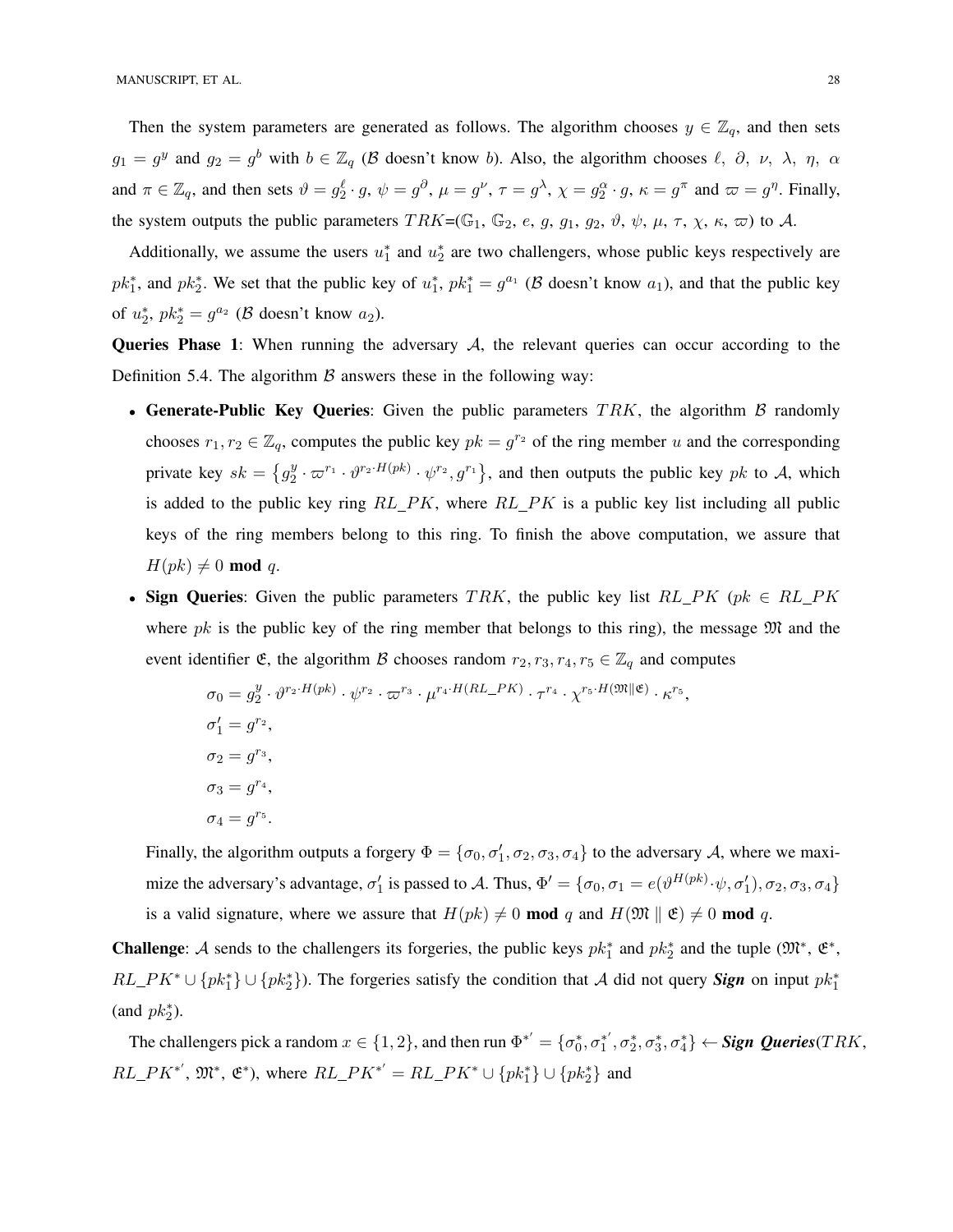$$
\sigma_0^* = g_2^y \cdot \vartheta^{(r_2^* + a_x) \cdot H(pk_x^*)} \cdot \varphi^{r_2^* + a_x} \cdot \varpi^{r_3^*} \cdot \mu^{r_4^* \cdot H(RL\_PK^{*'})} \cdot \tau^{r_4^*} \cdot \chi^{r_5^* \cdot H(\mathfrak{M}^* \| \mathfrak{E}^*)} \cdot \kappa^{r_5^*},
$$
  
\n
$$
\sigma_1^{*'} = g^{r_2^*},
$$
  
\n
$$
\sigma_2^* = g^{r_3^*},
$$
  
\n
$$
\sigma_4^* = g^{r_4^*},
$$
  
\n
$$
\sigma_4^* = g^{r_5^*}.
$$

And then the challengers output  $\Phi^* = {\sigma_0^*, \sigma_1^* = e(\vartheta^{H(pk_x^*)} \cdot \psi, \sigma_1^{*'} \cdot pk_x^*)}, \sigma_2^*, \sigma_3^*, \sigma_4^*}$  to A.

**Queries Phase 2:** When running the adversary  $A$ , the relevant queries can occur according to the Definition 5.4. The algorithm  $\beta$  answers these in the following way:

- Generate-Public Key Queries: Given the public parameters  $TRK$ , the algorithm  $\beta$  randomly chooses  $r_1, r_2 \in \mathbb{Z}_q$ , computes the public key  $pk = g^{r_2}$  of the ring member u and the corresponding private key  $sk = \{g_2^y\}$  $\frac{y}{2} \cdot \varpi^{r_1} \cdot \vartheta^{r_2 \cdot H(pk)} \cdot \psi^{r_2}, g^{r_1}$ , and then outputs the public key pk to A, which is added to the public key ring  $RL\_PK$ , where  $RL\_PK$  is a public key list including all public keys of the ring members belong to this ring. To finish the above computation, we assure that  $H(pk) \neq 0 \text{ mod } q.$
- Sign Queries: Given the public parameters TRK, the public key list  $RL\_PK$  (pk  $\in RL\_PK$ where pk is the public key of the ring member that belongs to this ring), the message  $\mathfrak{M}$  and the event identifier  $\mathfrak{E}$ , the algorithm  $\mathcal B$  chooses random  $r_2, r_3, r_4, r_5 \in \mathbb{Z}_q$  and computes

$$
\sigma_0 = g_2^y \cdot \vartheta^{r_2 \cdot H(pk)} \cdot \psi^{r_2} \cdot \varpi^{r_3} \cdot \mu^{r_4 \cdot H(RL\_PK)} \cdot \tau^{r_4} \cdot \chi^{r_5 \cdot H(\mathfrak{M} \parallel \mathfrak{E})} \cdot \kappa^{r_5},
$$
  
\n
$$
\sigma_1' = g^{r_2},
$$
  
\n
$$
\sigma_2 = g^{r_3},
$$
  
\n
$$
\sigma_3 = g^{r_4},
$$
  
\n
$$
\sigma_4 = g^{r_5}.
$$

Finally, the algorithm outputs a forgery  $\Phi = {\sigma_0, \sigma'_1, \sigma_2, \sigma_3, \sigma_4}$  to the adversary A, where we maximize the adversary's advantage,  $\sigma'_1$  is passed to A and A did not query **Sign** on inputs  $pk_1^*$ and  $\mathfrak{E}^*$  (and  $pk_2^*$  and  $\mathfrak{E}^*$ ). Thus,  $\Phi' = {\sigma_0, \sigma_1 = e(\vartheta^{H(pk)} \cdot \psi, \sigma'_1), \sigma_2, \sigma_3, \sigma_4}$  is a valid signature, where we assure that  $H(pk) \neq 0 \text{ mod } q$  and  $H(\mathfrak{M} \parallel \mathfrak{E}) \neq 0 \text{ mod } q$ .

**Guess:** If the algorithm  $\beta$  does not abort as a consequence of one of the queries above, the adversary A will, with probability at least  $\varepsilon$  ( $\varepsilon \geq \frac{1}{2}$ )  $\frac{1}{2}$ ), output  $x' \in \{1, 2\}$  and succeed  $(x' = x)$ . We assume that  $\Phi^{*'} = {\sigma_0^{*'}}, \sigma_1^{*''}, \sigma_2^{*'}, \sigma_3^{*'}, \sigma_4^{*'}, \sigma_5^{*'}, \sigma_6^{*'}\}$ , where  $RL\_PK^{*'} = RL\_PK^{*} \cup \{pk_1^{*}\} \cup \{pk_2^{*}\}\$  and  $\sigma_0^{*'} = g_2^y$  $\frac{y}{2}\cdot \vartheta^{(r_2^*+a_{x'})\cdot H(pk_{x'}^*)}\cdot \psi^{r_2^*+a_{x'}}\cdot \varpi^{r_3^*}\cdot \mu^{r_4^* \cdot H(RL\_PK^{*'})}\cdot \tau^{r_4^*}\cdot \chi^{r_5^* \cdot H(\mathfrak{M}^* \| \mathfrak{E}^*)}\cdot \kappa^{r_5^*},$  $\sigma_1^{*''}=g^{r_2^*},$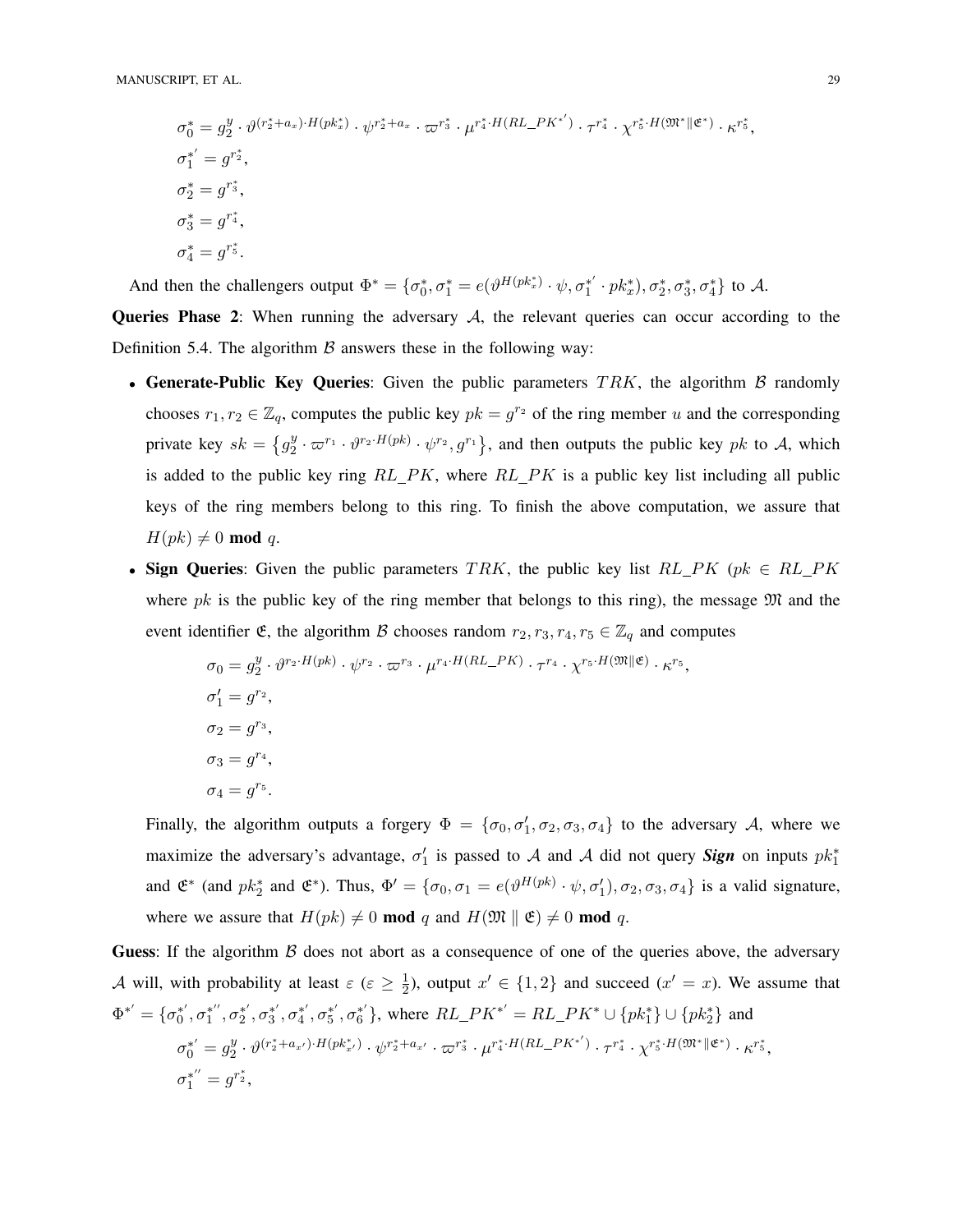$$
\sigma_2^{*'} = g^{r_3^*},
$$
  
\n
$$
\sigma_3^{*'} = g^{r_4^*},
$$
  
\n
$$
\sigma_4^{*'} = g^{r_5^*},
$$
  
\n
$$
\sigma_5^{*'} = g_2^{r_2^*},
$$
  
\n
$$
\sigma_6^{*'} = g_2^{r_5^*}.
$$

Similarly, if  $x' = x$ , we can get the followings:

σ ∗ 0 0 g y 2 ·g r∗ 2 ·`·H(pk∗ x0 ) 2 ·g r∗ 2 ·H(pk∗ x0 ) ·pk<sup>∗</sup> x0 H(pk∗ x0 ) ·g r∗ 2 ·∂ ·pk<sup>∗</sup> x0 ∂ ·g r∗ 3 ·η ·g r∗ 4 ·ν·H(RL PK∗0 ) ·g r∗ 4 ·λ·g r∗ 5 ·α·H(M∗kE∗) 2 ·g r∗ 5 ·H(M∗kE∗) ·g r∗ 5 ·π = g y 2 ·ϑ (r ∗ <sup>2</sup> <sup>+</sup>ax<sup>0</sup> )·H(pk<sup>∗</sup> x0 ) ·ψ r ∗ <sup>2</sup> <sup>+</sup>ax<sup>0</sup> ·\$<sup>r</sup> ∗ 3 ·µ r ∗ 4 ·H(RL PK∗ 0 ) ·τ r ∗ 4 ·χ r ∗ 5 ·H(M∗kE∗) ·κ r ∗ 5 g y 2 ·g r∗ 2 ·`·H(pk∗ x0 ) 2 ·g r∗ 2 ·H(pk∗ x0 ) ·pk<sup>∗</sup> x0 H(pk∗ x0 ) ·g r∗ 2 ·∂ ·pk<sup>∗</sup> x0 ∂ ·g r∗ 3 ·η ·g r∗ 4 ·ν·H(RL PK∗0 ) ·g r∗ 4 ·λ·g r∗ 5 ·α·H(M∗kE∗) 2 ·g r∗ 5 ·H(M∗kE∗) ·g r∗ 5 ·π = g `·ax<sup>0</sup> ·H(pk<sup>∗</sup> <sup>x</sup><sup>0</sup> ) 2 .

Further, we can compute  $\sqrt[\ell]{a_1^{\ell}a_{x'}^{\ell}b_{x'}^{\ell}b_{x'}^{\ell}} = g_2^{a_{x'}} = g_3^{a_{x'}}$ , which is the solution to the given CDH problem.

Now, we analyze the probability of the algorithm  $\beta$  not aborting. For the simulation to complete without aborting, we require that all *Generate-Public Key* queries will have  $H(pk) \neq 0$  mod q, all *Sign* queries will have  $H(pk) \neq 0$  mod q and  $H(\mathfrak{M} \parallel \mathfrak{E}) \neq 0$  mod q in the Queries Phase 1 and 2. If the algorithm  $\beta$  does not abort, then the following conditions must hold:

- (a)  $H(pk_i) \neq 0 \text{ mod } q$  in *Generate-Public Key* queries, with  $i=1, 2, \ldots, q_{g_1};$
- (b)  $H(pk_i) \neq 0 \text{ mod } q$  and  $H(\mathfrak{M}_i \parallel \mathfrak{E}_i) \neq 0 \text{ mod } q$  in *Sign* queries, with  $i=1, 2, \ldots, q_{s_1};$
- (c)  $H(pk_i) \neq 0 \text{ mod } q$  in *Generate-Public Key* queries, with  $i=1, 2, \ldots, q_{g_2}$ ;
- (d)  $H(pk_i) \neq 0 \text{ mod } q$  and  $H(\mathfrak{M}_i \parallel \mathfrak{E}_i) \neq 0 \text{ mod } q$  in *Sign* queries, with  $i=1, 2, ..., q_{s_2}$ .

To make the analysis simpler, we will define the events  $E_{1_i}$ ,  $F_{1_i}$ ,  $T_{1_i}$ ,  $E_{2_i}$ ,  $F_{2_i}$ ,  $T_{2_i}$  as

 $E_{1_i} : \ell \cdot H(pk_i) \neq 0 \text{ mod } q$ , with  $i=1, 2, ..., q_{g_1};$  $F_{1_i}$ : $\ell \cdot H(pk_i) \neq 0 \text{ mod } q$ , with  $i=1, 2......q_{s_1};$  $T_{1_i}$ : $\alpha \cdot H(\mathfrak{M}_i \parallel \mathfrak{E}_i) \neq 0$  mod q, with  $i=1, 2, \ldots, q_{s_1};$  $E_{2_i}$  : $\ell \cdot H(pk_i) \neq 0 \text{ mod } q$ , with  $i=1, 2......q_{g_2}$ ;  $F_{2_i}$ : $\ell \cdot H(pk_i) \neq 0 \text{ mod } q$ , with  $i=1, 2......q_{s_2}$ ;  $T_{2_i}$ : $\alpha \cdot H(\mathfrak{M}_i \parallel \mathfrak{E}_i) \neq 0$  mod q, with  $i=1, 2, \ldots, q_{s_2}$ .

Then the probability of  $\beta$  not aborting is

$$
\Pr(not\_abort) = \Pr\left(\bigcap_{i=1}^{q_{g_1}} E_{1_i} \wedge \bigcap_{i=1}^{q_{g_1}} (F_{1_i} \wedge T_{1_i}) \wedge \bigcap_{i=1}^{q_{g_2}} E_{2_i} \wedge \bigcap_{i=1}^{q_{g_2}} (F_{2_i} \wedge T_{2_i})\right).
$$

It is easy to see that the events  $q_{g_1}$  $\bigcap_{i=1} E_{1_i},$  $\bigcap_{s_1}$  $\bigcap_{i=1} F_{1_i},$  $q_{s_1}$  $\bigcap_{i=1} T_{1_i},$  $\bigcap_{\square}$  $\bigcap_{i=1} E_{2_i},$  $\bigcap^{q_{s_2}}$  $\bigcap_{i=1} F_{2_i},$  $\bigcap^{q_{s_2}}$  $\bigcap_{i=1} T_{2_i}$  are independent. Then